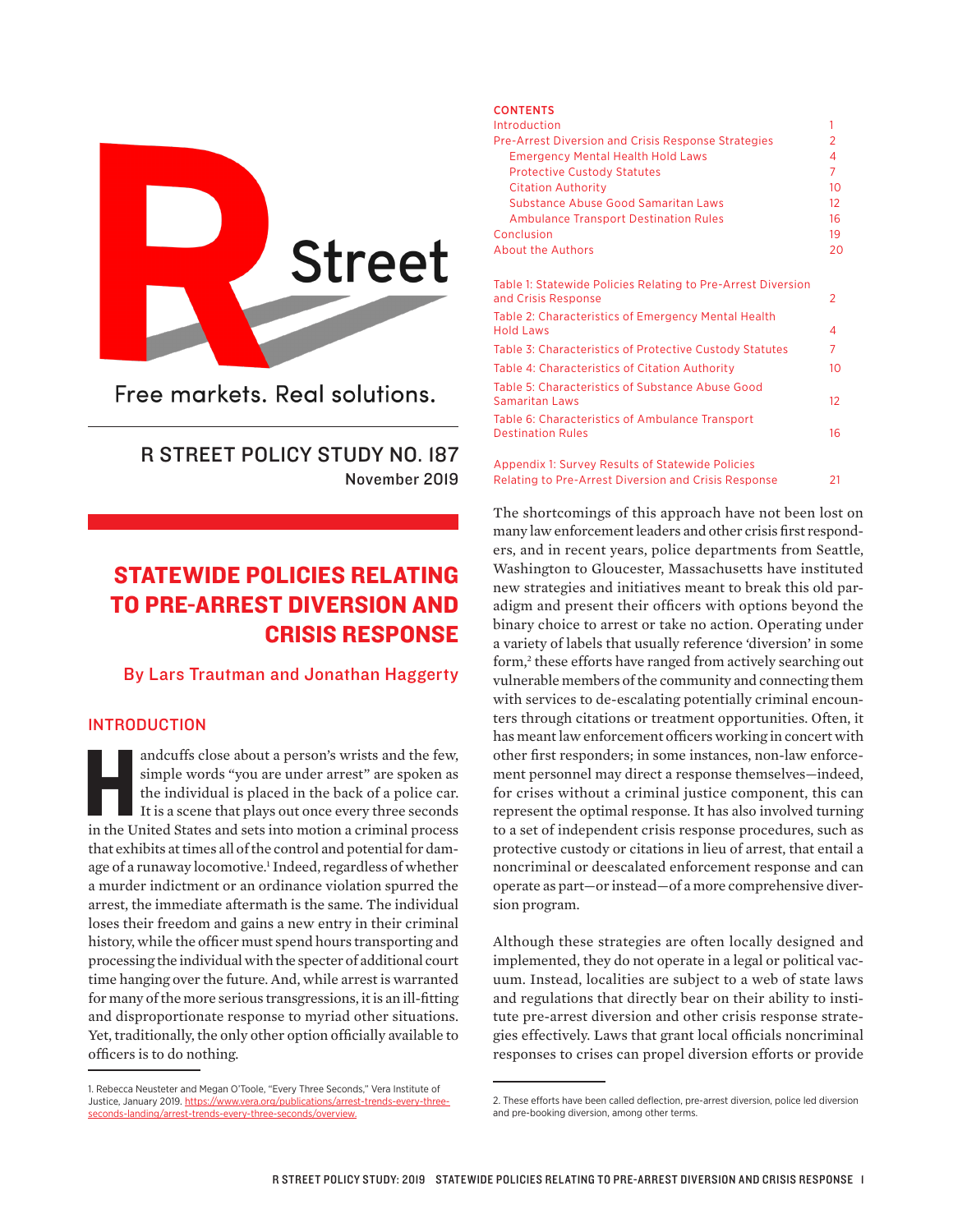alternative, supplemental crisis responses. Laws that require criminal responses or otherwise circumscribe when and how non-law enforcement responders are able to intervene can impede them.

In light of this, the present study dives into these problems by reviewing and analyzing the primary statewide barriers to and accelerants of pre-arrest diversion and crisis response strategies. It begins by providing an overview of pre-arrest diversion strategies. It then delves into five categories of law or regulation that most directly affect these strategies and often serve as the basis of fully-fledged crisis responses in their own right: emergency mental health hold laws, protective custody statutes, citation authority, substance abuse Good Samaritan laws and ambulance transport destination rules.

#### TABLE 1: STATEWIDE POLICIES RELATING TO PRE-ARREST DIVERSION AND CRISIS RESPONSE

| Emergency<br>Mental Health<br>hloH    | Emergency mental health hold laws authorize<br>certain first responders to take an individual<br>experiencing a mental health crisis into a form of<br>civil custody in order for them to be evaluated by<br>appropriate mental health or medical personnel.                              |
|---------------------------------------|-------------------------------------------------------------------------------------------------------------------------------------------------------------------------------------------------------------------------------------------------------------------------------------------|
| Protective<br>Custody                 | Protective custody procedures operate as the<br>substance abuse analog to emergency mental<br>health holds by authorizing first responders<br>to place an individual experiencing an acute<br>substance abuse episode in temporary civil<br>custody.                                      |
| Citation<br>Authority                 | Citation authority statutes permit or require<br>law enforcement officers to issue a citation to<br>individuals alleged to have committed certain<br>specified offenses, instead of placing them under<br>arrest, booking or detaining them.                                              |
| Substance<br>Abuse Good<br>Samaritan  | Substance abuse Good Samaritan laws offer<br>immunity from arrest, criminal charges,<br>prosecution or conviction for limited, drug-<br>related offenses as an incentive for individuals<br>to call for assistance for someone experiencing a<br>suspected overdose.                      |
| Ambulance<br>Transport<br>Destination | Ambulance transport laws and regulations<br>can influence where emergency medical<br>services may take an individual experiencing<br>a crisis, potentially by requiring transport to a<br>hospital emergency department or otherwise<br>discouraging the use of alternative destinations. |

For each category, the report outlines the results of a fiftystate review of the current legal status quo and then uses recent legislative action to highlight the areas of the law advocates are attempting to alter.<sup>3</sup> Finally, it provides an analysis of these legal frameworks and legislative developments, and suggests avenues for future action.

## PRE-ARREST DIVERSION AND CRISIS RESPONSE **STRATEGIES**

The primary purpose of pre-arrest diversion and related crisis response strategies is to address underlying problematic or troubling behavior—before it potentially causes serious harm—through noncriminal or deescalated criminal responses that are more effective and appropriate in certain situations.<sup>4</sup> At the preventative end of the crisis continuum, programs shield individuals from arrest so that they can seek out law enforcement or social service providers for treatment assistance or alternatively, so that those officers and providers can reach out to them. At the other end of the spectrum during and immediately following an acute mental health, substance abuse or other crisis—officials work to resolve the crisis and start the process of addressing the underlying issues. If the crisis involves potentially criminal behavior, officials might hold off on filing charges, downgrade the criminal reaction involved or remove the individual from the auspices of the criminal system altogether in order to facilitate treatment.

Although the appetite for pre-arrest diversion programs that incorporate these strategies has grown in recent years, their more widespread adoption and implementation still represent a developing phenomenon. As late as 2014, a survey of municipal and county law enforcement agencies found that only 34 percent of responding agencies utilized police-led diversionary practices.5 Further, of that group, a mere 27 percent determined an individual's eligibility for diversion prior to an arrest and 28 percent did so at the point of arrest, with the remainder doing so at booking or even later in the process.<sup>6</sup> While crisis intervention teams can trace their history to the late 1980s,<sup>7</sup> two of the other leading programs— Law Enforcement Assisted Diversion (LEAD) and the Police Assisted Addiction and Recovery Initiative (PAARI)—began in 2011<sup>8</sup> and 2015,<sup>9</sup> respectively. Notably, however, the LEAD and PAARI networks already boast hundreds of affiliated jurisdictions that are considering or actively utilizing ver-

<sup>3.</sup> Each survey also includes the District of Columbia.

<sup>4.</sup> Although an overreliance on law enforcement to handle even non-criminal crisis response in many situations leads many jurisdictions to merge pre-arrest diversion and crisis response strategies, theoretically the two are distinct. Indeed, greater investments in behavioral health systems may allow a jurisdiction to more effectively differentiate the two and permit law enforcement to scale-back its own crisis response role to a more traditional, criminal justice-oriented one.

<sup>5.</sup> Jennifer A. Tallon et al., "Creating Off-Ramps: A National Review of Police Led Diversion Programs," Center for Court Innovation, 2018, p. 15. [https://www.courtinno](https://www.courtinnovation.org/sites/default/files/media/document/2018/Creating_Off_Ramps.pdf)[vation.org/sites/default/files/media/document/2018/Creating\\_Off\\_Ramps.pdf](https://www.courtinnovation.org/sites/default/files/media/document/2018/Creating_Off_Ramps.pdf).

<sup>6.</sup> Ibid., p. 17.

<sup>7.</sup> Amy C. Watson and Anjali J. Fulambarker, "The Crisis Intervention Team Model of Police Response to Mental Health Crises: A Primer for Mental Health Practitioners," *Best Practices in Mental Health* 8:2 (December 2012), p. 71. [https://www.ncbi.nlm.nih.](https://www.ncbi.nlm.nih.gov/pmc/articles/PMC3769782/) [gov/pmc/articles/PMC3769782.](https://www.ncbi.nlm.nih.gov/pmc/articles/PMC3769782/)

<sup>8. &</sup>quot;What is LEAD?" LEAD National Support Bureau, accessed July 11, 2019. [https://](https://www.leadbureau.org/about-lead) [www.leadbureau.org/about-lead.](https://www.leadbureau.org/about-lead)

<sup>9. &</sup>quot;About Us," The Police Assisted Addiction and Recovery Initiative, accessed July 11, 2019.<https://paariusa.org/about-us>.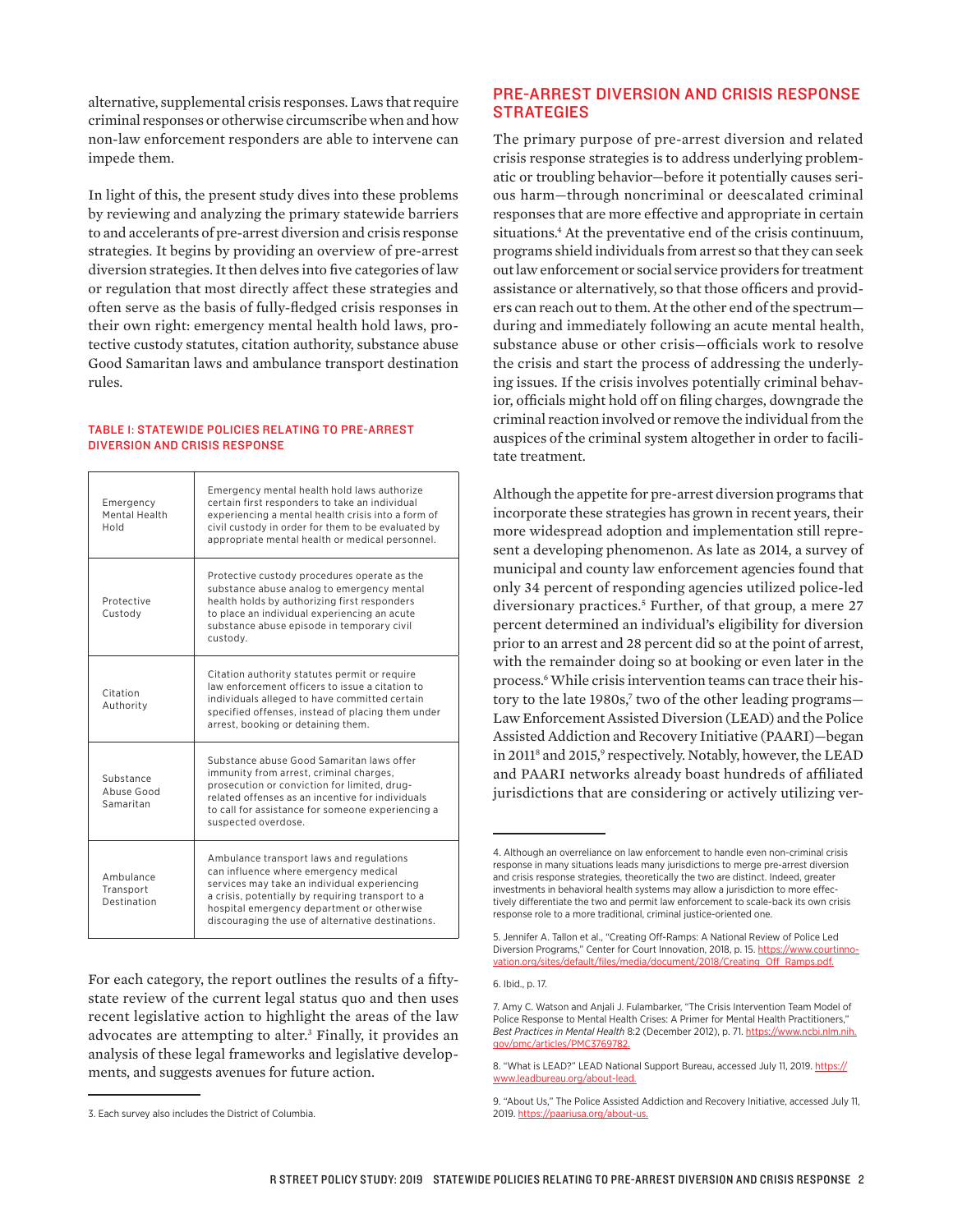sions of these strategies.<sup>10</sup> This is evidence of the rising popularity of these types of strategies more generally. Further, a host of local efforts, such as Tucson, Arizona's opioid deflection pilot program and Mental Health Support Teams,<sup>11</sup> often operate without garnering the same degree of national attention or following.

The relative novelty of many of the leading approaches has meant that research on these strategies is still in its infancy. Many of the early outcomes, however, have been positive. A review of Seattle, Washington's LEAD program, for example, found that compared to a control group, LEAD's participants were 60 percent less likely to be arrested during the six months following their entry into the program. Extending this comparison window out by a couple of years found similar results, with LEAD participants still 58 percent less likely to be arrested and 39 percent less likely to be charged with a felony during that period than the control group.<sup>12</sup> An analysis of Leon County, Florida's Pre-Arrest Diversion/ Adult Civil Citation program found even better outcomes: an 80 percent reduction in the re-arrest rate for individuals who successfully completed the program.<sup>13</sup> This is a promising early indicator, which additional research should examine further.

The contours of programs such as these can depend on a collection of noncriminal and deescalated criminal response authorities that jurisdictions vest to varying degrees in law enforcement officers and other first responders. It would be quite difficult, for example, for Leon County, Florida to run a successful Pre-Arrest Diversion/ Adult Civil Citation program if its officers did not have the relevant authority to issue citations. At the same time, the presence of tools, such as protective custody for substance abuse crises or emergency holds for acute mental health episodes, means that a response outside of the criminal justice system may be possible even without a formal pre-arrest diversion program. Indeed, these legal mechanisms are employed frequently as crisis responses in their own right, sometimes with the intent of providing additional separation from the criminal justice system in order to reduce stigma for those involved. As such,

these legal tools serve as both components of and alternatives to pre-arrest diversion programs.

Whether law enforcement or other first responders are able to employ any of these tools may turn on a couple of other legal areas: substance abuse Good Samaritan laws and ambulance transport destination rules. By removing criminal liability for individuals at the scene of a suspected overdose, a substance abuse Good Samaritan law can make noncriminal responses a possibility in situations in which they might not otherwise be. Likewise, ambulance transport regulations that allow EMS personnel to transport an individual in crisis to a wider range of destinations, rather than solely to hospitals with an emergency department, can facilitate additional noncriminal pathways.

Systemic data revealing the extent to which law enforcement and other first responders rely on these tools does not exist, but studies examining particular jurisdictions hint at their prevalence. For example, in Alameda County, California, which has roughly 1.6 million residents, researchers found that 26,283 people had at least one emergency mental health hold placed on them over a five-year period.<sup>14</sup> Similarly, in Fairbanks, Alaska, a metropolitan area with just under 100,000 residents, the Community Service Patrol reported 4,464 protective custody transports in a single year.15 Likewise, Maryland has one of the more limited citation authority statutes,<sup>16</sup> yet its law enforcement officers still issue about 20,000 criminal citations each year.17 Finally, with over 70,000 drug overdoses<sup>18</sup> and 18 million patients receiving care from emergency medical services each year,<sup>19</sup> the potential for Good Samaritan laws and ambulance transport regulations to affect crisis responses remains enormous.

<sup>10.</sup> See "What is LEAD?", LEAD National Support Bureau, accessed Oct. 25, 2019. [https://www.leadbureau.org/about-lead;](https://www.leadbureau.org/about-lead) and "Our Partners," The Police Assisted Addiction and Recovery Initiative, accessed July 11, 2019. [https://paariusa.org/about](https://paariusa.org/about-us/)[us.](https://paariusa.org/about-us/)

<sup>11.</sup> See Caitlin Schmidt, "Pima County leading the state in criminal justice reform efforts," Arizona Daily Star, March 23, 2019. [https://tucson.com/news/local/pima](https://tucson.com/news/local/pima-county-leading-the-state-in-criminal-justice-reform-efforts/article_8f6f1125-79c0-55a0-93d3-dd3b417228da.html)[county-leading-the-state-in-criminal-justice-reform-efforts/article\\_8f6f1125-79c0-](https://tucson.com/news/local/pima-county-leading-the-state-in-criminal-justice-reform-efforts/article_8f6f1125-79c0-55a0-93d3-dd3b417228da.html) [55a0-93d3-dd3b417228da.html.](https://tucson.com/news/local/pima-county-leading-the-state-in-criminal-justice-reform-efforts/article_8f6f1125-79c0-55a0-93d3-dd3b417228da.html)

<sup>12.</sup> Susan E. Collins et al., "Seattle's Law Enforcement Assisted Diversion (LEAD): Program Effects on Recidivism Outcomes," *Evaluation and Program Planning* 64 (2017), pp. 52-53. https://www.researchgate.net/publication/316863460\_Seattle's [Law\\_Enforcement\\_Assisted\\_Diversion\\_LEAD\\_Program\\_Effects\\_on\\_Recidivism\\_Out](https://www.researchgate.net/publication/316863460_Seattle)[comes.](https://www.researchgate.net/publication/316863460_Seattle)

<sup>13. &</sup>quot;Leon County/Tallahassee Pre-Arrest Diversion – Adult Civil Citation Program – A Model Program With National Implications," Civil Citation Network, 2017, p. 1. [https://university.pretrial.org/HigherLogic/System/DownloadDocumentFile.](https://university.pretrial.org/HigherLogic/System/DownloadDocumentFile.ashx?DocumentFileKey=4250408e-c6c7-766f-2aa8-419fd31d05ad&forceDialog=0) [ashx?DocumentFileKey=4250408e-c6c7-766f-2aa8-419fd31d05ad&forceDialog=0.](https://university.pretrial.org/HigherLogic/System/DownloadDocumentFile.ashx?DocumentFileKey=4250408e-c6c7-766f-2aa8-419fd31d05ad&forceDialog=0)

<sup>14.</sup> Tarak K. Trivedi et al., "Emergency Medical Services Use Among Patients Receiving Involuntary Psychiatric Holds and the Safety of an Out-of-Hospital Screening Protocol to 'Medically Clear' Psychiatric Emergencies in the Field, 2011 to 2016," *Annals of Emergency Medicine* 73:1 (January 2019), pp. 42-51. [https://www.annemergmed.com/](https://www.annemergmed.com/article/S0196-0644(18)31158-2/fulltext) [article/S0196-0644\(18\)31158-2/fulltext](https://www.annemergmed.com/article/S0196-0644(18)31158-2/fulltext).

<sup>15. &</sup>quot;Community Service Patrol," Downtown Association of Fairbanks, accessed July 25, 2019. [https://www.downtownfairbanks.com/?page\\_id=1624](https://www.downtownfairbanks.com/?page_id=1624).

<sup>16.</sup> The Maryland rule (Md. Crim. Pro. Code 4-101) limits citations to misdemeanors carrying a penalty of 90 days or less in jail—a category that excludes most offenses and a handful of other enumerated low-level misdemeanors. It also lays out a series of exclusionary conditions.

<sup>17. &</sup>quot;2017 Criminal Citations Data Analysis Final Report to the State of Maryland," Governor's Office of Crime Control and Prevention, Oct. 1, 2018, p. 3. https://go [maryland.gov/wp-content/uploads/criminal-citations-report-2018.pdf.](https://goccp.maryland.gov/wp-content/uploads/criminal-citations-report-2018.pdf)

<sup>18. &</sup>quot;Overdose Death Rates," National Institute on Drug Abuse, accessed July 25, 2019. <https://www.drugabuse.gov/related-topics/trends-statistics/overdose-death-rates>.

<sup>19.</sup> Zachary F. Meisel et al., "Variations in Ambulance Use in the United States: the Role of Health Insurance," *Academic Emergency Medicine* 18:10 (2011), p. 1036-44. [https://www.ncbi.nlm.nih.gov/pmc/articles/PMC3196627.](https://www.ncbi.nlm.nih.gov/pmc/articles/PMC3196627/)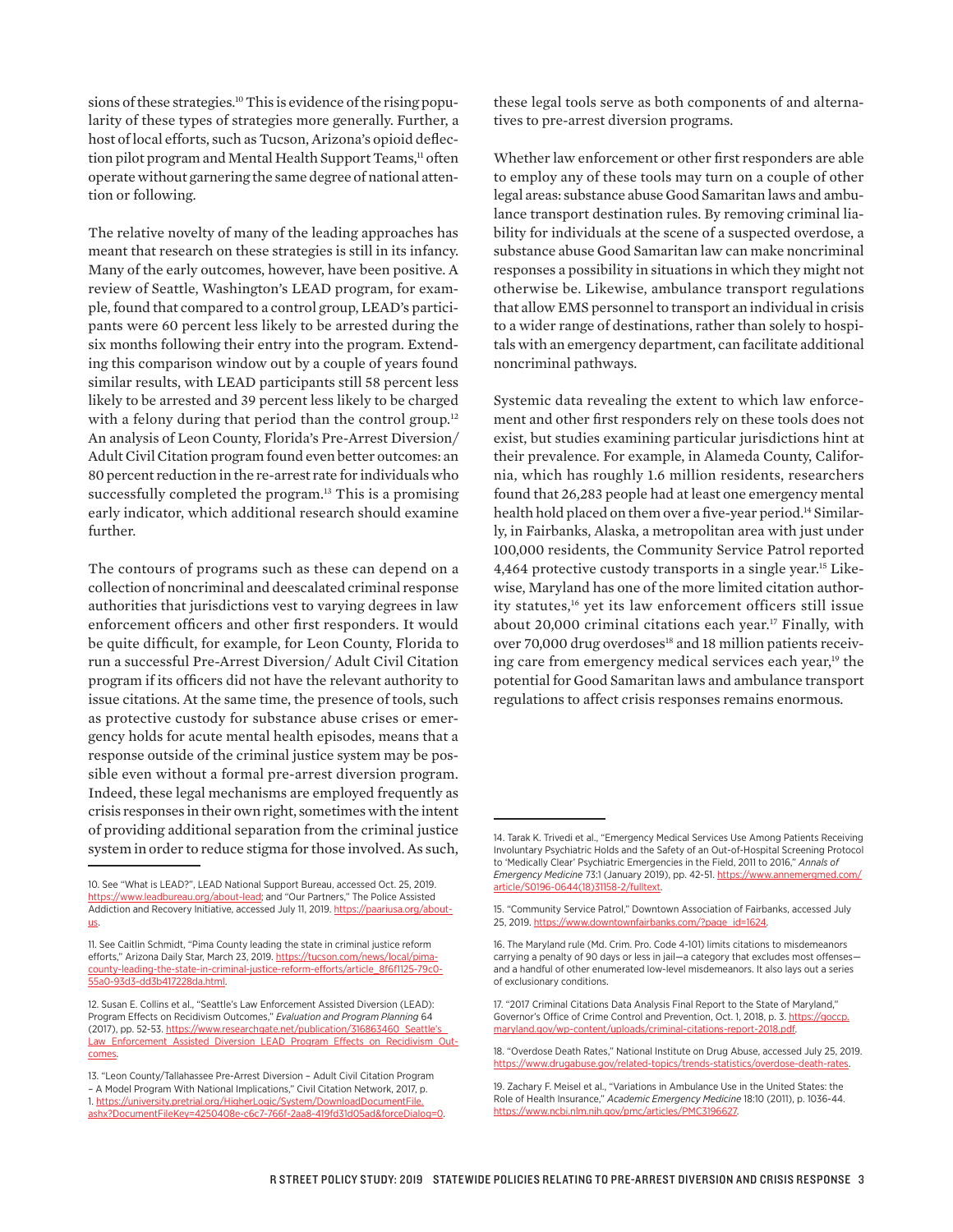## Emergency Mental Health Hold Laws

#### TABLE 2: CHARACTERISTICS OF EMERGENCY MENTAL HEALTH HOLD LAWS

| Who can<br>initiate?                | Law enforcement officers and, in some jurisdictions,<br>other first responders, behavioral health or medical<br>professionals.                                                                                                                          |
|-------------------------------------|---------------------------------------------------------------------------------------------------------------------------------------------------------------------------------------------------------------------------------------------------------|
| When can<br>a hold be<br>initiated? | The exact standard varies considerably, but usually<br>an official can initiate a hold if an individual is<br>experiencing an acute mental health episode and<br>is a danger to themselves or others or, in some<br>jurisdictions, is gravely disabled. |
| Discretion<br>of Officials          | A jurisdiction may require that officials take all<br>qualifying individuals into custody or it may be up to<br>their discretion                                                                                                                        |
| Eligible<br>Destinations            | Eligible destinations frequently include hospital<br>emergency departments, psychiatric facilities, crisis<br>centers and, in some jurisdictions, jails.                                                                                                |
| Duration                            | The maximum period that a hold can persist without<br>a court order can range from a handful of hours to<br>over a week. Often regular medical evaluations are<br>required during and to prolong this period.                                           |

Alongside, and often in tandem with, substance abuse crises, acute mental health episodes present one of the more frequent emergency situations encountered by law enforcement officers and other first responders. Intervention may be necessary in these scenarios to prevent harm to the individual in question or others. The criminal justice system, however, may be unavailable (if there is no criminal conduct involved) or unsuited to address the conduct (even if there is something potentially criminal about it). Forty-nine states and the District of Columbia have responded to this reality by authorizing certain officials to institute short, civil detentions outside of a hospital setting and without a court order to provide for the emergency evaluation and possible treatment of an individual.<sup>20</sup> Although these holds are often colloquially known as "72-hour holds," the actual maximum permitted duration can range from as little as six hours to as long as ten days without a court order.

While the existence of these emergency holds is practically universal, they do not have a uniform influence on local prearrest diversion and crisis response strategies. To begin with, jurisdictions authorize different groups of officials to initiate proceedings. For example, in 17 jurisdictions, only law enforcement officers can unilaterally begin these holds. In another 29, they share this power with a collection of medical and social service professionals, including physicians, social workers and mental health officers. The remaining four states require law enforcement and other crisis responders to work together; usually, a law enforcement officer initiates

the proceedings but consultation with another professional with a mental health or medical background is required for the hold to proceed. Who is able to initiate a hold may determine whether an emergency hold is possible at all. It may also influence whether officials choose to utilize the process, since this decision will naturally be influenced by each official's own set of experiences and expertise.

Whether officials initiate an emergency hold may also turn on the discretion entrusted to them, specifically whether they have a choice in the matter at all*.* While 43 jurisdictions allow the officials on-scene to make the determination of whether it is appropriate in a particular case, the other seven require officials to take all qualifying individuals into custody. Such an absence of discretion is likely well intentioned—to ensure the well-being of all individuals in crisis and will increase the use of this particular crisis response, but this may come at the cost of an alternative option that might be more appropriate. It likewise forfeits the judgment of the responder in the field to tailor the response to the individual and the situation at-hand.

The preconditions necessary to initiate a hold will, of course, have a strong bearing on its availability in a given situation, as will the manner in which officials interpret relevant statutory language. There is relatively little agreement among jurisdictions about what exactly these preconditions should be. The majority of statutes reference danger to oneself or others, with seven requiring that danger to be "imminent;" another 11 use terms suggesting it need only be "immediate" or in the "near future;" and a further 14 state that "immediate confinement" must be necessary to prevent some form of danger. The remaining 14 jurisdictions use thresholds of danger that are even lower or more vague, failing to specify just how impending these risks might be. Finally, in addition to these danger-related requirements, 15 states allow officials to initiate a hold in response to an individual who is gravely disabled.

Two other essentially procedural attributes of emergency hold laws are likely to have a strong bearing on pre-arrest diversion and crisis response. First, a significant number of jurisdictions state that a mental health hold can only be initiated based on the law enforcement officer's personal observations of the individual's conduct or condition. Presumably meant as a due process protection, this could unintentionally hamstring efforts in which a mental health provider on-scene has already made a careful professional judgment, yet crisis responders cannot proceed until an untrained law enforcement officer reaches the same conclusion. Second, the burden of proof on these officials ranges across language such as "reasonable cause" to "probable cause" to "reason to believe" that a hold is required. The height of this threshold will naturally affect the range of situations that potentially qualify for such a hold.

<sup>20.</sup> The remaining state, West Virginia, requires an initial court order to begin the emergency hold process.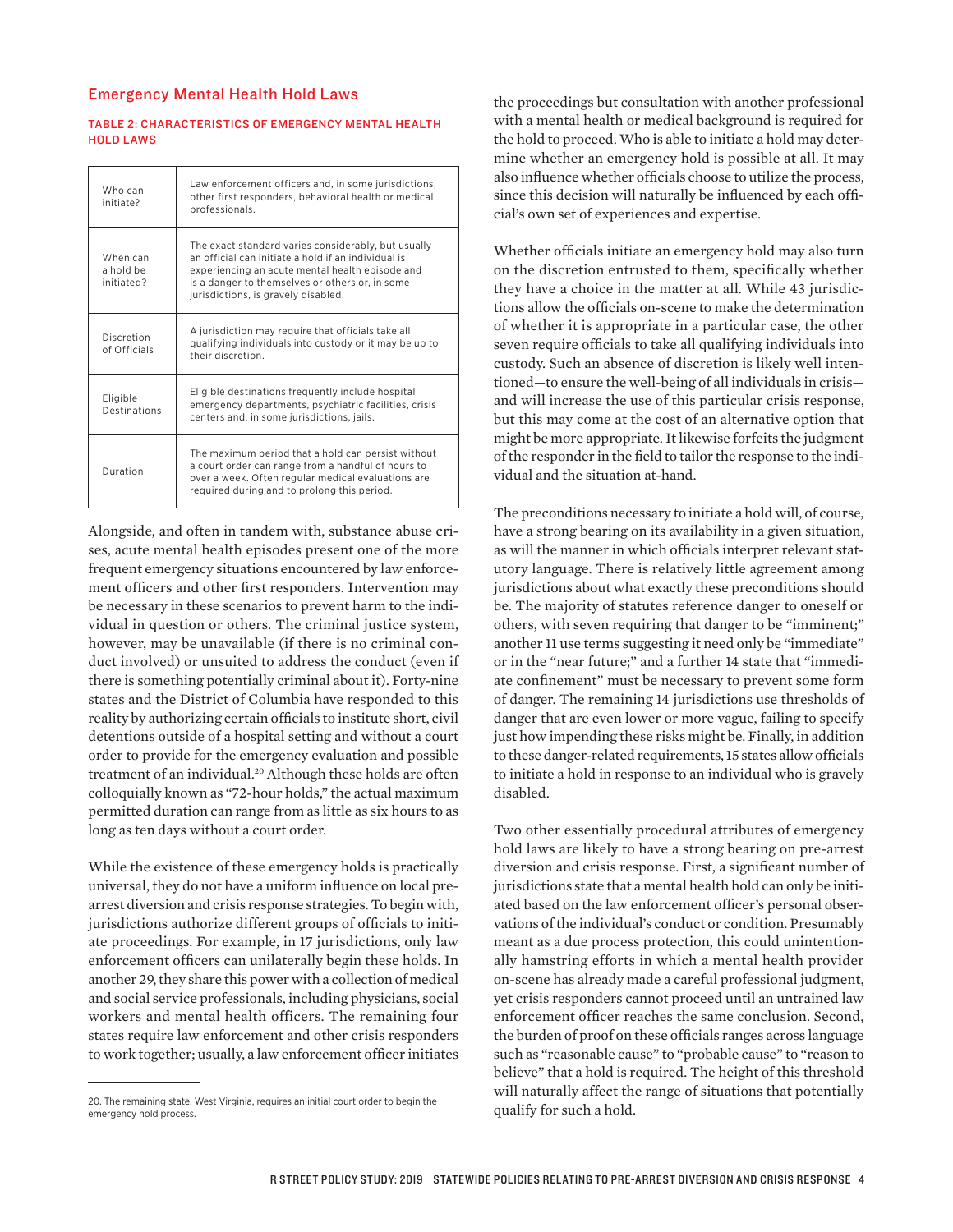The list of acceptable facilities may go a long way to determining the availability and effectiveness of an emergency hold. Depending on the jurisdiction, an individual might find himself or herself transported to a mental health facility, hospital or other treatment facility. In six states, the list of possible locations includes a jail or other correctional facility, albeit usually only either as a last resort or in other limited circumstances.21 This final piece speaks to the impact that legally acceptable locations have on the use of emergency holds: if a particular jurisdiction lacks available beds in the prescribed facilities, then an emergency hold may not be possible. Then again, expanding the list of potential facilities to include those that lack adequate ability to evaluate or treat an individual in crisis may undermine the effectiveness of that hold. This creates a difficult balancing act for jurisdictions with limited budgets and treatment capacity.

**Legislative Action—**The need to provide meaningful access to appropriate treatment has animated recent legislative discussions about how to update mental health emergency hold laws to serve individuals in crisis better. This issue has largely manifested as a complex debate over where to take individuals experiencing acute mental health crises and how long a detention must be to facilitate treatment. It has also included questions surrounding the appropriate circumstances required to initiate a hold. The result has been a steady, albeit occasionally halting, move to broaden the scope and use of emergency holds.

Legislative deliberations on these topics have been remarkably free of partisan rancor, though not procedural drama. Sponsors and widespread support from both parties, for example, did not prevent a bill in Colorado from receiving the governor's veto in 2016 over policy concerns.<sup>22</sup> In an even more noteworthy display of bipartisanship, an updated version of that bill in 2017—which made the dramatic swing from potentially expanding jail-based mental health detention to eliminating it altogether in favor of other facilities also received bipartisan sponsorship and deep support on its way to becoming law. Likewise, in neighboring Kansas, legislation altering the state's emergency hold law garnered bipartisan support in both 2016 and 2017, once again in spite of significant alterations to the underlying text in the interim.

In 2013, a bill adding "gravely disabled" as a possible basis for an emergency hold easily passed in Indiana with only a single senator voting against the measure.23 A similar piece of legislation that year in Montana represents one of the more

partisan votes on the topic. The bill passed both houses of the legislature by around a two-to-one margin, yet only garnered the support of roughly two in five Republicans.<sup>24</sup> However, even of those bills that failed to make it out of committee, let alone into law, most appear to have been consumed by policy rather than political opposition.25

Like most of the politicians involved, the law enforcement community has been largely supportive of legislation aiming to expand emergency mental health holds. This has included measures relating to the use of crisis centers in Kansas,<sup>26</sup> and sharing emergency hold authority with behavioral health professionals in Nebraska.27 It has also meant participating in the debate surrounding both Colorado bills relating to jails. Sheriffs' concerns about treatment for rural emergency hold patients helped spur the original expansion of jailbased detention,<sup>28</sup> while sheriffs and other law enforcement members helped devise the recommendations that eliminated their use. These experiences suggest that law enforcement, as the individuals in the field handling these crises firsthand, is perhaps more results- than process-oriented when it comes to legislation to aid their efforts.

Organizations representing criminal defense lawyers and mental health advocates have not always shared law enforcement's enthusiasm for many of these suggested policy changes. In Kansas, the heartland chapter of Mental Health America vigorously opposed efforts to make it easier to hold individuals against their will based on mental illness.<sup>29</sup> The Kansas Association of Criminal Defense Lawyers likewise weighed in with their own concerns about a possible extension of mental health holds from 24 to 72 hours; three days without a court appearance struck them as too long.<sup>30</sup> The Kansas chapter of the National Alliance on Mental Illness

<sup>21.</sup> This includes Nebraska, which very narrowly limits the use of jails, reserving them solely for individuals previously convicted of a sex crime.

<sup>22.</sup> Yesenia Robles, "Gov. Hickenlooper vetoes bill on mental health holds," *The Den*ver Post (June 9, 2016). https://www.denverpost.com/2016/06/09/gov-hi [vetoes-bill-on-mental-health-holds](https://www.denverpost.com/2016/06/09/gov-hickenlooper-vetoes-bill-on-mental-health-holds/).

<sup>23.</sup> H.B. 1130, 1st Reg. Sess., 118th Gen. Assembly (Ind. 2013). [http://archive.iga.](http://archive.iga.in.gov/2013/bills/PDF/HE/HE1130.1.pdf) [in.gov/2013/bills/PDF/HE/HE1130.1.pdf.](http://archive.iga.in.gov/2013/bills/PDF/HE/HE1130.1.pdf)

<sup>24.</sup> H.B. 16, 2013 Reg. Sess., 63rd Leg. (Mont. 2013). [https://legiscan.com/MT/rollcall/](https://legiscan.com/MT/rollcall/HB16/id/224931) [HB16/id/224931](https://legiscan.com/MT/rollcall/HB16/id/224931).

<sup>25.</sup> See, e.g., Electa Draper, "Debate rages in Colorado over involuntary holds for mental illness," *The Denver Post*, May 24, 2014. [https://www.denverpost.](https://www.denverpost.com/2014/05/24/debate-rages-in-colorado-over-involuntary-holds-for-mental-illness/) [com/2014/05/24/debate-rages-in-colorado-over-involuntary-holds-for-mental-ill](https://www.denverpost.com/2014/05/24/debate-rages-in-colorado-over-involuntary-holds-for-mental-illness/)[ness;](https://www.denverpost.com/2014/05/24/debate-rages-in-colorado-over-involuntary-holds-for-mental-illness/) and Joe Duggan, "Bill would let mental health professionals in Nebraska put people in emergency protective custody," Omaha World-Herald, Feb. 15, 2018. [https://](https://www.omaha.com/news/legislature/bill-would-let-mental-health-professionals-in-nebraska-put-people/article_8ad2370b-18c2-51e8-b244-ae740cbd1e5c.html) [www.omaha.com/news/legislature/bill-would-let-mental-health-professionals-in](https://www.omaha.com/news/legislature/bill-would-let-mental-health-professionals-in-nebraska-put-people/article_8ad2370b-18c2-51e8-b244-ae740cbd1e5c.html)[nebraska-put-people/article\\_8ad2370b-18c2-51e8-b244-ae740cbd1e5c.html](https://www.omaha.com/news/legislature/bill-would-let-mental-health-professionals-in-nebraska-put-people/article_8ad2370b-18c2-51e8-b244-ae740cbd1e5c.html).

<sup>26.</sup> Meg Wingerter, "House Committee Oks Involuntary Hold Plan For Kansans in Mental Health Crises," *KCUR*, Feb. 16, 2017. https://www.kcur.org/post/house-committee-oks-involuntary-hold-plan-kansans-mental-health-crisis#stream/0.

<sup>27.</sup> Duggan. [https://www.omaha.com/news/legislature/bill-would-let-mental-health](https://www.omaha.com/news/legislature/bill-would-let-mental-health-professionals-in-nebraska-put-people/article_8ad2370b-18c2-51e8-b244-ae740cbd1e5c.html)[professionals-in-nebraska-put-people/article\\_8ad2370b-18c2-51e8-b244-ae740cb](https://www.omaha.com/news/legislature/bill-would-let-mental-health-professionals-in-nebraska-put-people/article_8ad2370b-18c2-51e8-b244-ae740cbd1e5c.html)[d1e5c.html.](https://www.omaha.com/news/legislature/bill-would-let-mental-health-professionals-in-nebraska-put-people/article_8ad2370b-18c2-51e8-b244-ae740cbd1e5c.html)

<sup>28.</sup> Brandon Rittiman, "Debate rages over holding mentally ill patients," *9News*, May 3, 2016. [https://www.9news.com/article/news/local/politics/debate-rages-over-hold](https://www.9news.com/article/news/local/politics/debate-rages-over-holding-mentally-ill-patients/167367683?fb_comment_id=1014381021990027_1014436718651124?fb_comment_id=1014381021990027_1014436718651124)[ing-mentally-ill-patients/167367683?fb\\_comment\\_id=1014381021990027\\_1014436718](https://www.9news.com/article/news/local/politics/debate-rages-over-holding-mentally-ill-patients/167367683?fb_comment_id=1014381021990027_1014436718651124?fb_comment_id=1014381021990027_1014436718651124) [651124?fb\\_comment\\_id=1014381021990027\\_1014436718651124.](https://www.9news.com/article/news/local/politics/debate-rages-over-holding-mentally-ill-patients/167367683?fb_comment_id=1014381021990027_1014436718651124?fb_comment_id=1014381021990027_1014436718651124)

<sup>29.</sup> Tammy Worth, "Proposal Aims to Keep Kansas Mental Patients Out of Jail, Courts and Emergency Rooms," KCUR, Feb. 9, 2016. https://www.kcur.org/post/proposalaims-keep-kansas-mental-patients-out-jail-courts-and-emergency-rooms#stream/0.

<sup>30.</sup> Wingerter. https://www.kcur.org/post/house-committee-oks-involuntary-holdplan-kansans-mental-health-crisis#stream/0.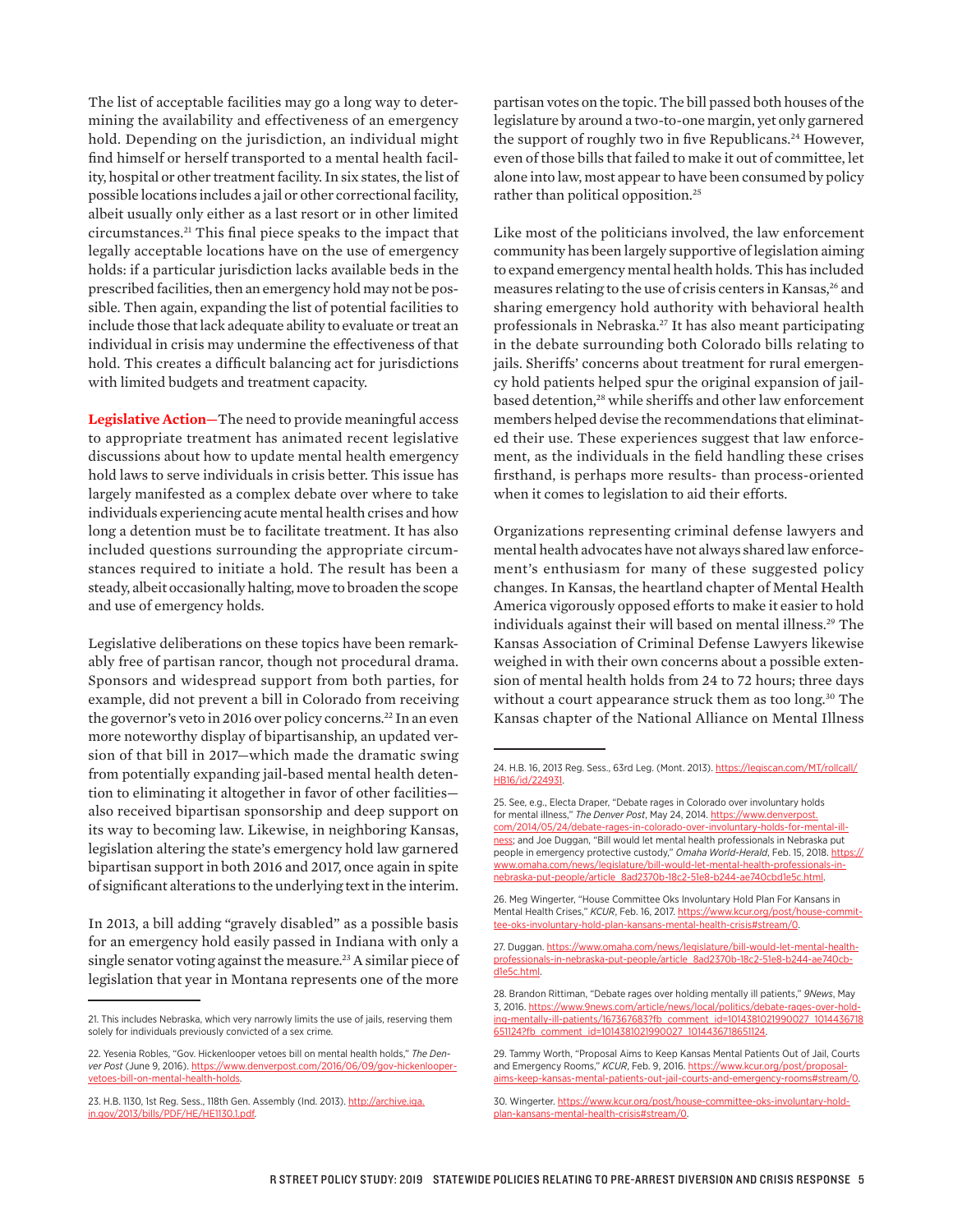took a more equivocal stance on the establishment of crisis centers for these holds, expressing concerns about the proposal drawing funding from voluntary treatments, but accepting that it could be a valuable last resort.<sup>31</sup> In Colorado, legislation that would have altered the standard for the initiation of an emergency hold split the mental health community. Mental health providers were favorably inclined toward the move to lower it from "imminent" to "immediate" danger, while those representing mental health services consumers expressed opposition.32

The ultimate success of the second iterations of expansion bills in Colorado and Kansas in 2017 is attributable, in part, to the establishment of committees with diverse membership to assess the problem. In Colorado, after vetoing the original emergency hold expansion bill, the governor directed the creation of a task force, which was composed of members of the executive branch and legislature, law enforcement representatives and individuals from various behavioral health, civil liberties and disability rights organizations.<sup>33</sup> Likewise, in Kansas, after legislative setbacks in 2016, supporters of the emergency hold expansion convened six meetings to discuss the proposal with stakeholders, including representatives from law enforcement, treatment providers and mental health advocates.34

In both states, the involvement of outside organizations representing various interested constituencies provided valuable perspective to lawmakers. This inclusive approach allowed for the development of more nuanced proposals able to survive the legislative process. The statement of Mike Burgess, director of policy and outreach for the Disability Rights Center of Kansas, exemplified the dramatic reversals made possible by the process: "To say I was opposed would not do it justice. Now, I return as a supporter."35

The experiences of these working groups highlight the fact that advancing crisis response strategies through emergency hold policies is not a straightforward endeavor. Even well intentioned measures—such as preventing time-consuming trips to far away detention sites by allowing for additional local ones—can have unintended consequences that have to be considered—for example, in the case of additional local sites, the fact that many would end up being correctional

facilities.<sup>36</sup> At the same time, the dramatic legislative swings in Colorado and—to a lesser extent—Kansas suggest that a deliberate, inclusive policymaking process can help unravel many of these thornier issues.

**Recommendations—**One of the clearest areas of emergency hold laws in need of reform is the continued use of correctional facilities in a handful of states, though eliminating the use of correctional facilities is inevitably more complicated than simply writing their ineligibility into law*.* Jails are correctional environments not suited for a health-related crisis, and thus they are generally poor destinations for an individual experiencing a mental health emergency. Indeed, the Substance Abuse and Mental Health Agency itself has stated that no individual should be detained in a correctional setting pending commitment.<sup>37</sup> Yet, there may be no reasonably available alternatives, especially in jurisdictions that are more rural. This can force officials to either not seek treatment or detain individuals longer in order to transport them to facilities that are far away.

The issue is therefore inseparable from that of capacity and related problems around insufficient resources. Colorado suggests, however, that although increased funding may be an especially difficult political issue, it is surmountable with the right coalition behind it. The last six states still using jails should therefore convene their own stakeholder groups to evaluate an appropriate path forward. While drawing on a marijuana tax fund, as Colorado did, is not an option for these jurisdictions, cost-conscious legislators in these states could, for example, incorporate into their analysis the costsavings that would accrue from officer hours recovered and future interventions averted by the use of appropriate care in the first instance. Advancing pre-arrest diversion and crisis response strategies in this manner may entail some up-front costs, but in the long term, the budget impact may be more positive.

The civil liberties implications of emergency holds mean that any potential expansion of these authorities must also attempt to mitigate the risks of their misuse or overuse. Kansas provides an interesting example of one way in which to safeguard individual rights while advancing this critical crisis response strategy. The Kansas bill gained the support necessary to become law in part because of a compromise that paired a longer period of detention—72 instead of 24 hours—with regular medical evaluations at four, 23 and 48 hours to determine whether an individual should be

<sup>31.</sup> Worth. https://www.kcur.org/post/proposal-aims-keep-kansas-mental-patientsout-jail-courts-and-emergency-rooms#stream/0.

<sup>32.</sup> Draper. [https://www.denverpost.com/2014/05/24/debate-rages-in-colorado](https://www.denverpost.com/2014/05/24/debate-rages-in-colorado-over-involuntary-holds-for-mental-illness/)[over-involuntary-holds-for-mental-illness](https://www.denverpost.com/2014/05/24/debate-rages-in-colorado-over-involuntary-holds-for-mental-illness/).

<sup>33. &</sup>quot;Colorado Mental Health Hold Task Force Final Report and Recommendations," Colorado Mental Health Hold Task Force, Dec. 31, 2016. [https://cdpsdocs.state.co.us/](https://cdpsdocs.state.co.us/ccjj/meetings/2017/2017-01-13_MMHTF-Rpt-Rec-2016-12-31.pdf) [ccjj/meetings/2017/2017-01-13\\_MMHTF-Rpt-Rec-2016-12-31.pdf.](https://cdpsdocs.state.co.us/ccjj/meetings/2017/2017-01-13_MMHTF-Rpt-Rec-2016-12-31.pdf)

<sup>34.</sup> Wingerter. https://www.kcur.org/post/house-committee-oks-involuntary-holdplan-kansans-mental-health-crisis#stream/0.

<sup>36.</sup> Robles. [https://www.denverpost.com/2016/06/09/gov-hickenlooper-vetoes-bill](https://www.denverpost.com/2016/06/09/gov-hickenlooper-vetoes-bill-on-mental-health-holds/)[on-mental-health-holds](https://www.denverpost.com/2016/06/09/gov-hickenlooper-vetoes-bill-on-mental-health-holds/).

<sup>37.</sup> Substance Abuse and Mental Health Administration, "Civil Commitment and the Mental Health Care Continuum: Historical Trends and Principles for Law and Practice," U.S. Dept. of Health and Human Services, 2019, p. 33. [https://www.samhsa.gov/sites/](https://www.samhsa.gov/sites/default/files/civil-commitment-continuum-of-care.pdf) [default/files/civil-commitment-continuum-of-care.pdf](https://www.samhsa.gov/sites/default/files/civil-commitment-continuum-of-care.pdf).

<sup>35.</sup> Ibid.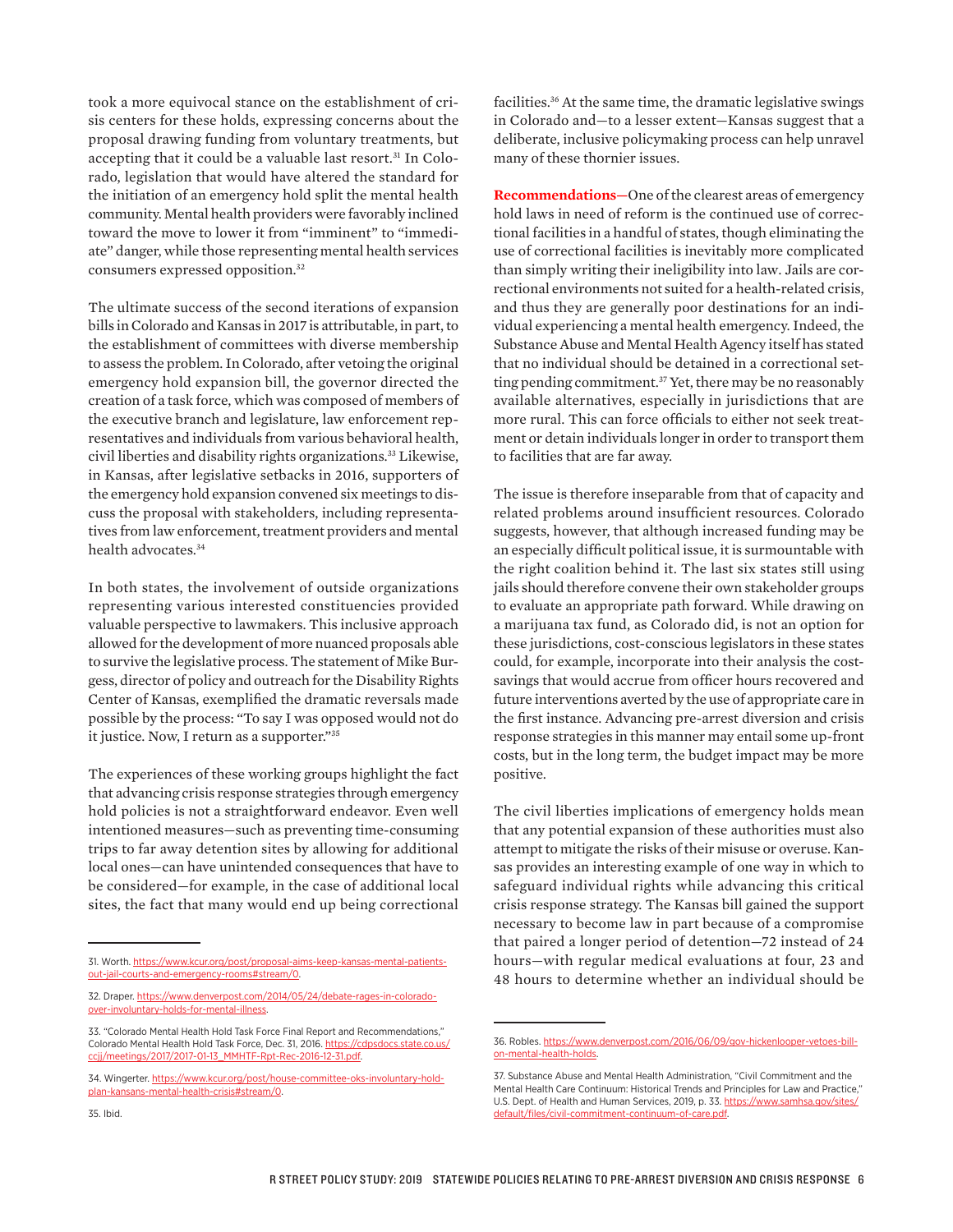released.38 Regardless of which aspect of emergency holds are addressed, policymakers should consider this kind of coupling of new authorities with additional protections; this will ensure that pre-arrest diversion is not just more popular, but fairer and more effective, as well.

Finally, states without a strong role for medical and behavioral health personnel during the initiation phase of these holds should consider how to include them. Whether an emergency hold is appropriate is ultimately a mental health question, which many members of law enforcement may not have adequate training to answer correctly and with consistency. Yet, in 17 states, law enforcement officers have sole discretion to initiate holds and in two of these, the law actually requires that officers take all eligible individuals into custody. This appears to be a recipe for ill-conceived holds and missed opportunities. At the same time, it may well be an unnecessary restriction, as research suggests that emergency medical services personnel can effectively screen patients in the field for potential diversion to psychiatric emergency services.39 Although the direct, on-scene participation of behavioral health professionals should likely be an ultimate goal for jurisdictions, using technology to connect law enforcement officers with these individuals for live consultations could serve as a valuable interim step.

#### Protective Custody Statutes

#### TABLE 3: CHARACTERISTICS OF PROTECTIVE CUSTODY **STATUTES**

| Who can<br>initiate?       | Law enforcement officers and, in some jurisdictions, certain<br>other first responders or behavioral health personnel.                                                                                                                                                                 |
|----------------------------|----------------------------------------------------------------------------------------------------------------------------------------------------------------------------------------------------------------------------------------------------------------------------------------|
| Substances<br>Covered      | Officials can initiate protective custody for individuals<br>impaired or incapacitated by alcohol and, in some<br>jurisdictions, other drugs.                                                                                                                                          |
| Discretion of<br>Officials | A jurisdiction may require that officials take all qualifying<br>individuals into custody, it may be entirely up to the<br>discretion of those officials, or it may condition the<br>availability of discretion on whether the individual in<br>question is impaired or incapacitated. |
| Eligible<br>Destinations   | Common eligible destinations include jails and police<br>stations, hospital emergency rooms, behavioral health<br>facilities and other crisis centers.                                                                                                                                 |
| Duration                   | Protective custody can last anywhere from eight hours<br>to five days, depending on the jurisdiction; generally, a<br>person must also be released as soon as they are no longer<br>impaired or incapacitated.                                                                         |
| Criminal<br>Charges        | In most jurisdictions, no criminal charges related to the<br>individual's intoxication are possible if the individual<br>is placed in protective custody, however, a handful of<br>jurisdictions still allow an individual in protective custody<br>to be criminally charged.          |

<sup>38.</sup> Senate Substitute for H.B. 2053, 2017-2018 Biennium Session (Kan. 2017-2018). [http://kslegislature.org/li\\_2018/b2017\\_18/measures/documents/hb2053\\_enrolled.](http://kslegislature.org/li_2018/b2017_18/measures/documents/hb2053_enrolled.pdf) [pdf.](http://kslegislature.org/li_2018/b2017_18/measures/documents/hb2053_enrolled.pdf)

One of the more common emergencies that law enforcement officers and other first responders encounter is an individual who is intoxicated or otherwise impaired by the use of substances. Officials faced with this scenario generally feel a strong imperative to act, given the propensity of these individuals to harm themselves or others, or for others to take advantage of them. Historically, the official response to such an individual in need was an arrest, a stint in jail and a possible misdemeanor conviction. In two states, this remains the only approach recognized at the state level, while another seven only supplement this option by allowing officials to begin a long-term, court-sanctioned involuntary commitment for substance abuse treatment. Neither response, however, is particularly well designed to deal with an acute substance use crisis. In fact, criminal charges can distract from and exacerbate health issues, while a potentially monthslong commitment may be inappropriate for many individuals who only need temporary assistance.

In the remaining forty-one states and the District of Columbia, law enforcement officers have an alternative option available aimed specifically at acute crises: protective custody. Although the details of the authorizing statutes vary considerably, these laws generally authorize law enforcement officers and, in some places, other first responders to place an individual temporarily in a form of civil custody. Unlike involuntary commitment statutes, chronic substance abuse or dependence is not required. Instead, officials invoke these laws in response to a specific instance of intoxication, impairment or incapacitation due to substance use. Even though many offer potential pathways to further treatment, the overriding objective is to ensure that the individual is safe and attended to medically in the short term, if necessary. Depending on the jurisdiction, this temporary custody can last anywhere from eight hours to five days.<sup>40</sup>

Whether an official actually utilizes protective custody may depend, in part, on the level of discretion afforded to them. The elimination of official discretion for protective custody can push toward its increased use, though at the risk of requiring its use in situations for which an alternative prearrest diversion or crisis response strategy may be more appropriate. Six jurisdictions require that authorized officials utilize protective custody for all qualifying individuals, another six require its use for incapacitated individuals, but allow officers discretion in cases involving simple impairment. Thirty grant these officials complete discretion to determine whether to use it.

Thirty-five states further accentuate the health focus of protective custody by explicitly stating that it does not qualify

<sup>39.</sup> Trivedi et al. [https://www.annemergmed.com/article/S0196-0644\(18\)31158-2/](https://www.annemergmed.com/article/S0196-0644(18)31158-2/fulltext) [fulltext](https://www.annemergmed.com/article/S0196-0644(18)31158-2/fulltext).

<sup>40.</sup> These numbers do not reflect a handful of states that do not specify the maximum period of protective custody. Furthermore, nearly every jurisdiction includes some variation of a provision that states an individual must be released once they are no longer intoxicated, incapacitated or a danger to themselves or others.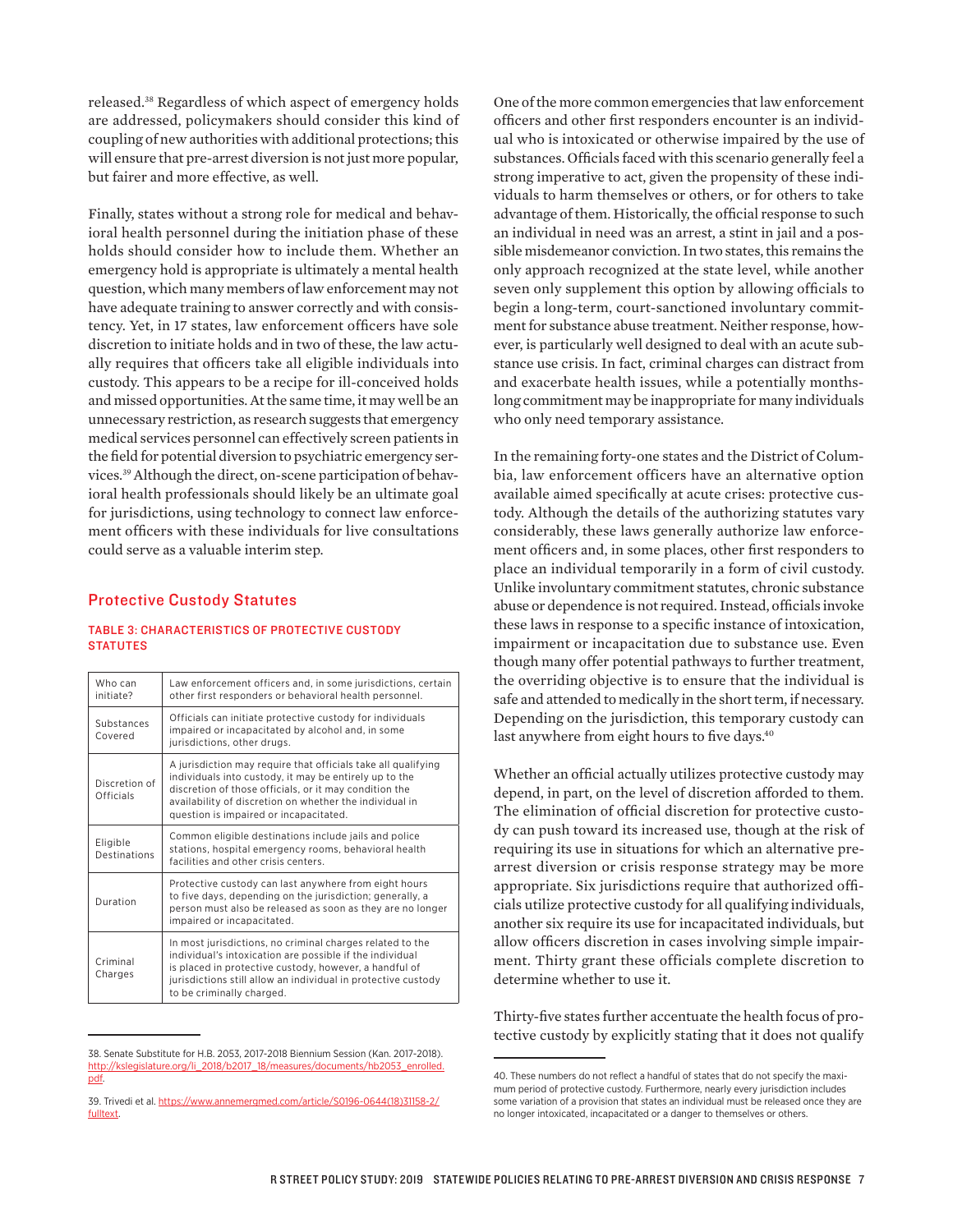as an arrest or serve to commence criminal process. In the remaining seven jurisdictions, criminal charges relating to public intoxication may still be possible despite the use of protective custody. Usually, however, these statutes still encourage officers to either use protective custody as a substitute for criminal process or at least to downgrade an arrest to a citation. The decriminalization of protective custody can decrease the officer time required to utilize the procedure, thereby incentivizing its use as part of a pre-arrest diversion and crisis response scheme.

The degree to which states have leaned into the idea of protective custody as primarily a public health tool is reflected in their treatment of who can initiate the procedure. All jurisdictions with a protective custody law authorize law enforcement officers to begin protective custody procedures. Only 10 extend this authority to other first responders which, in various jurisdictions, includes positions such as members of the emergency patrol, health officers and designated crisis responders. Given that research suggests non-law enforcement first responders can effectively triage intoxicated individuals,<sup>41</sup> failing to empower these personnel may represent an unnecessary restriction on the reach and utility of pre-arrest diversion and crisis response strategies.

The number and type of available custody locations can similarly affect the use and efficacy of protective custody. Nineteen jurisdictions allow an individual to be held in a jail or police station as a location of first resort; fourteen do so only after other health or crisis facilities have been determined to be unavailable. In the remaining 23, officials are required instead to take individuals to an assortment of non-correctional facilities, including detoxification centers, hospitals and other treatment facilities. While the availability of any facility will govern whether protective custody is possible at all, the existence of an appropriate facility may determine its usefulness. For example, a sobering center may offer referral to services, which can disrupt the cycle of substance abuse in a way not generally possible at a jail or emergency room.<sup>42</sup>

One of the more critical distinctions between protective custody statutes is their treatment of non-alcoholic intoxicating substances. All 41 protective custody statutes cover alcohol intoxication, yet only 27 open the door to other drugs. Most of these jurisdictions simply extend the same alcohol-related procedure to other drugs, but a handful have different procedures and protections for other substances, which include elements such as shorter periods of detention or the possibility of criminal charges. Although how protective custody procedures are adapted to non-alcoholic substances may prove important, jurisdictions that create some pathway for doing so will be able to use noncriminal responses to engage with a wider range of individuals in crisis.

A couple of other statutory quirks stand out as interesting approaches to protective custody, which could merit further examination by more jurisdictions. Minnesota, for example, attempts to demonstrate the noncriminal nature of protective custody even further through language stating that police, "as far as is practicable," should not wear a uniform or use a marked police car when transporting an individual under protective custody. In a handful of states, including North Carolina and Texas, officials can take an individual in protective custody to that person's home or place them under the supervision of another adult. Both approaches facilitate the wider use of protective custody by reducing the disruption that it causes. The latter method could be especially helpful for more marginal cases in which a person may not be safe on their own, yet transport to a hospital or other treatment facility may not be appropriate either.

**Legislative Action—**Long a backdrop to policing efforts, protective custody procedures have captured legislative attention in recent years in large part due to the ongoing opioid crisis. States have increasingly considered whether and how to apply protective custody tools to individuals who are impaired or incapacitated by non-alcoholic drugs. The extension of this tool to drugs, however, has proven more complicated than for alcohol. Whereas alcohol use is itself legal (at least without additional factors), the same is generally not true for many other drugs. Likewise, the necessity for and content of follow-up treatment for a potential substance use disorder can vary based on the substance or substances in question. As a result, states have considered two possible models to develop temporary civil detention for drugs: the relatively straightforward adaptation of existing procedures for alcohol and the extension of involuntary emergency mental health holds.

For the most part, those states embarking on the first of these approaches – looking to alcohol protective custody for guidance – have found broad, bipartisan support for the endeavor. In Massachusetts, for example, a Democratic legislature worked with a Republican governor to pass an extension in 2016 with overwhelming support on both sides of the aisle. Likewise, in Wisconsin, an updated protective custody law sailed through the Republican-controlled legislature with unanimous approval in 2017.

Many outside groups have been equally enthusiastic about expanding alcohol-based protective custody procedures to include other drugs. In Massachusetts, the Massachusetts Chiefs of Police Association was one of the leading

<sup>41.</sup> [David W. Ross et al., "EMS Triage and Transport of Intoxicated Individuals to a](file:///Users/evajoannaandreasson/Desktop/David%20W.%20Ross%20et%20al.,%20“EMS%20Triage%20and%20Transport%20of%20Intoxicated%20Individuals%20to%20a%20Detoxification%20Facility%20Instead%20of%20an%20Emergency%20Department,”%20Annals%20of%20Emergency%20Medicine%2061:2%20(February%202013).%20https://www.sciencedirect.com/science/article/abs/pii/S0196064412015090)  [Detoxification Facility Instead of an Emergency Department," Annals of Emergency](file:///Users/evajoannaandreasson/Desktop/David%20W.%20Ross%20et%20al.,%20“EMS%20Triage%20and%20Transport%20of%20Intoxicated%20Individuals%20to%20a%20Detoxification%20Facility%20Instead%20of%20an%20Emergency%20Department,”%20Annals%20of%20Emergency%20Medicine%2061:2%20(February%202013).%20https://www.sciencedirect.com/science/article/abs/pii/S0196064412015090)  [Medicine 61:2 \(February 2013\). https://www.sciencedirect.com/science/article/abs/](file:///Users/evajoannaandreasson/Desktop/David%20W.%20Ross%20et%20al.,%20“EMS%20Triage%20and%20Transport%20of%20Intoxicated%20Individuals%20to%20a%20Detoxification%20Facility%20Instead%20of%20an%20Emergency%20Department,”%20Annals%20of%20Emergency%20Medicine%2061:2%20(February%202013).%20https://www.sciencedirect.com/science/article/abs/pii/S0196064412015090) [pii/S0196064412015090](file:///Users/evajoannaandreasson/Desktop/David%20W.%20Ross%20et%20al.,%20“EMS%20Triage%20and%20Transport%20of%20Intoxicated%20Individuals%20to%20a%20Detoxification%20Facility%20Instead%20of%20an%20Emergency%20Department,”%20Annals%20of%20Emergency%20Medicine%2061:2%20(February%202013).%20https://www.sciencedirect.com/science/article/abs/pii/S0196064412015090).

<sup>42.</sup> See Suzanne V. Jarvis et al., "Public Intoxication: Sobering Centers as an Alternative to Incarceration, Houston, 2010-2017," *American Journal of Public Health* (March 13, 2019). <https://ajph.aphapublications.org/doi/full/10.2105/AJPH.2018.304907>.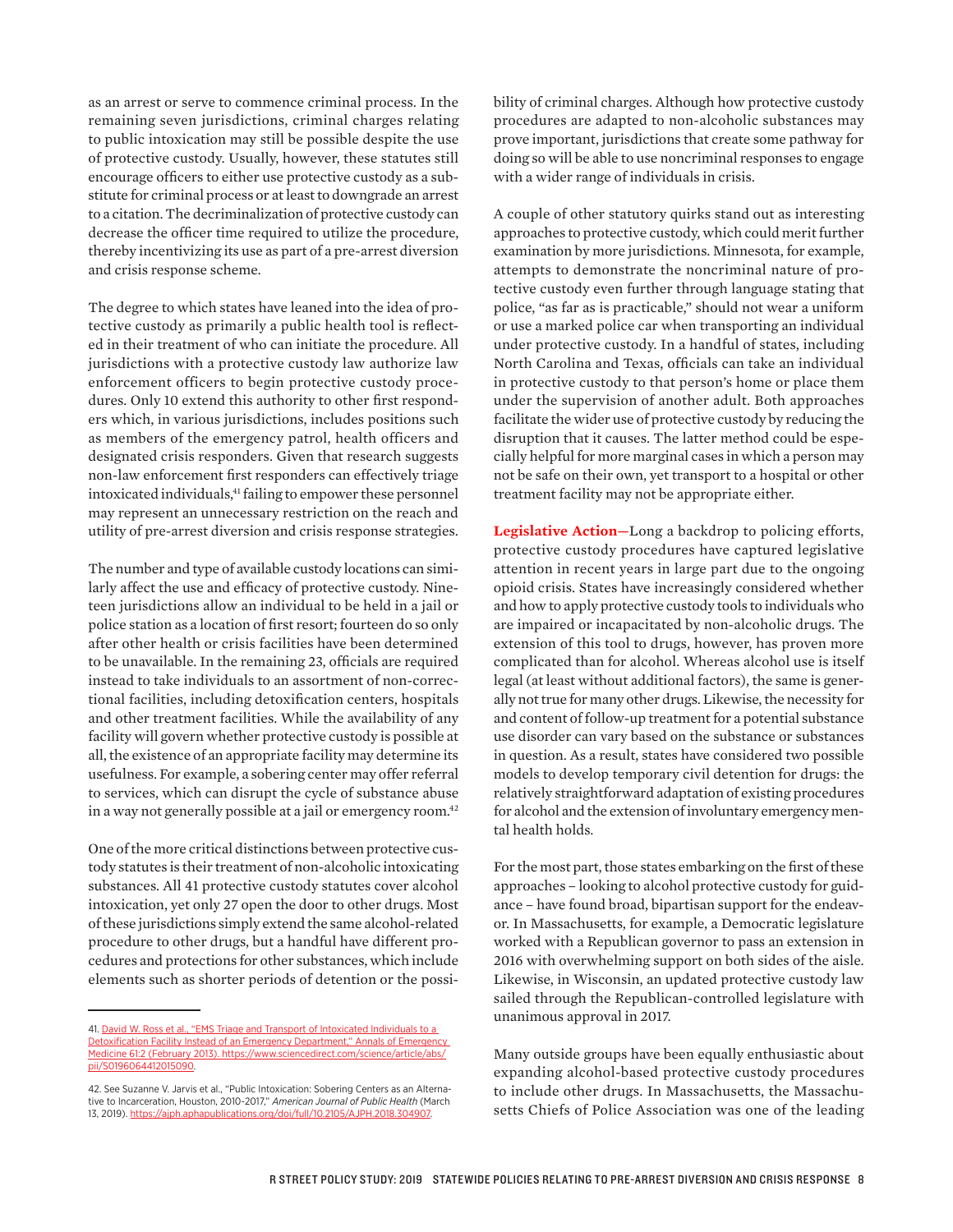organizations rallying behind the law, with individual police chiefs speaking in its favor.<sup>43</sup> Wisconsin similarly saw lobbying in favor of its bill by groups such as the City of Milwaukee and the Wisconsin Medical Society.<sup>44</sup>

The handful of interested parties that have expressed reservations about these bills generally have not allowed their concerns to rise to the level of outright opposition. In Massachusetts, for example, the Speaker of the House supported the new protective custody law, but also stated concerns that the law could overtax limited treatment capacity.<sup>45</sup> In Wisconsin, a couple of outside groups had similar hesitations. The Wisconsin Association for Marriage and Family Therapy and Mental Health America of Wisconsin both raised fears about treatment funding and the latter added that the expansion of outpatient service options would be more desirable than commitment.

In addition to the capacity issue, the role of treatment has served as the primary substantive point of disagreement in states considering whether to expand their protective custody law. In Massachusetts, this manifested as a veto of the original text of the protective custody bill over language that permitted officials to take the incapacitated individual to that person's residence.46 Despite this section mirroring the procedure for alcohol incapacitation, with the notable difference that the police station had been removed as a possible destination, the governor pushed back against the inclusion of destinations without the capacity for medical treatment. He stated that with such language, the bill did "not reflect the urgency of the health risks associated with incapacitation resulting from a controlled substance or toxic vapor."47 He ultimately only signed the bill after the legislature amended it to limit acceptable transport locations to those able to provide medical treatment.<sup>48</sup>

The utilization of the emergency mental health hold as the model for drug-related protective custody has proven significantly more controversial than the extension of the procedures governing individuals incapacitated by alcohol. In 2015, the Massachusetts governor floated the idea of permit-

43. Bob Salsberg, "Protective Custody Rules Extended to Drug Overdose Cases," *WBUR*, July 22, 2016. https://www.wbur.org/news/2016/07/2 [drug-overdose-cases](https://www.wbur.org/news/2016/07/22/protective-custody-drug-overdose-cases)

44. "January 2017 Special Session Assembly Bill 5," Wisconsin Ethics Commission, accessed July 11, 2019. [https://lobbying.wi.gov/What/BillInformation/2017REG/Inform](https://lobbying.wi.gov/What/BillInformation/2017REG/Information/13818?tab=Principals) [ation/13818?tab=Principals.](https://lobbying.wi.gov/What/BillInformation/2017REG/Information/13818?tab=Principals)

45. Salsberg. [https://www.wbur.org/news/2016/07/22/protective-custody-drug](https://www.wbur.org/news/2016/07/22/protective-custody-drug-overdose-cases)[overdose-cases.](https://www.wbur.org/news/2016/07/22/protective-custody-drug-overdose-cases)

ting physicians, or police officers in the alternative, to authorize the detention and involuntary treatment of an individual experiencing a substance abuse crisis for up to 72 hours. The Speaker of the House and members of the medical community quickly rebuffed this proposal because of concerns about the due process implications and effectiveness of forced treatment.49 The provision was eliminated from the 2016 bill and ultimately downgraded in 2018 from a new section of law to the subject of study by a special committee after Democrats in the legislature defeated unanimous, albeit limited, Republican support of the measure.

Similar setbacks initially beset legislators pushing for these kinds of changes in Washington State. As in Massachusetts, the issue became a partisan one, albeit with the roles reversed—Democrats led the charge with a portion of Republicans resisting.50 Although the bill passed the House in 2015, budget concerns caused it to falter in the Senate.<sup>51</sup> Renewed efforts the following year proved more successful, and the measure became law, overcoming reduced Republican opposition.

A new debate in Washington State in 2019 focused on whether to extend the detention period from 72 hours to five days; whether to allow for the involuntary administration of medication similarly divided the policy community.52 This proposal quickly drew opposition from Disability Rights Washington and the state public defenders' group, which stated that the 2016 law already held individuals for long periods and that these individuals should "see a judge in a timely manner."<sup>53</sup> On the other hand, two national groups, the National Alliance on Mental Illness and the Treatment Advocacy Center, lent their support for the measure, citing the treatment benefits of holding patients for longer periods of time.54 Notably, the involvement of these two national groups represents some of the only national attention paid to legislation relating to protective custody procedures.

**Recommendations—**More research is necessary to parse out which protective custody procedures are most desirable, yet a handful of recommendations are already actionable. The first is the inclusion of all drugs, not just alcohol,

53. Ibid.

<sup>46.</sup> H.4490, 189th Reg. Sess. (Mass. 2015-2016). [https://malegislature.gov/Bills/189/](https://malegislature.gov/Bills/189/H4490/House/Bill/Text) [H4490/House/Bill/Text.](https://malegislature.gov/Bills/189/H4490/House/Bill/Text)

<sup>47.</sup> Charlie Baker, "Letter to the Senate and House of Representatives," General Court of Massachusetts, July 8, 2016. [https://www.mass.gov/files/documents/2016/07/ws/](https://www.mass.gov/files/documents/2016/07/ws/attach-i.doc) [attach-i.doc](https://www.mass.gov/files/documents/2016/07/ws/attach-i.doc).

<sup>48.</sup> Mass. Gen. Laws ch. 111E, § 9A. [https://malegislature.gov/Laws/GeneralLaws/](https://malegislature.gov/Laws/GeneralLaws/PartI/TitleXVI/Chapter111E/Section9A) [PartI/TitleXVI/Chapter111E/Section9A.](https://malegislature.gov/Laws/GeneralLaws/PartI/TitleXVI/Chapter111E/Section9A)

<sup>49.</sup> Shira Schoenberg, "Massachusetts House Speaker Robert DeLeo concerned about 72-hour opioid prescription limit," *Masslive*, Oct. 16, 2015. [https://www.masslive.com/](https://www.masslive.com/politics/2015/10/house_speaker_robert_deleo_con.html) [politics/2015/10/house\\_speaker\\_robert\\_deleo\\_con.html](https://www.masslive.com/politics/2015/10/house_speaker_robert_deleo_con.html).

<sup>50.</sup> H.B. 1713, 2015-2016 Reg. Sess. (Wash. 2015-2016). [https://app.leg.wa.gov/billsum](https://app.leg.wa.gov/billsummary?BillNumber=1713&Year=2015) [mary?BillNumber=1713&Year=2015](https://app.leg.wa.gov/billsummary?BillNumber=1713&Year=2015).

<sup>51.</sup> Rachel Alexander, "Heroin epidemic in Washington: Father wants state to help parents confront addiction," The Spokesman-Review, Feb. 21, 2016. https://www.spoke [man.com/stories/2016/feb/21/as-state-deals-with-heroin-epidemic-an-anguished-f.](https://www.spokesman.com/stories/2016/feb/21/as-state-deals-with-heroin-epidemic-an-anguished-f/)

<sup>52.</sup> Tom James, "New rules would allow longer forced holds," *The Spokesman-Review*, April 5, 2019. [https://www.spokesman.com/stories/2019/apr/05/new-rules-would](https://www.spokesman.com/stories/2019/apr/05/new-rules-would-allow-longer-forced-holds/)[allow-longer-forced-holds.](https://www.spokesman.com/stories/2019/apr/05/new-rules-would-allow-longer-forced-holds/)

<sup>54.</sup> Ibid.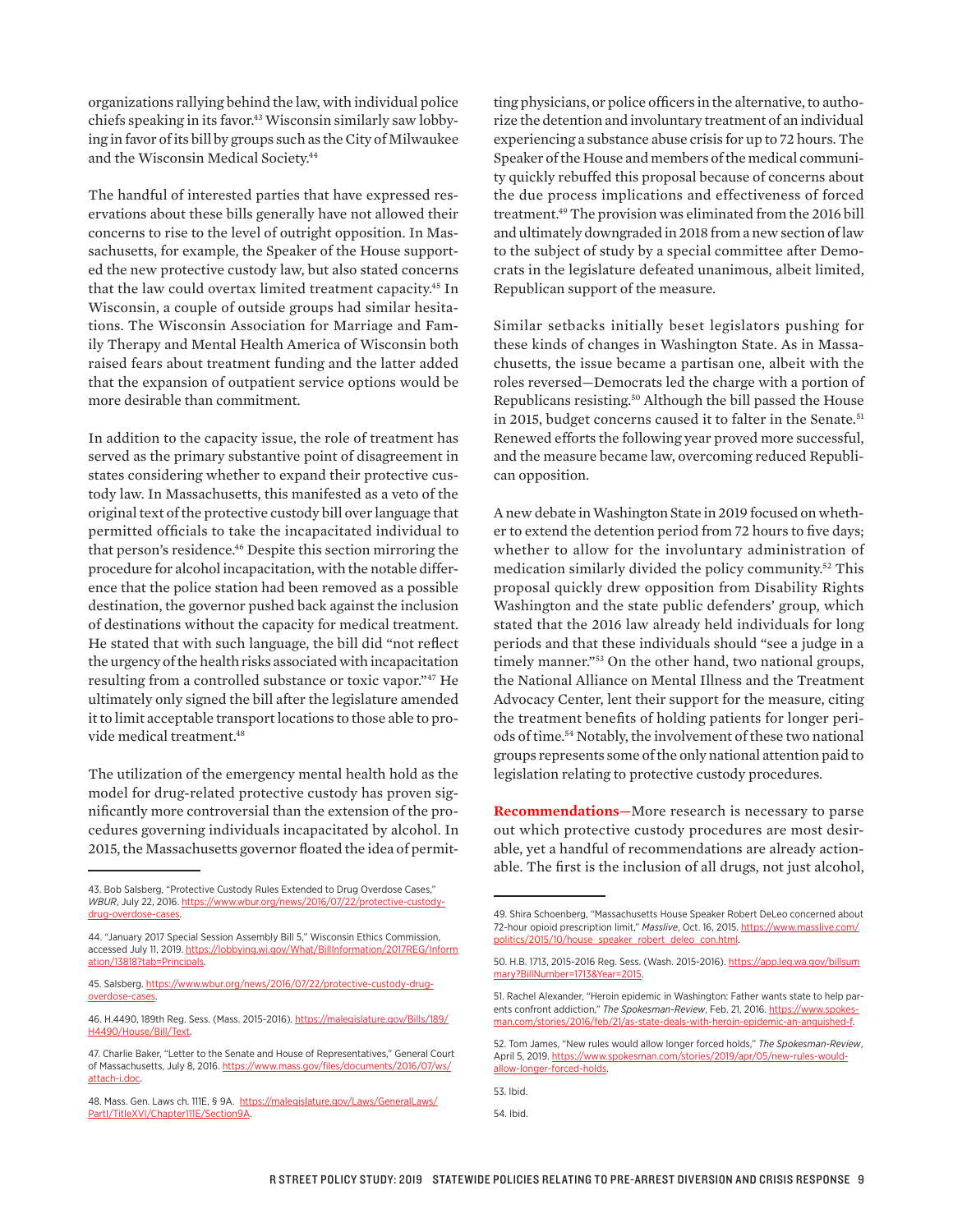within the ambit of protective custody laws. It is somewhat arbitrary and counterproductive to pre-arrest diversion and crisis response strategies to have protective custody apply to only one potential intoxicant rather than the dozens of others that regularly result in health emergencies—especially when multiple substances may be at the root of a given crisis. If jurisdictions are serious about protective custody serving as a noncriminal public health response, then the source of impairment should not serve as a bar to protective custody, even if it is an otherwise illicit one. Further, a debate about the best way to use protective custody to address drugs is one likely to find legislative enthusiasm as long as the opioid crisis remains front and center.

Another area of potential statutory improvement, just as pressing but practically more difficult, is the elimination of jails and other correctional institutions as possible detention sites whenever feasible. An individual in protective custody is suffering from a health crisis, not a criminal one; many jurisdictions already implicitly acknowledge this fact through statutory disclaimers about how protective custody does not qualify as an arrest. Placing those same individuals alongside alleged criminals is therefore illogical. It is also potentially harmful, given that most jail facilities and police stations are not well equipped to provide adequate medical treatment to an individual in crisis. Taking individuals to facilities that are more appropriate can reduce the odds that crisis responders will simply have to pick up the same individual repeatedly in quick succession.

Wider reforms in this regard are, of course, heavily dependent upon resources and raise the question: if not jail, then where? As such, any movement in this direction would likely require an accompanying increase in treatment capacity. This necessitates additional funding, which is why this likely amounts to a more difficult political task. For this reason, as an interim measure, jurisdictions could consider restricting the use of jails or other correctional locations to only those with medical facilities and capabilities that meet certain minimum standards.

### Citation Authority

#### TABLE 4: CHARACTERISTICS OF CITATION AUTHORITY

| Eligible Offenses          | Citation eligible offenses vary considerably by<br>jurisdiction. Most permit citations for at least some<br>misdemeanors, though a couple limit this to traffic<br>violations, while others include some felonies or even<br>all offenses subject to warrantless arrest.                             |
|----------------------------|------------------------------------------------------------------------------------------------------------------------------------------------------------------------------------------------------------------------------------------------------------------------------------------------------|
| Exclusionary<br>Conditions | Jurisdictions often include a list of exclusionary<br>conditions that make an offense ineligible for a citation<br>or remove the presumption one. This can include<br>conditions such as a lack of sufficient identification.<br>prior criminal history and a risk of continued criminal<br>conduct. |
| Discretion of<br>Officials | Law enforcement officers usually have the discretion to<br>determine whether to cite, though some jurisdictions<br>may make citations mandatory, particularly for traffic<br>or especially low-level offenses.                                                                                       |

While serious felonies may dominate many of the headlines, misdemeanors prevail in the arrest and court statistics.<sup>55</sup> At the same time, the moral opprobrium associated with many of these offenses—such as disturbing the peace, drug possession or shoplifting—is generally quite low, as is the risk to the public presented by the offender. Put simply, an arrest may be a disproportionate and unnecessary act that takes up a lot of officer time. This recognition has propelled every jurisdiction in the nation to permit citations in lieu of arrests in certain instances.<sup>56</sup>

The breadth of this citation authority and the discretion of officers to issue these citations, however, is quite varied. Although all but two states permit the issuance of citations for at least some non-traffic misdemeanors, only 12 states extend this citation authority to include at least one felony offense. The majority of jurisdictions—28 to be exact—grant officers the discretion whether to utilize citations in lieu of arrest in all instances, while 14 condition it on the type of offense at issue, and nine require citations for all eligible offenses.

While the expansion of eligible offenses and removal of officer discretion may both appear to favor the increased use of pre-arrest diversion, the actual impact of such moves may not be so straightforward. For example, an officer may believe that a particular situation does not merit a citation and, if one is required for low-level charges, may simply seek an enhanced charge. Certain procedural safety valves, which allow for arrest in limited circumstances otherwise requiring a citation, might thus be necessary for officer buy-in and successful implementation of expanded citation authority.

Many jurisdictions have sought to make their citation authority more nuanced and effective in this manner

<sup>55.</sup> Alexandra Natapoff, "Criminal Misdemeanor Theory and Practice," *Oxford Handbooks Online* (October 2016). [https://www.oxfordhandbooks.com/view/10.1093/](https://www.oxfordhandbooks.com/view/10.1093/oxfordhb/9780199935352.001.0001/oxfordhb-9780199935352-e-9) [oxfordhb/9780199935352.001.0001/oxfordhb-9780199935352-e-9](https://www.oxfordhandbooks.com/view/10.1093/oxfordhb/9780199935352.001.0001/oxfordhb-9780199935352-e-9).

<sup>56.</sup> Although these citations usually represent the initiation of criminal process, in some jurisdictions, civil citations may be available for certain offenses.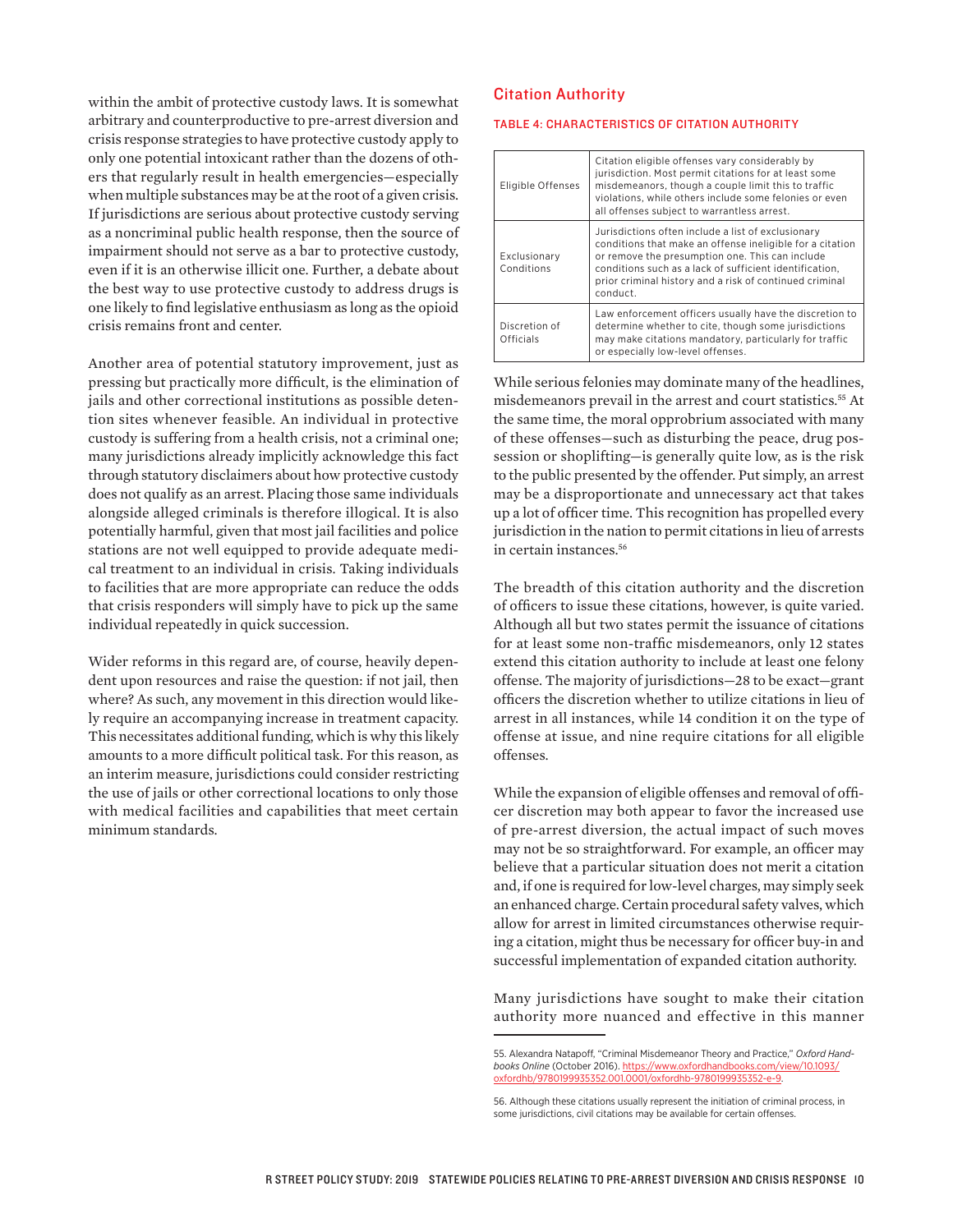through exclusionary conditions that prohibit or discourage the use of citations in certain situations. Most places limit citation authority through blanket bars on certain subcategories of otherwise eligible offenses; usually this manifests as a disqualification of domestic violence-related offenses and potentially other types of assaultive behavior. Other conditions require an officer to make a judgment about the defendant rather than the conduct at issue. These include factors such as the prior issuance of a citation or a criminal record more generally, lack of identification, the individual's intoxication, the individual's ties to the jurisdiction, the risk that the offensive conduct would continue and the cooperativeness of the individual. Conditions that prohibit the issuance of a citation, rather than simply removing the presumption that one will issue, may impede pre-arrest diversion efforts by precluding this valuable deescalated criminal response. Likewise, conditions that are potentially applicable to too many individuals may quickly undercut the value of the citation authority itself.

While citation authority largely boils down to where a jurisdiction's law falls on the spectrum of restrained or expansive authority, a few statutory outliers provide a little more complexity, as well as additional potential benefits. One such approach is to provide for additional layers of review in order to reduce further the odds that a citation will lead to formal criminal proceedings. In California, this means that a prosecutor must file additional paperwork post-citation or the case never makes it to the docket,<sup>57</sup> while in Arkansas, police supervisors and prosecutors have the authority to override an arrest and issue a citation instead.<sup>58</sup> In addition, although a large number of states allow individuals to pay fines by mail in response to citations, this generally requires a guilty plea as well. In the District of Columbia, however, the "postand-forfeit" procedure allows the record to remain clear in these instances.59 Finally, Vermont and Nebraska reduce the number of warrants issued by granting prosecutors and, in the case of Nebraska, judges the authority to utilize citations instead of arrest warrants.

**Legislative Action—**In recent years, citation authority within law enforcement has been a relatively popular criminal justice reform topic. In particular, legislation has sought to either increase the types of eligible offenses or to reduce the breadth of exclusionary conditions. Support for these measures has often been widespread, but their advancement has not always represented a priority. Expanded citation authority has been included, relatively unremarkably, into more

comprehensive criminal justice overhauls enacted into law, while standalone legislation has, at times, failed to advance, even without vocal opposition. The legislative struggle thus tends to be one of prioritization, not support.

As with protective custody and emergency hold legislation, it is hard to define partisan positions on citation authority. Much of the legislative action has occurred in conservative states under the leadership of Republican legislators. Nevertheless, Democrats have joined in these efforts in Tennessee, Alabama, Georgia and Alaska, ensuring bipartisan endeavors that could command overwhelming support across party lines. However, the developments have not all occurred in conservative locations. In 2013, Maryland Democrats led a successful bipartisan push to expand citation authority in their state.<sup>60</sup>

The advocacy community has been similarly united behind expansion efforts, often bringing together otherwise strange bedfellows. Both the American Civil Liberties Union<sup>61</sup> and Americans for Prosperity,<sup>62</sup> for example, endorsed Tennessee's 2019 downgrading of a couple of exclusionary conditions. Likewise, that bill earned the support of nonpartisan groups, including the Nashville Area Chamber of Commerce and the Tennessee Association of Goodwills.<sup>63</sup> In both Tennessee64 and Alabama, law enforcement officers publicly supported bills to increase the use of citations.

This widespread support has not always translated into legislative success, however, as bills addressing citation authority often struggle to find legislative momentum on their own. Thus, while Georgia and Alaska<sup>65</sup> were able to pass citation authority reforms as part of comprehensive criminal justice bills in 2018 and 2016 respectively, Tennessee's 2019 update of its citation statute represents the rare recent success of a more limited bill.<sup>66</sup> More frequently, bills solely concerned with citation authority have stalled. In the recent 2018 legislative sessions, for example, citation legislation was intro-

<sup>57.</sup> Cal. Pen. Code § 853.6 (2018). [https://law.justia.com/codes/california/2018/code](https://law.justia.com/codes/california/2018/code-pen/part-2/title-3/chapter-5c/section-853.6/)[pen/part-2/title-3/chapter-5c/section-853.6](https://law.justia.com/codes/california/2018/code-pen/part-2/title-3/chapter-5c/section-853.6/).

<sup>58.</sup> Ark. Jud. Rule 5.2. [https://www.arcourts.gov/printpdf/198620.](https://www.arcourts.gov/printpdf/198620)

<sup>59.</sup> Under "post-and-forfeit," an individual "charged with certain misdemeanor crimes may post and simultaneously forfeit an amount of money and thereby obtain a full and final resolution of the criminal charge" that does not involve a guilty plea. See: D.C. Code § 5-335.01.

<sup>60.</sup> H.B. 742, 2013 Reg. Sess. (Md. 2013). <https://legiscan.com/MD/bill/HB742/2013>.

<sup>61. &</sup>quot;Updates from the Legislature," American Civil Liberties Union - Tennessee, accessed July 11, 2019. https://www.aclu-tn.org/2019-tga-legis

<sup>62. &</sup>quot;AFP – Tennessee has most productive session ever!" Americans for Prosperity, accessed July 11, 2019. [https://americansforprosperity.org/afp-tennessee-has-most](https://americansforprosperity.org/afp-tennessee-has-most-productive-session-ever/)[productive-session-ever.](https://americansforprosperity.org/afp-tennessee-has-most-productive-session-ever/)

<sup>63. &</sup>quot;Our Agenda," Tennessee Coalition for Sensible Justice, accessed July 11, 2019. ustice.com/our

<sup>64.</sup> Ben Stickle, "A Conservative Cop's Take on Criminal Justice Reform: Citation in Lieu of Arrest," Beacon Center of Tennessee, April 4, 2019. [https://www.beacontn.](https://www.beacontn.org/a-conservative-cops-take-on-criminal-justice-reform-citation-in-lieu-of-arrest/) [org/a-conservative-cops-take-on-criminal-justice-reform-citation-in-lieu-of-arrest.](https://www.beacontn.org/a-conservative-cops-take-on-criminal-justice-reform-citation-in-lieu-of-arrest/)

<sup>65.</sup> S.B. 407, 2017-2018 Reg. Sess. (Ga. 2017-2018). [http://www.legis.ga.gov/Legisla](http://www.legis.ga.gov/Legislation/en-US/display/20172018/SB/407)[tion/en-US/display/20172018/SB/407](http://www.legis.ga.gov/Legislation/en-US/display/20172018/SB/407); S.B. 91, 29th Leg. (Alaska 2015-2016). [http://](http://www.akleg.gov/basis/Bill/Detail/29?Root=SB%20%2091) [www.akleg.gov/basis/Bill/Detail/29?Root=SB%20%2091](http://www.akleg.gov/basis/Bill/Detail/29?Root=SB%20%2091).

<sup>66.</sup> S.B. 0587, 111th Gen. Assembly (Tenn. 2019). [https://wapp.capitol.tn.gov/apps/](https://wapp.capitol.tn.gov/apps/billinfo/default.aspx?BillNumber=SB0587) [billinfo/default.aspx?BillNumber=SB0587](https://wapp.capitol.tn.gov/apps/billinfo/default.aspx?BillNumber=SB0587).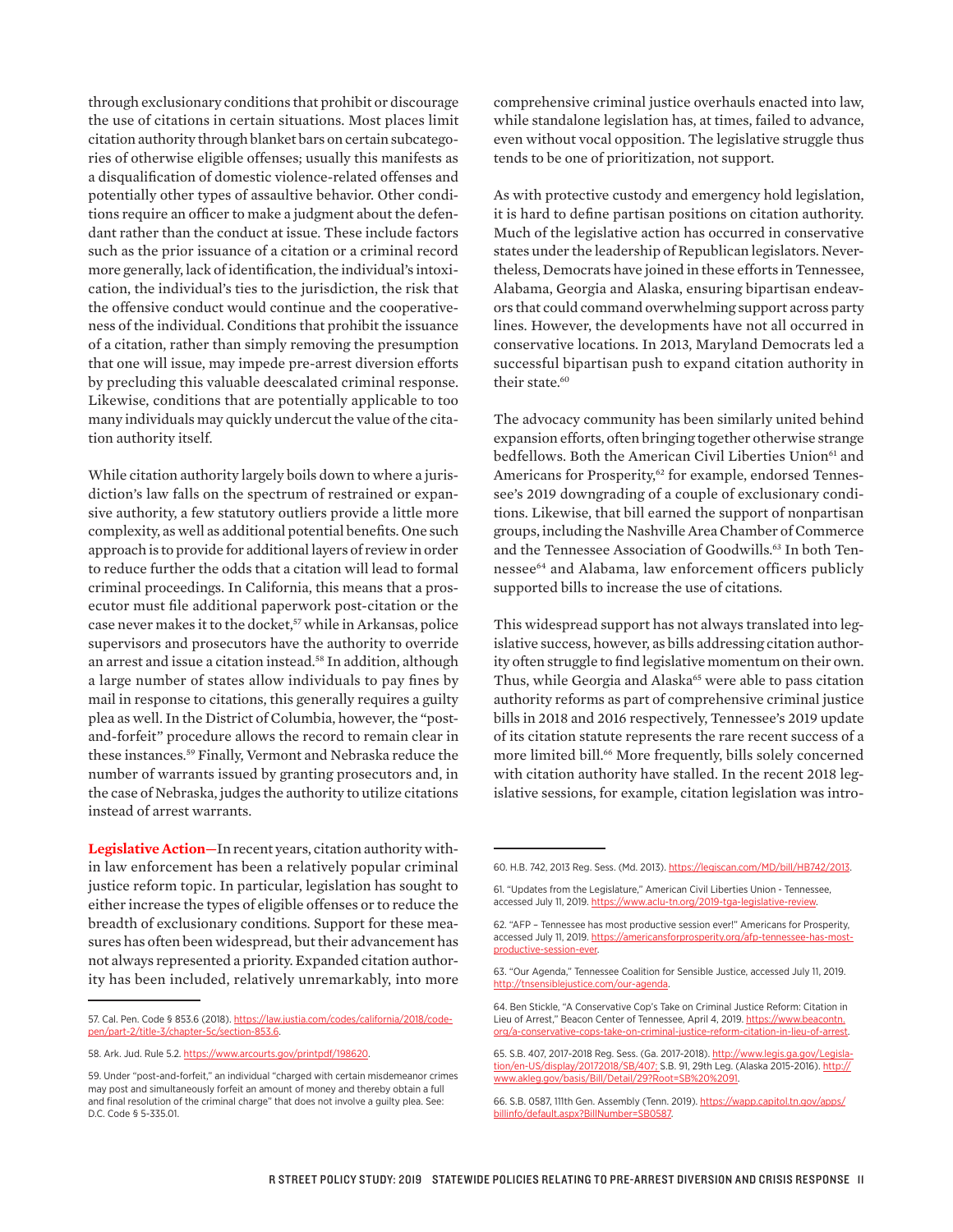duced but never advanced in Kentucky<sup>67</sup> and Maryland,<sup>68</sup> and an effort in Alabama managed to pass the Senate unanimously before quietly receiving dust in the House.<sup>69</sup>

Although a handful of bills have made targeted restrictions to citation authority—usually relating to crimes of domestic violence—the majority attempt to increase its use. Most do so by expanding the list of eligible offenses by including additional categories—such as Alaska allowing citations for class C felonies<sup>70</sup> or Georgia enumerating a few additional eligible misdemeanors.71 A couple of states, however, have taken a slightly different tack. Tennessee downgraded two exclusionary conditions—whether there was a reasonable likelihood the individual would appear in court and whether the prosecution of an offense might be jeopardized—that were hampering the ability of officers to use the citation authority they otherwise possessed effectively.72 Instead of prohibiting citations in these instances, the law affords them the discretion to cite or arrest. In 2018, Florida likewise enacted a law to encourage jurisdictions to create programs that use the citation authority already available under current law.73

**Recommendations—**The recent hurdles to citation authority legislation appear to be more related to procedure or passion than they do policy. As such, one of the first recommendations for supportive lawmakers is to consider whether a standalone piece of legislation is the best vehicle for statutory changes. To the extent there is a wider criminal justice package under consideration, this may represent the best placement for new citation authorities. Especially if this is not possible, legislators would do well to harness the energy and advocacy of outside groups, such as in Tennessee, to support, lobby and otherwise raise the profile of the issue.

Although the most straightforward method of expanding citation authority may simply be to add to the list of citable offenses, legislators should also look at ways to make existing authorities more useful. In particular, jurisdictions should consider how exclusionary conditions might prove to be unintended and unnecessary barriers to implementation.

69. S.B. 154, 2018 Reg. Sess. (Ala. 2018).<https://legiscan.com/AL/bill/SB154/2018>.

For instance, although a prior failure to appear or other entry on a criminal history may serve as an indicator of that individual's likelihood of appearing in court, it may not always be the best one. Prohibiting the use of a citation and thereby curtailing an officer's judgment that the individual is otherwise appropriate for a citation in some of these instances can be costly and counterproductive.

Similarly, legislators should view citation authority as a possible complement to other pre-arrest diversion statutory authorities. For example, while in the abstract a bar to citations in cases involving an intoxicated individual may make sense—for example, in cases wherein an arrest prevents the individual from befalling harm while unattended—it is not necessary in places with a robust protective custody statute. Likewise, a prohibition on the citation and release of an individual who presents a danger to themselves or others is, on its face, logical. Yet, if that requires the arrest and jailing of an individual experiencing a mental health crisis, the condition becomes counterproductive. Ensuring that each of these different pre-arrest diversion authorities works together seamlessly should thus be a priority for jurisdictions. In many instances, altering exclusionary conditions from serving as mandatory bars to citations to mere potential bars to them—thereby preserving officer discretion—may be enough to achieve this goal.

### Substance Abuse Good Samaritan Laws

#### TABLE 5: CHARACTERISTICS OF SUBSTANCE ABUSE GOOD SAMARITAN LAWS

| Eligible Offenses                                              | Immunity covers the use or possession of illegal<br>substances and, in some jurisdictions, the possession<br>of drug paraphernalia. It may also cover violations of<br>community supervision.                                                                                                   |
|----------------------------------------------------------------|-------------------------------------------------------------------------------------------------------------------------------------------------------------------------------------------------------------------------------------------------------------------------------------------------|
| When Immunity<br>Commences                                     | Depending on the jurisdiction, immunity may prevent<br>an arrest, booking, the issuance of criminal charges or<br>the conviction of an individual for a covered offense.                                                                                                                        |
| Immunity for<br>the Individual<br>Experiencing the<br>Overdose | The individual experiencing an overdose may also<br>be immune from prosecution. Depending on the<br>jurisdiction, they may qualify if they were themselves<br>the Good Samaritan caller, were the subject of a Good<br>Samaritan call or irrespective of whether any call was<br>placed at all. |
| Additional<br>Conditions                                       | Some jurisdictions place additional conditions on<br>whether an individual can receive immunity, such as<br>limiting it to the first caller or requiring cooperation<br>with first responders.                                                                                                  |

A drug overdose represents an all-too-common crisis for crisis responders, as well as an especially dangerous one requiring a prompt response. Of course, a crisis response requires responders to know that there is an individual in crisis. Yet, the presence of illegal substances or paraphernalia can make the decision to call for help a complicated one in an overdose situation. For example, one study of substance users in Baltimore, Maryland found that only 23 percent called for an ambulance during the last overdose they witnessed, in large

<sup>67.</sup> Two bills failed in the Kentucky House: H.B. 102, 2018 Reg. Sess. (Ky. 2018). [https://legiscan.com/KY/bill/HB102/2018;](https://legiscan.com/KY/bill/HB102/2018) and H.B. 226, 2018 Reg. Sess. (Ky. 2018). [https://legiscan.com/KY/bill/HB226/2018.](https://legiscan.com/KY/bill/HB226/2018)

<sup>68.</sup> S.B. 248, 2018 Reg. Sess. (Md. 2018).<https://legiscan.com/MD/bill/SB248/2018> (Senate version); H.B. 323, 2018 Reg. Sess. (Md. 2018). [https://legiscan.com/MD/bill/](https://legiscan.com/MD/bill/HB323/2018) [HB323/2018](https://legiscan.com/MD/bill/HB323/2018) (House version).

<sup>70.</sup> S.B. 91, 29th Leg. (Alaska 2015-2016). [http://www.akleg.gov/basis/Bill/](http://www.akleg.gov/basis/Bill/Detail/29?Root=SB%20%2091) [Detail/29?Root=SB%20%2091](http://www.akleg.gov/basis/Bill/Detail/29?Root=SB%20%2091).

<sup>71.</sup> S.B. 407, 2017-2018 Reg. Sess. (Ga. 2017-2018). [http://www.legis.ga.gov/Legisla](http://www.legis.ga.gov/Legislation/en-US/display/20172018/SB/407)[tion/en-US/display/20172018/SB/407.](http://www.legis.ga.gov/Legislation/en-US/display/20172018/SB/407)

<sup>72.</sup> S.B. 0587, 111th Gen. Assembly (Tenn. 2019). [https://wapp.capitol.tn.gov/apps/](https://wapp.capitol.tn.gov/apps/billinfo/default.aspx?BillNumber=SB0587) [billinfo/default.aspx?BillNumber=SB0587.](https://wapp.capitol.tn.gov/apps/billinfo/default.aspx?BillNumber=SB0587)

<sup>73.</sup> S.B. 1392, 2018 Reg. Sess. (Fla. 2018). [https://www.flsenate.gov/Session/](https://www.flsenate.gov/Session/Bill/2018/1392/BillText/er/PDF) [Bill/2018/1392/BillText/er/PDF.](https://www.flsenate.gov/Session/Bill/2018/1392/BillText/er/PDF)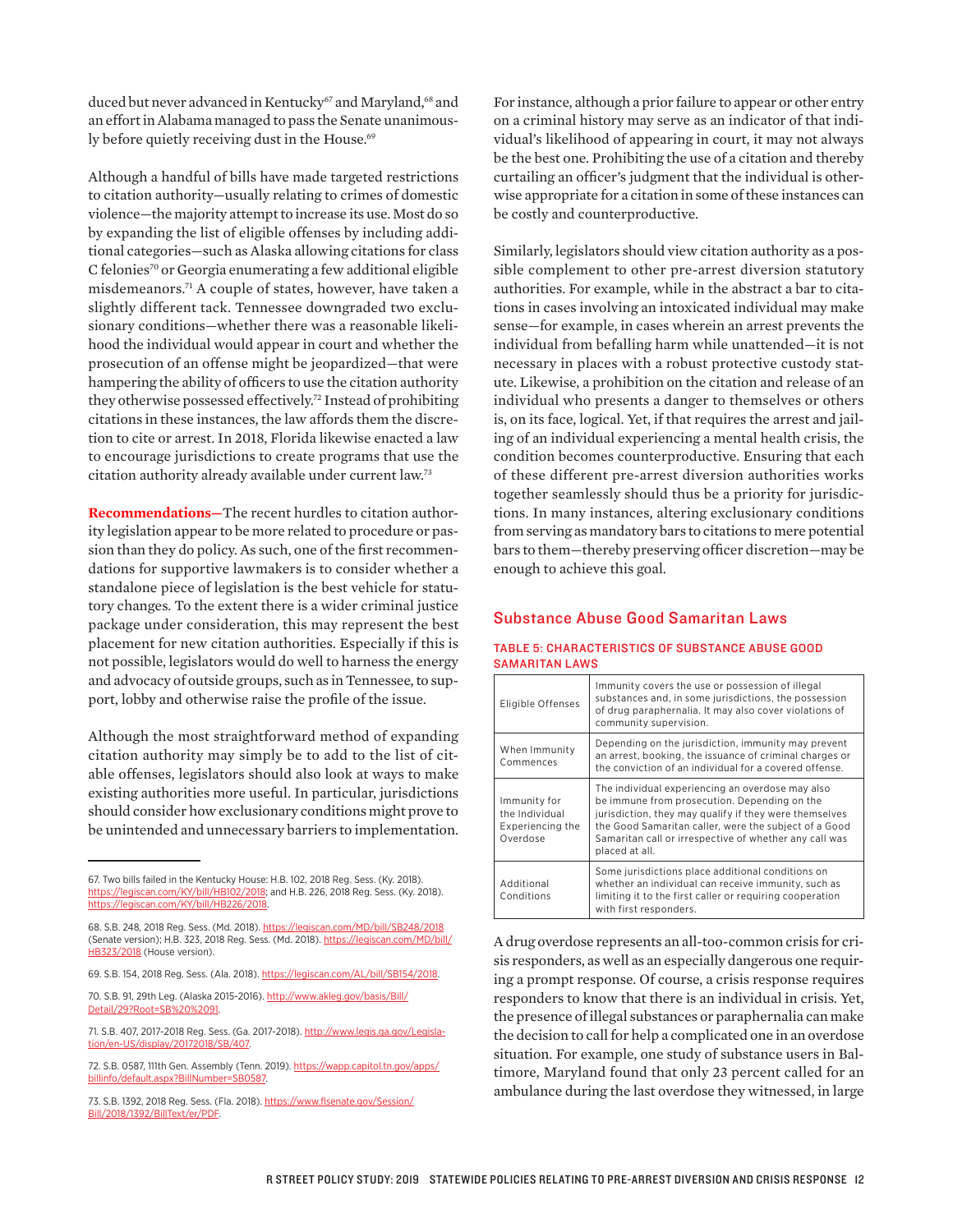part due to a fear of police involvement.<sup>74</sup> Forty-seven states and the District of Columbia have responded to this fear by enacting a Good Samaritan law.

These laws provide some measure of immunity from criminal process as an incentive to call for help for an individual experiencing an overdose. Studies have suggested that these laws have been effective in this initial mission, increasing the likelihood that an individual who was aware of the law would call for assistance,<sup>75</sup> as well as the rate at which individuals who experience an overdose receive emergency room care.<sup>76</sup> Although research has not generally been able to show any significant relationship with overdose deaths,<sup>77</sup> this kind of outcome measurement fails to account for the incredible variation between these laws. Differences in who they cover, for which offenses and under which circumstances likely have a strong bearing on how individuals utilize these laws and what their overall effect is.

One of the more fundamental differences between Good Samaritan laws is which types of criminal offenses are covered. Although all laws apply some level of protection to the possession or use of a controlled substance, only 35 extend these protections to the possession of drug paraphernalia. Given the likelihood that paraphernalia will be present at the scene of an overdose, this disparity may undercut a Good Samaritan law. Likewise, while the dividing line between mere possession and possession with the intent to distribute may be a fine one for many substance users, the latter category of crimes is generally not included within the auspices of Good Samaritan laws. The notable exceptions are Vermont, which covers all potential violations of its chapter on controlled substances, and New York, which extends coverage to distribution of small quantities of marijuana. Finally, 23 states protect individuals from probation, parole or pretrial supervision violations. Fear of arrest on these grounds may similarly deter erstwhile Good Samaritans.

The nature of the immunity itself—where on the continuum of criminal process it arises—can likewise alter the options

available at the scene of an overdose. Only immunity from arrest truly forecloses any criminal response on-scene, thereby freeing law enforcement to consider alternative interventions. In 27 jurisdictions, this is the law. In the other 21, however, immunity only prevents a charge from issuing, a prosecution from proceeding or a conviction from entering, meaning that an individual could still be arrested, booked and potentially compelled to attend a court date.

Jurisdictions have likewise diverged on which parties can qualify for Good Samaritan immunity. In particular, while all laws specify immunity for individuals who initiate assistance for another individual who is experiencing an overdose, the same is not true for that individual requiring assistance. In 15 jurisdictions, individuals experiencing an overdose only receive Good Samaritan protections if they placed the call for assistance. Another 18 grant them immunity as the subject of a call for assistance. Thirteen jurisdictions go further, however, with the individual experiencing an overdose receiving immunity by virtue of the overdose and need for medical attention itself, regardless of whether or not anyone even made a Good Samaritan call. Finally, Alabama and Indiana's statutes do not appear to contemplate protections for the individual experiencing the overdose at all.

In some jurisdictions, making a call for help or being the subject of one is not enough, on its own, to garner protection from criminal liability. Fifteen states require individuals to remain on-scene, 12 require some level of cooperation with law enforcement or medical authorities and four provide immunity only to the first person who calls for assistance. In addition, in Ohio and Wisconsin, individuals must enter substance abuse treatment to ensure immunity. Intended to increase the odds of a successful medical intervention, the actual impact of these conditions is less clear given that they may deter potential callers or otherwise alter the relationship between responders and substance users.

Two other statutory conditions appear especially unhelpful to diversionary efforts and Good Samaritan laws. The first restricts immunity to a onetime offer, a restriction embraced by four states. Likely stemming from a fear that a Good Samaritan law will encourage greater drug use, this requirement neglects research suggesting that these laws do not encourage drug use,78 as well as the realities of substance abuse in which an individual may experience multiple relapses and overdoses on the road to recovery. The second problematic restriction limits Good Samaritan protections to situations in which the Good Samaritan used naloxone. This provision—only present in Indiana—essentially merges Good Samaritan call protections with those meant to facilitate the wider use of naloxone, but does so in a manner that undermines both.

<sup>74.</sup> See, e.g., K.E. Tobin et al., "Calling emergency medical services during drug overdose: an examination of individual, social and setting correlates," Addiction 100:3 (2005), pp. 397-404. <https://www.ncbi.nlm.nih.gov/pubmed/15733253>.

<sup>75.</sup> See C.J. Banta-Green et al., "Washington's 911 Good Samaritan Drug Overdose Law: Initial Evaluation Results," University of Washington, November 2011. [http://adai.](http://adai.uw.edu/pubs/infobriefs/adai-ib-2011-05.pdf) [uw.edu/pubs/infobriefs/adai-ib-2011-05.pdf](http://adai.uw.edu/pubs/infobriefs/adai-ib-2011-05.pdf); and A. Jakubowski et al., "Knowledge of the 911 Good Samaritan Law and 911-calling behavior of overdose witnesses," *Substance Abuse* 39:2 (2018). <https://www.ncbi.nlm.nih.gov/pubmed/28972445>.

<sup>76.</sup> H. Nguyen and B.R. Parker, "Assessing the effectiveness of New York's 911 Good Samaritan Law-Evidence from a natural experiment," *The International Journal on Drug Policy* 58 (August 2018), pp. 149-56. [https://www.ncbi.nlm.nih.gov/](https://www.ncbi.nlm.nih.gov/pubmed/29966919) [pubmed/29966919](https://www.ncbi.nlm.nih.gov/pubmed/29966919).

<sup>77.</sup> Danielle N. Atkins et al., "Good Samaritan harm reduction policy and drug overdose deaths," *Health Services Research* 54:2 (Feb. 11, 2019), pp. 407-16. [https://](https://onlinelibrary.wiley.com/doi/abs/10.1111/1475-6773.13119) [onlinelibrary.wiley.com/doi/abs/10.1111/1475-6773.13119;](https://onlinelibrary.wiley.com/doi/abs/10.1111/1475-6773.13119) and Daniel I. Rees et al., "With a Little Help From my Friends: The Effects of Naloxone Access and Good Samaritan Laws on Opioid-Related Deaths," National Bureau of Economic Research, Working Paper, February 2017, p. 2. [https://www.nber.org/papers/w23171.pdf.](https://www.nber.org/papers/w23171.pdf)

<sup>78.</sup> See Rees et al., p. 3. [https://www.nber.org/papers/w23171.pdf.](https://www.nber.org/papers/w23171.pdf)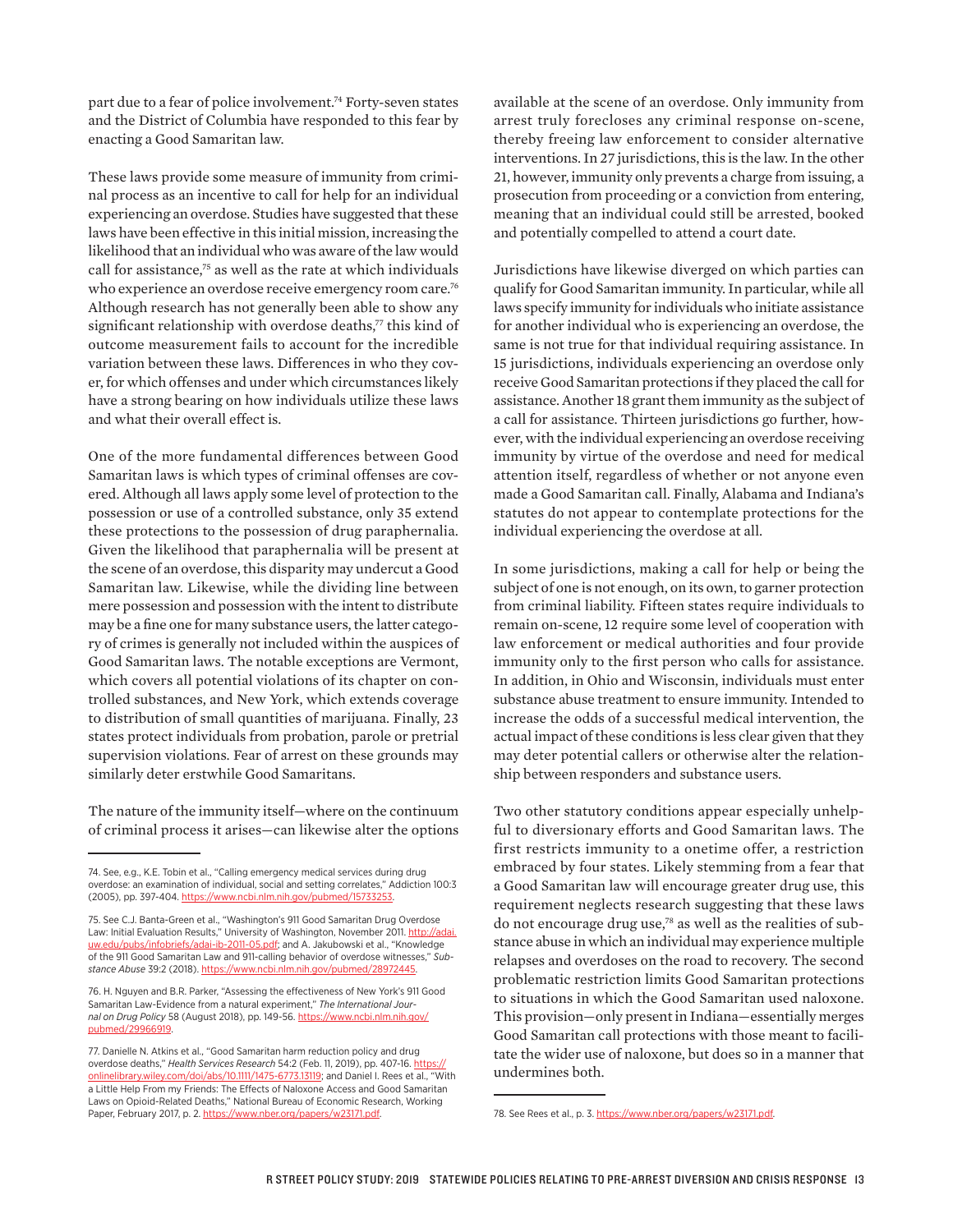**Legislative Action—**Since New Mexico enacted the first Good Samaritan law in 2007, the level of legislative action on the subject across the United States has been extraordinary. In little over a decade, forty-seven states and the District of Columbia have enacted a law, while the remaining three states have vigorously debated it. This represents a level of legislative attention far exceeding the other policy areas in this paper and, indeed, a good many other policy areas as well. The near universal adoption of these laws in so short a period, however, should not be confused with unanimity of support. An ardent resistance in many states has managed to delay or obstruct the passage of Good Samaritan laws or otherwise water them down.

The heart of this opposition movement has been a nucleus of conservative politicians who continue to espouse beliefs reminiscent of the tough-on-crime mantras and policies of prior decades. In Maine, for example, Republican Governor Paul LePage vetoed a Good Samaritan bill in 2013 and 2017,<sup>79</sup> stating that he believed it would encourage drug use. It was only after he left office in 2019 that Maine managed to enact a Good Samaritan law.80 Similarly, Republican Governor Greg Abbott has unilaterally held up Good Samaritan efforts in Texas, despite bipartisan legislative support for the measures.81 In 2015, for example, he vetoed a bill because he did not believe it did enough to prevent misuse by habitual drug users and drug dealers.<sup>82</sup> Similar vetoes from Republican governors in California and New Jersey delayed implementation in those states.<sup>83</sup> Recalcitrant governors have not been the only source of political opposition, however. In Wyoming, for example, conservative legislators have balked at Good Samaritan bills, helping ensure it is one of the three states without a law on the books.<sup>84</sup>

The concerns of some members of the law enforcement and prosecutorial communities are instructive not only for the procedural hurdles that they can raise, but also for their

potential influence on the legislative text itself. For example, to some members of law enforcement, the ability to arrest an individual who experiences an overdose is preferable to potentially allowing them to walk away without any required interventions.<sup>85</sup> These concerns may help explain why Ohio and Wisconsin require treatment in order to receive Good Samaritan protections. Likewise, the requirement that individuals cooperate with law enforcement may represent an accommodation of another law enforcement concern that Good Samaritan laws could interfere with the prosecution of drug dealers by removing cooperation incentives for lowlevel substance users.<sup>86</sup>

In Washington State, better education about the intent and details of the law proved sufficient to overcome law enforcement and prosecutorial skepticism. The Washington Association of Sheriffs and Police Chiefs as well as the Washington Association of Prosecuting Attorneys originally opposed a Good Samaritan bill, helping lead to its initial demise.87 Advocates, however, met with representatives from these organizations and after discussions about the intent and details of the bill were able to convince the Washington Association of Sheriffs and Police Chiefs to reverse their opposition and the Washington Association of Prosecuting Attorneys to alter their stance to neutrality. The bill became law shortly thereafter.<sup>88</sup>

As the case of Washington State highlights, the push for Good Samaritan laws has been fueled in large part by the advocacy of a diverse set of organizations. At the forefront, the Drug Policy Alliance has helped educate policymakers about these statutes, with local chapters getting involved at the state legislative level.<sup>89</sup> Similarly, the ACLU and its state chapters have advocated on behalf of Good Samaritan legislation.90 The American Medical Association, the National Association of Drug Diversion Investigators, the U.S. Conference of Mayors and the American Public Health Association

88. Ibid.

<sup>79.</sup> See, e.g., Tessie Castillo, "Governor LePage of Maine Joins Christie and Schwarzenegger on Wall of Shame: Vetoes Life-Saving Bill," *Huffpost*, June 15, 2013. [https://](https://www.huffpost.com/entry/governor-lepage-of-maine_b_3446756) [www.huffpost.com/entry/governor-lepage-of-maine\\_b\\_3446756;](https://www.huffpost.com/entry/governor-lepage-of-maine_b_3446756) and Kevin Miller, "House upholds LePage veto of bill to shield those who report drug overdoses," *Portland Press Herald*, June 19, 2017. [https://www.pressherald.com/2017/06/19/house](https://www.pressherald.com/2017/06/19/house-upholds-lepage-veto-of-bill-to-shield-those-who-report-drug-overdoses/)[upholds-lepage-veto-of-bill-to-shield-those-who-report-drug-overdoses.](https://www.pressherald.com/2017/06/19/house-upholds-lepage-veto-of-bill-to-shield-those-who-report-drug-overdoses/)

<sup>80.</sup> Chloe Teboe, "Governor signs 'Good Samaritan' bill into law," *News Center Maine*, May 2, 2019. [https://www.newscentermaine.com/article/news/local/governor-signs](https://www.newscentermaine.com/article/news/local/governor-signs-good-samaritan-bill-into-law/97-23e18de1-76ce-4891-9266-5a12f7fc194e)[good-samaritan-bill-into-law/97-23e18de1-76ce-4891-9266-5a12f7fc194e](https://www.newscentermaine.com/article/news/local/governor-signs-good-samaritan-bill-into-law/97-23e18de1-76ce-4891-9266-5a12f7fc194e).

<sup>81.</sup> Carlos Tirado, "Texas misses chance to prevent overdose deaths," *TribTalk*, June 7, 2019. [https://www.tribtalk.org/2019/06/07/texas-misses-chance-to-prevent-over](https://www.tribtalk.org/2019/06/07/texas-misses-chance-to-prevent-overdose-deaths/)[dose-deaths](https://www.tribtalk.org/2019/06/07/texas-misses-chance-to-prevent-overdose-deaths/).

<sup>82.</sup> Mary Huber, "Bills would protect Texas drug users who report overdoses," *Austin American-Statesman*, March 25, 2019. [https://www.statesman.com/news/20190325/](https://www.statesman.com/news/20190325/bills-would-protect-texas-drug-users-who-report-overdoses) [bills-would-protect-texas-drug-users-who-report-overdoses](https://www.statesman.com/news/20190325/bills-would-protect-texas-drug-users-who-report-overdoses).

<sup>83. &</sup>quot;Governor LePage of Maine Joins Christie and Schwarzenegger on Wall of Shame." [https://www.huffpost.com/entry/governor-lepage-of-maine\\_b\\_3446756.](https://www.huffpost.com/entry/governor-lepage-of-maine_b_3446756)

<sup>84.</sup> Seth Klamann, "Senate advances bill to give immunity to people reporting drug overdose," *Casper Star Tribune*, Feb. 26, 2017. [https://trib.com/news/state-and](https://trib.com/news/state-and-regional/govt-and-politics/senate-advances-bill-to-give-immunity-to-people-reporting-drug/article_102e5778-e3fa-5931-a2c2-18c2b776c02f.html)[regional/govt-and-politics/senate-advances-bill-to-give-immunity-to-people-report](https://trib.com/news/state-and-regional/govt-and-politics/senate-advances-bill-to-give-immunity-to-people-reporting-drug/article_102e5778-e3fa-5931-a2c2-18c2b776c02f.html)[ing-drug/article\\_102e5778-e3fa-5931-a2c2-18c2b776c02f.html.](https://trib.com/news/state-and-regional/govt-and-politics/senate-advances-bill-to-give-immunity-to-people-reporting-drug/article_102e5778-e3fa-5931-a2c2-18c2b776c02f.html)

<sup>85.</sup> See, e.g., Jana Benscoter, "Law enforcement to Jawmakers: Revisit 'Good Samaritan' overdose law," *York Dispatch*, Sept. 8, 2017. [https://www.yorkdispatch.com/story/](https://www.yorkdispatch.com/story/news/politics/2017/09/08/law-enforcement-lawmakers-revisit-good-samaritan-overdose-law/521231001/) [news/politics/2017/09/08/law-enforcement-lawmakers-revisit-good-samaritan](https://www.yorkdispatch.com/story/news/politics/2017/09/08/law-enforcement-lawmakers-revisit-good-samaritan-overdose-law/521231001/)[overdose-law/521231001.](https://www.yorkdispatch.com/story/news/politics/2017/09/08/law-enforcement-lawmakers-revisit-good-samaritan-overdose-law/521231001/)

<sup>86.</sup> See, e.g., Jo Ciavaglia, "Do overdose immunity laws save lives or delay deaths? Police, lawyers, lawmakers disagree," *Bucks County Courier Times*, July 24, 2017. [https://www.buckscountycouriertimes.com/7dbea598-5128-11e7-9999-](https://www.buckscountycouriertimes.com/7dbea598-5128-11e7-9999-7b149502975b.html) [7b149502975b.html](https://www.buckscountycouriertimes.com/7dbea598-5128-11e7-9999-7b149502975b.html).

<sup>87.</sup> Tessie Castillo, "What Do Prosecutors and District Attorneys Say About 911 Good Samaritan Laws?", *HuffPost*, Nov. 30, 2015. [https://www.huffpost.com/entry/what-do](https://www.huffpost.com/entry/what-do-prosecutors-and-d_b_5159938)[prosecutors-and-d\\_b\\_5159938](https://www.huffpost.com/entry/what-do-prosecutors-and-d_b_5159938)

<sup>89.</sup> See, e.g., Matt Sledge, "Chris Christie Comes Out For Good Samaritan Drug-Overdose Bill," *HuffPost*, April 30, 2013. [https://www.huffpost.com/entry/chris-christie](https://www.huffpost.com/entry/chris-christie-drug-good-samaritan_n_3185688)[drug-good-samaritan\\_n\\_3185688](https://www.huffpost.com/entry/chris-christie-drug-good-samaritan_n_3185688).

<sup>90.</sup> See, e.g., Chloe Cockburn, "Criminalizing Drug Users Is Killing People," American Civil Liberties Union, Feb. 12, 2014. [https://www.aclu.org/blog/smart-justice/sentenc](https://www.aclu.org/blog/smart-justice/sentencing-reform/criminalizing-drug-users-killing-people)[ing-reform/criminalizing-drug-users-killing-people](https://www.aclu.org/blog/smart-justice/sentencing-reform/criminalizing-drug-users-killing-people); and Frank Knaack, "Rethinking Virginia's Drug Policy," American Civil Liberties Union - Virginia, Jan. 20, 2015. [https://](https://acluva.org/en/news/rethinking-virginias-drug-policy) [acluva.org/en/news/rethinking-virginias-drug-policy](https://acluva.org/en/news/rethinking-virginias-drug-policy).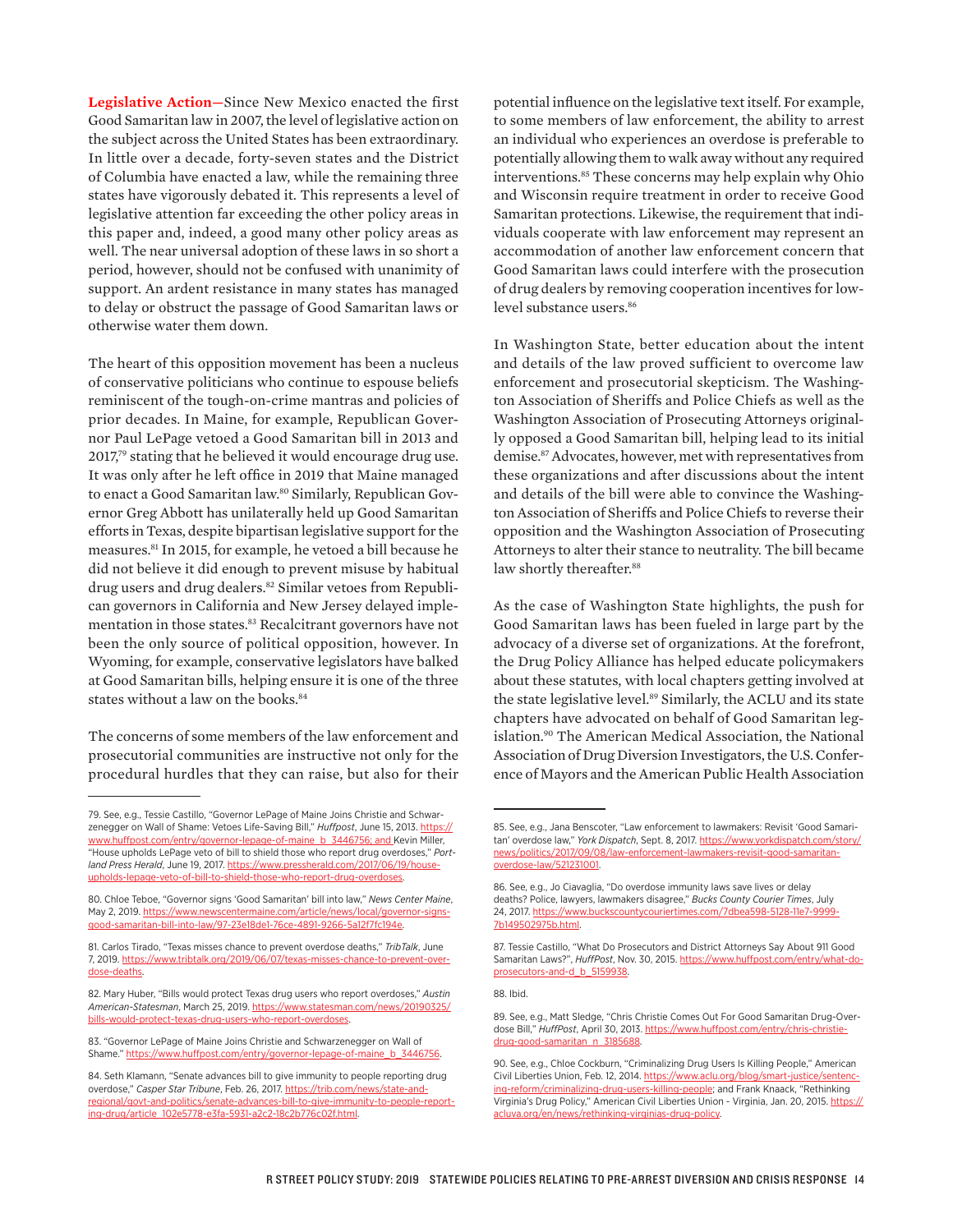have likewise given Good Samaritan laws their endorsement.<sup>91</sup>

Policymakers looking to tackle the opioid epidemic have also shown an increasing appetite for laws that allow the prosecution of an individual who distributed a fatal dose of drugs.<sup>92</sup> These drug-induced homicide laws have the potential to undermine Good Samaritan laws by deterring individuals from calling for assistance. As such, the steady uptick in legislative attention for these laws has caused consternation among Good Samaritan advocates.<sup>93</sup> Future legislative updates to Good Samaritan laws may therefore have to also deal with these provisions and the political pressures they represent.

**Recommendations—**The two major benefits of a Good Samaritan law are the incentive to call for assistance during a suspected overdose and the fact that they free law enforcement to pursue non-criminal responses to those they find at the scene of the overdose. The most straightforward statutory way to pursue both is to ensure that Good Samaritan protections commence at the very beginning of the criminal justice process, prior to an arrest. Waiting until after law enforcement have already arrested, booked and potentially even charged an individual with a crime is an inefficient means to the same end: no prosecution. This approach wastes officer time and can fray an already fragile relationship between law enforcement and substance abusers. Only removing the specter of criminal justice involvement entirely allows both officers and substance abusers to focus their attention and energies on non-criminal methods of addressing the substance abuse issue.

This rationale similarly motivates the need to expand the coverage of most Good Samaritan laws. Failing to provide immunity for drug paraphernalia possession or other lowlevel, substance abuse-related offenses undermines these laws, while providing little conceivable benefit. Likewise, providing immunity for new criminal charges but not for potential violations of pretrial release, probation or parole creates a legal distinction that is largely unwarranted. While individuals under community supervision rightly have smaller margin for error, the transgressions forgiven under a Good Samaritan law remain relatively minor and pale in comparison to the potential consequences of an untreated overdose. Including some form of community supervision protections within the ambit of a Good Samaritan law is therefore entire-

ly in keeping with the law's overarching purpose of placing harm reduction before punishment. Although some kind of response by supervisory authorities may be necessary and appropriate—such as placing a notation in an individual's file—at a minimum, immunity would likely need to protect against arrest and potential revocation in order to be effective.

Good Samaritan laws should likewise extend broader protections to individuals who experience an overdose. Providing immunity to these individuals eliminates the possibility of a criminal response and frees first responders to consider other, more suitable actions. As a possible half measure for jurisdictions unwilling to entirely forego the leverage that a criminal charge can provide, policymakers might consider ensuring that citations are used in overdose situations. While this would not remove the specter of justice system involvement entirely, it would at least ensure that no arrest is made, and that the individual who experienced an overdose does not have to recover in a jail cell.

Although every Good Samaritan law on the books has room for improvement, in most jurisdictions, one of the most pressing needs does not even require an alteration to the statute: education. Very few states dedicate funding to their Good Samaritan laws, even if they require official agencies to educate relevant portions of the public about their protections.94 This, of course, undermines the effectiveness of the laws. After all, if individuals are unaware of or confused about their immunity from prosecution, they will be no more likely to call for assistance. Equally important, law enforcement must be aware of the exact contours of the law so that there are no unnecessary arrests and officers can effectively integrate Good Samaritan protections into their post-overdose response plans.

<sup>91. &</sup>quot;States use Good Samaritan laws, Narcan, to fight drug overdoses," *The Denver Post*, Feb. 20, 2014. [https://www.denverpost.com/2014/02/20/states-use-good](https://www.denverpost.com/2014/02/20/states-use-good-samaritan-laws-narcan-to-fight-drug-overdoses)[samaritan-laws-narcan-to-fight-drug-overdoses.](https://www.denverpost.com/2014/02/20/states-use-good-samaritan-laws-narcan-to-fight-drug-overdoses)

<sup>92.</sup> Lindsay LaSalle, "An Overdose Death Is Not Murder: Why Drug-Induced Homicide Laws Are Counterproductive and Inhumane," Drug Policy Alliance, November 2017, p. 15. [http://www.drugpolicy.org/sites/default/files/dpa\\_drug\\_induced\\_homicide\\_](http://www.drugpolicy.org/sites/default/files/dpa_drug_induced_homicide_report_0.pdf) [report\\_0.pdf](http://www.drugpolicy.org/sites/default/files/dpa_drug_induced_homicide_report_0.pdf).

<sup>94.</sup> Jess Aloe, "Few call 911 for an overdose despite immunity law," *Associated Press*, June 18, 2018. [https://www.apnews.com/e0d14b6eccc64ae185a9da954682ea68.](https://www.apnews.com/e0d14b6eccc64ae185a9da954682ea68)

<sup>93.</sup> Ibid.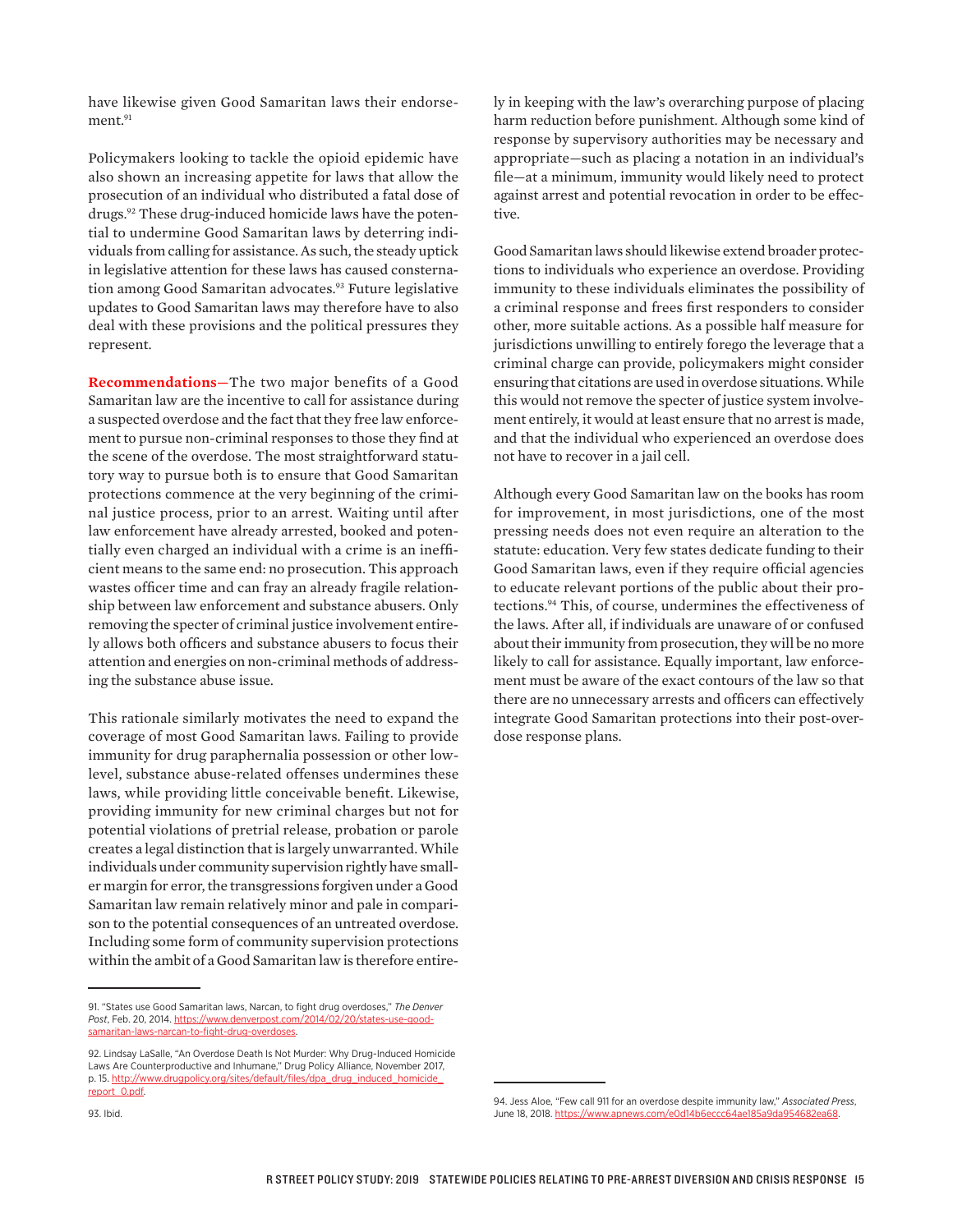### Ambulance Transport Destination Rules

#### TABLE 6: CHARACTERISTICS OF AMBULANCE TRANSPORT DESTINATION RULES

| Alternative<br>Destinations | "Alternative destinations" is a term that collectively<br>refers to a host of facilities other than a hospital<br>emergency department. It includes behavioral health<br>facilities, crisis centers, detoxification centers and other<br>community-based resources.                                                                     |
|-----------------------------|-----------------------------------------------------------------------------------------------------------------------------------------------------------------------------------------------------------------------------------------------------------------------------------------------------------------------------------------|
| Source of<br>Authority      | Jurisdictions split on whether to permit alternative<br>destinations, either expressly permitting or prohibiting<br>them in statute or delegating that decision to executive<br>agencies or local authorities.                                                                                                                          |
| Community<br>Paramedicine   | Community paramedicine programs permit Emergency<br>Medical Services and other first responders or medical<br>personnel to provide community-based health services<br>in an attempt to increase access and reduce strain<br>on hospital emergency departments. Many of these<br>programs include transport to alternative destinations. |

Individuals experiencing an acute mental health or substance abuse crisis frequently find themselves in a hospital emergency department. Indeed, roughly one in eight emergency department visits involves a diagnosis relating to a mental health or substance abuse condition,<sup>95</sup> and data from 2007-2011 showed the number of these behavioral health visits increasing by 15 percent during that period.<sup>96</sup> Further, wait times for acute substance abuse or mental health patients can last days, and are often longer for these patients than others.97 Long wait times can exacerbate the symptoms of an individual experiencing a behavioral health issue, and some hospitals that lack available beds have to refer patients to other facilities, increasing this wait time even further. The opportunity costs of these visits are significant. Specialized treatment centers—such as sobering centers and mental health facilities—are more likely to accept these patients, offer shorter wait times and are often better suited to deal with the individual's needs in the first place.

Yet, in 14 jurisdictions, statutes nevertheless require Emergency Medical Services (EMS) to transport all patients to a hospital emergency department and forego alternative destinations.98 Some states do so in relatively explicit terms by referring exclusively to hospital emergency departments in statutes defining acceptable EMS practices or eligible transport destinations. For example, the relevant California statute reads: "Any local EMS agency may authorize an

advanced life support program […] for the delivery of emergency medical care […] during transport to a general acute care hospital, during interfacility transfer, or while in the emergency department of a general acute care hospital."99 Other states are more circumspect, often appearing to allow for alternative transport initially, but precluding it in other parts of the law. For instance, Massachusetts law includes treatment during transport to "appropriate healthcare facilities" in its definition of EMS, but the Department of Public Health rules define "appropriate healthcare facility"<sup>100</sup> as "an emergency department, either physically located within an acute care hospital licensed by the Department […] or in a satellite emergency facility approved by the Department."<sup>101</sup>

Another 14 jurisdictions take the opposite approach to ambulance transport destination policy, allowing in statute for ambulance transport to facilities other than hospital emergency departments. Of these jurisdictions, three—Louisiana, Hawaii and Washington State—specifically refer to and allow for "alternative destinations" in statute. The remaining states permit alternative destinations through the definitions of certain terms—similar to the model for restricting destinations. For example, Illinois, allows alternative destinations by permissively defining "appropriate destinations" as a hospital or "other fixed location at which medical and health care services are performed."102 Arizona is more explicit in its legal provisions and defines "health care institutions" as "every place, institution, building or agency […] with medical services, nursing services, behavioral health services, health screening services, other health-related services, supervisory care services, personal care services […] outdoor behavioral health care programs and hospice service agencies."<sup>103</sup>

The remaining 23 jurisdictions, however, do not resolve the destination issue directly in statute. Instead, they opt to delegate authority on authorized destinations to state and local EMS boards or lack any clear language on the issue at all. Of these jurisdictions, eight explicitly delegate authority to state and local bodies in charge of EMS procedures. Oregon, as an example, grants EMS medical directors some discretion to determine where to transport a patient.<sup>104</sup> The State Health Authority works with these medical directors and local EMS personnel to set medical control protocols,

101. 105 C.M.R. §170.020. [https://www.mass.gov/files/](https://www.mass.gov/files/documents/2017/09/11/105cmr170.pdf) <u>ts</u><br>15cmr170.pdf

<sup>95.</sup> Pamela Owens et al., "Mental Health and Substance Abuse-Related Emergency Department Visits among Adults, 2007," Agency for Healthcare Research and Quality, July 2010, p. 1. [https://archive.ahrq.gov/research/findings/nhqrdr/2014chartbooks/](https://archive.ahrq.gov/research/findings/nhqrdr/2014chartbooks/index.html) [index.html.](https://archive.ahrq.gov/research/findings/nhqrdr/2014chartbooks/index.html)

<sup>96. &</sup>quot;2014 National Healthcare Quality and Disparities Report: Chartbook on Care Coordination," Agency for Healthcare Research and Quality, May 2015, p. 9. [https://](https://archive.ahrq.gov/research/findings/nhqrdr/2014chartbooks/index.html) archive.ahrg.gov/research/findings/nhqrdr/2014chartbooks/index.html

<sup>97.</sup> Jay Greene, "Emergency rooms fill up with psych patients — and then they wait," Crain's Detroit, Jan. 27, 2019. [https://www.crainsdetroit.com/health-care/emergency](https://www.crainsdetroit.com/health-care/emergency-rooms-fill-psych-patients-and-then-they-wait)[rooms-fill-psych-patients-and-then-they-wait](https://www.crainsdetroit.com/health-care/emergency-rooms-fill-psych-patients-and-then-they-wait).

<sup>98. &</sup>quot;Alternative destination" is shorthand in this paper for all specialized treatment centers not located inside of a hospital emergency department.

<sup>99.</sup> Cal. Code Reg. tit. 22, §§ 100063, 100146(c). [https://emsa.ca.gov/wp-content/](https://emsa.ca.gov/wp-content/uploads/sites/71/2019/02/EMSA-Regulations-all.pdf) [uploads/sites/71/2019/02/EMSA-Regulations-all.pdf.](https://emsa.ca.gov/wp-content/uploads/sites/71/2019/02/EMSA-Regulations-all.pdf)

<sup>100.</sup> Mass. Gen. Laws ch. 111C § 1. https://malegislature.gov/Laws/GeneralLaws/Partl/ [TitleXVI/Chapter111C/Section1.](https://malegislature.gov/Laws/GeneralLaws/PartI/TitleXVI/Chapter111C/Section1)

<sup>102. 210</sup> Ill. Comp. Stat. 50/3.5. [http://www.ilga.gov/legislation/ilcs/ilcs3.](http://www.ilga.gov/legislation/ilcs/ilcs3.asp?ActID=1226&ChapterID=21) [asp?ActID=1226&ChapterID=21.](http://www.ilga.gov/legislation/ilcs/ilcs3.asp?ActID=1226&ChapterID=21)

<sup>103.</sup> Ariz. Rev. Stat. 36-401. [https://www.azleg.gov/ars/36/00401.htm.](https://www.azleg.gov/ars/36/00401.htm)

<sup>104.</sup> Or. Rev. Stat. 682.025. [https://www.oregonlaws.org/ors/682.025.](https://www.oregonlaws.org/ors/682.025)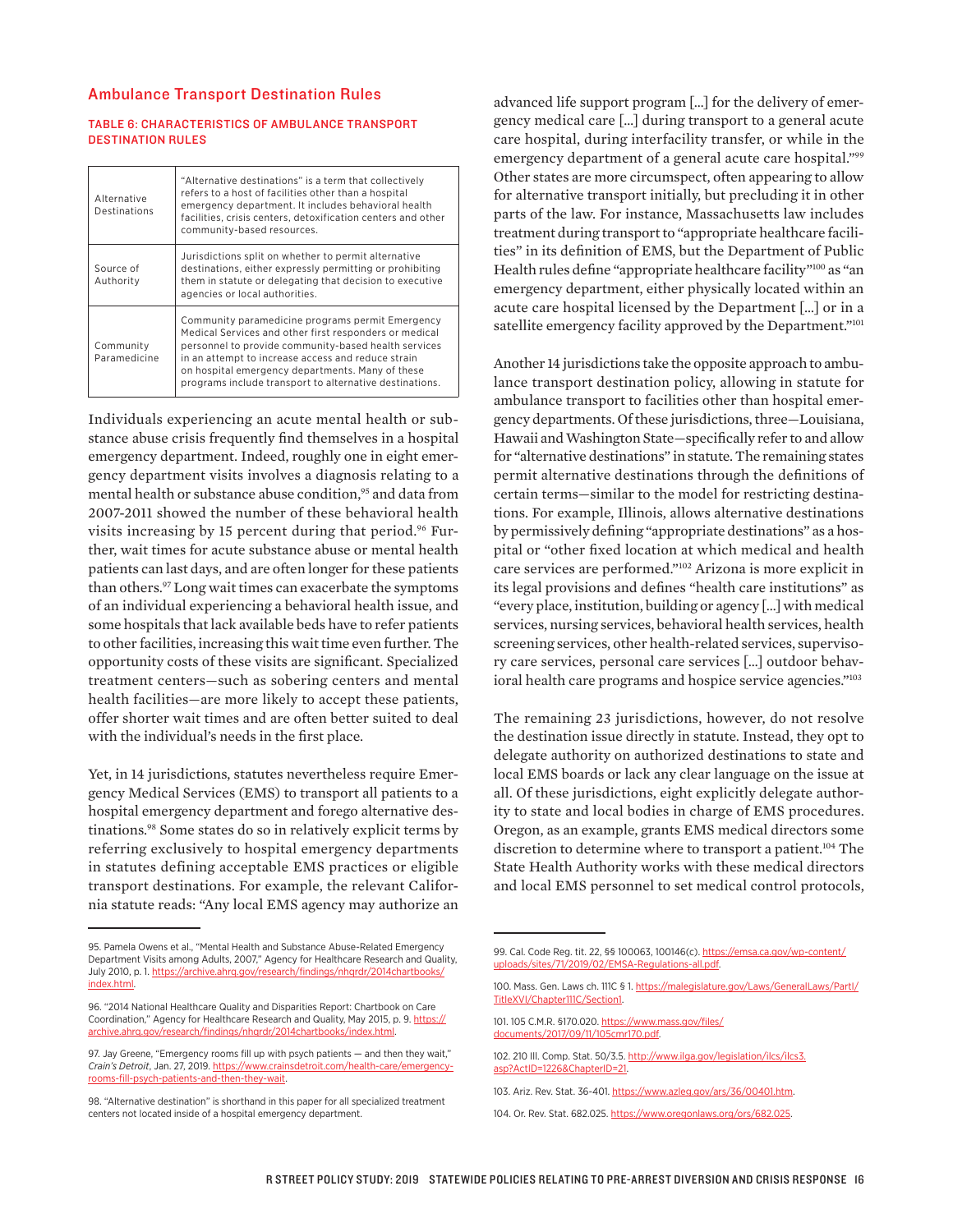which establish guidelines for appropriate locations.<sup>105</sup> The remaining 13 jurisdictions do not have any guiding language permitting or forbidding transport to alternative destinations, or even text directing state and local boards to make this determination. As a result, the potential use of alternative destinations may be under the de facto control of each local EMS board or provider.

The emergence of community paramedicine programs has provided another means by which local EMS providers can transport patients to alternative destinations, potentially despite state policies otherwise to the contrary. The term "community paramedicine"106 encompasses a variety of innovative healthcare delivery programs, all of which aim to reduce unnecessary emergency calls for populations that lack access to specialized treatment or primary care and, as a result, call emergency services.107 At least 33 states now operate at least one community paramedicine program,<sup>108</sup> with alternative destination programs comprising half of these programs. These include states that do not allow alternative destinations according to state law. In California, for example, the state has accepted 20 community paramedicine pilot projects since 2014—including multiple alternative destination projects, notwithstanding the state's statutory mandate to transport patients to emergency departments.<sup>109</sup>

These community paramedicine programs thus further muddy the waters on the statewide legal status of alternative destinations. Indeed, one survey found that roughly 10 percent of directors operating community paramedicine programs were uncertain of their program's legal status.110 At the same time, however, these programs may also provide local communities with one more potential avenue to pursue a crisis response strategy that includes alternative destinations.

**Legislative Action—**Policy fights over alternative destinations are relatively rare and meaningful public attention to them even more so. This is partly due to the niche nature of the policy, but also because alternative destination provisions are frequently included in broader bills authorizing community paramedicine programs rather than serving as standalone pieces of legislation. Not all community paramedicine bills include language on alternative destinations, but generally legislation addressing alternative destinations also involves community paramedicine.

California's active legislature and robust media markets help it provide the most illuminating example of the forces that can get involved when alternative destinations capture legislative attention. In 2018, three bills emerged that would have allowed for alternative destinations.<sup>111</sup> The first bill exclusively addressed them, while the subsequent two bills authorized them as part of a broader package of community paramedicine legislation. Each received some measure of bipartisan support, with Democratic legislators nearly unanimously backing all three, and a significant minority of Republicans supporting each. Yet, despite each successive bill moving progressively further through the legislative process, none managed to make it into law. In fact, the additions and compromises made to ensure legislative passage appear to have helped doom the whole endeavor; in the face of unanimous Democratic support, the Democratic governor nevertheless vetoed the final bill, citing a handful of provisions.<sup>112</sup>

The shifting opinion of outside organizations on these successive bills, which moved from widespread to more mixed support, may explain some of the governor's reluctance to sign the final bill. The first bill received the backing of EMS stakeholders, such as the California Hospital Association, the California Ambulance Association, the Emergency Medical Services Administrators' Association of California, the California District Attorneys' Association, as well as multiple cities, counties and associations of fire and police chiefs.113 It likewise drew support from an ideologically diverse group of civil society groups, including the California Chamber of Commerce, the ACLU of California, the Depression and Bipolar Support Alliance, the National Sobering Collaborative and the National Alliance on Mental Illness. The bill was

<sup>105.</sup> OAR 333-200-0080. [https://secure.sos.state.or.us/oard/viewSingleRule.](https://secure.sos.state.or.us/oard/viewSingleRule.action?ruleVrsnRsn=255958) [action?ruleVrsnRsn=255958.](https://secure.sos.state.or.us/oard/viewSingleRule.action?ruleVrsnRsn=255958)

<sup>106. &</sup>quot;Community Paramedicine," Rural Health Information Hub, accessed July 17, 2019. [https://www.ruralhealthinfo.org/topics/community-paramedicine.](https://www.ruralhealthinfo.org/topics/community-paramedicine)

<sup>107.</sup> These programs use specially trained community paramedics to conduct outof-hospital visits with frequent 9-1-1 callers and use emergency medical services for non-emergency issues because they lack access to appropriate care. Examples of these programs include: following up with patients after ER visits to connect them with appropriate services in the community, treating patients or administering medication at in-home visits, as well as assessing emergency callers on scene for possible referral to an alternative destination. The term "mobile integrated healthcare" is used interchangeably with community paramedicine.

<sup>108.</sup> This survey did not receive responses from every state, meaning that some states may have community paramedicine programs but were not captured. "Mobile Integrated Healthcare and Community Paramedicine (MIH-CP): 2nd National Survey," National Association of Emergency Medical Technicians, April 2018, pp. 4, and 11. http://www.naemt.org/docs/default-source/2017-publication-docs/mih-[2018-04-12-2018-web-links-1.pdf?Status=Temp&sfvrsn=a741cb92\\_2](http://www.naemt.org/docs/default-source/2017-publication-docs/mih-cp-survey-2018-04-12-2018-web-links-1.pdf?Status=Temp&sfvrsn=a741cb92_2).

<sup>109.</sup> Karen Shore, "Community Paramedicine in California: Overview of Pilot Projects," Golden State Health Policy, May 2018, p. 1. [https://www.chcf.org/publication/commu](https://www.chcf.org/publication/community-paramedicine-california-overview-pilot-projects/)[nity-paramedicine-california-overview-pilot-projects.](https://www.chcf.org/publication/community-paramedicine-california-overview-pilot-projects/)

<sup>110. &</sup>quot;Mobile Integrated Healthcare and Community Paramedicine (MIH-CP)," p. 25. [http://www.naemt.org/docs/default-source/2017-publication-docs/mih-cp-survey-](http://www.naemt.org/docs/default-source/2017-publication-docs/mih-cp-survey-2018-04-12-2018-web-links-1.pdf?Status=Temp&sfvrsn=a741cb92_2)[2018-04-12-2018-web-links-1.pdf?Status=Temp&sfvrsn=a741cb92\\_2](http://www.naemt.org/docs/default-source/2017-publication-docs/mih-cp-survey-2018-04-12-2018-web-links-1.pdf?Status=Temp&sfvrsn=a741cb92_2).

<sup>111.</sup> AB 1795, 2018 Gen. Sess. (Cal. 2018). [https://leginfo.legislature.ca.gov/faces/](https://leginfo.legislature.ca.gov/faces/billTextClient.xhtml?bill_id=201720180AB1795) [billTextClient.xhtml?bill\\_id=201720180AB1795](https://leginfo.legislature.ca.gov/faces/billTextClient.xhtml?bill_id=201720180AB1795); SB 944, 2018 Gen. Sess. (Cal. 2018). https://leginfo.legislature.ca.gov/faces/billAnalysisClient.xhtml?bi [id=201720180SB944](https://leginfo.legislature.ca.gov/faces/billAnalysisClient.xhtml?bill_id=201720180SB944); AB 3115, 2018 Gen. Sess. (Cal. 2018). [https://leginfo.legislature.](https://leginfo.legislature.ca.gov/faces/billTextClient.xhtml?bill_id=201720180AB3115) [ca.gov/faces/billTextClient.xhtml?bill\\_id=201720180AB3115.](https://leginfo.legislature.ca.gov/faces/billTextClient.xhtml?bill_id=201720180AB3115)

<sup>112.</sup> Office of the Governor of California, "AB 3115 Veto Message," Sept. 30, 2018. [http://www.naemt.org/docs/default-source/home-page-docs/ca-ab-3115-veto-mes](http://www.naemt.org/docs/default-source/home-page-docs/ca-ab-3115-veto-message-from-the-governor.pdf?sfvrsn=9168c892_0)[sage-from-the-governor.pdf?sfvrsn=9168c892\\_0](http://www.naemt.org/docs/default-source/home-page-docs/ca-ab-3115-veto-message-from-the-governor.pdf?sfvrsn=9168c892_0).

<sup>113. &</sup>quot;Leading the Way Legislative Tracking – Identified Bills," California Hospital Association, April 16, 2018. [https://www.calhospital.org/sites/main/files/file-attachments/](https://www.calhospital.org/sites/main/files/file-attachments/ab_1795.pdf) [ab\\_1795.pdf.](https://www.calhospital.org/sites/main/files/file-attachments/ab_1795.pdf)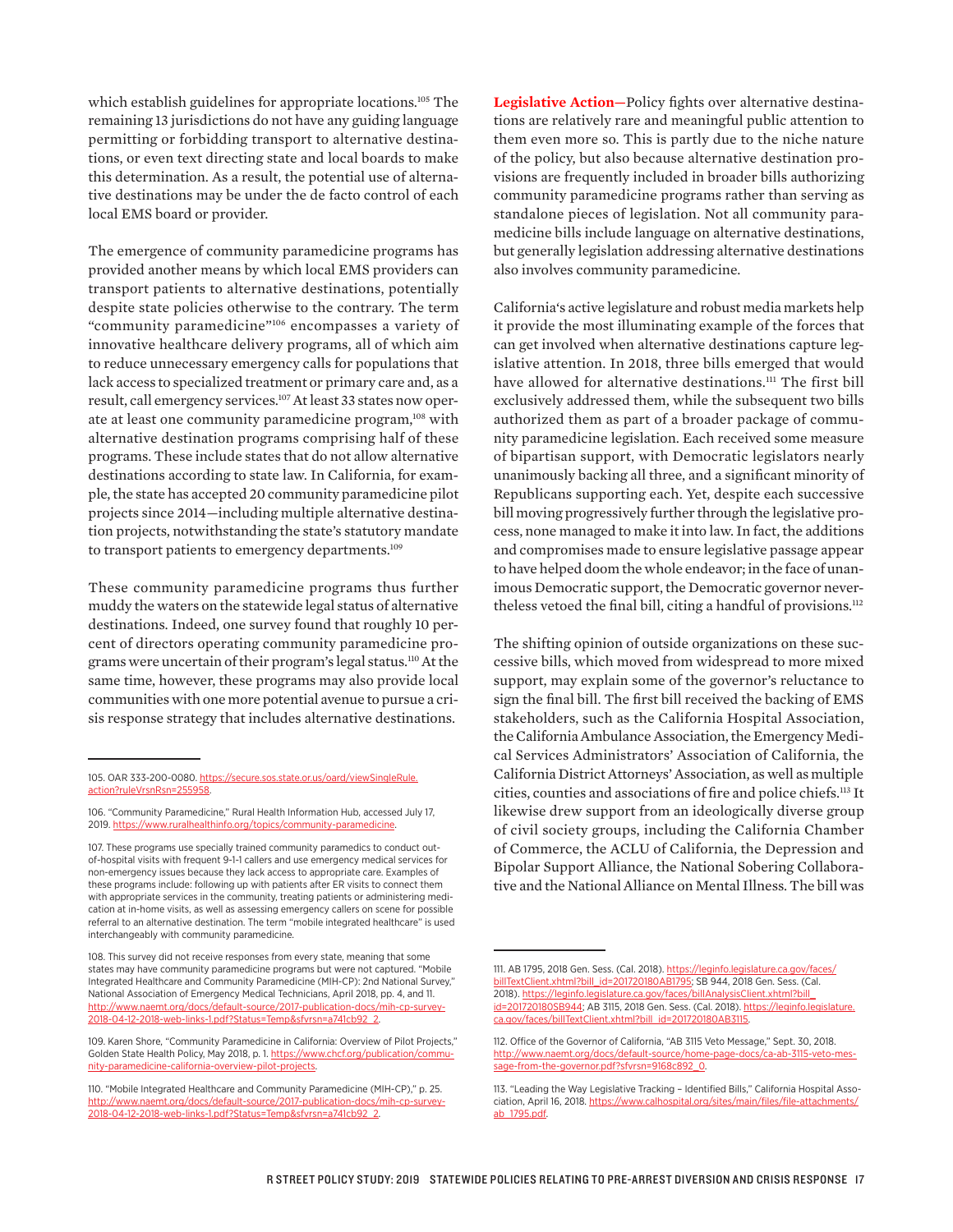so popular it even garnered the support of the *Los Angeles Times* editorial board.114

The incorporation of additional provisions into the two later bills, however, helped to swell the ranks of opposition. The California Nurses Association and California chapter of the American College of Emergency Physicians led the opposition to all three bills, claiming it would be dangerous to allow EMTs to make triage and destination assessments on the scene.<sup>115</sup> Even a handful of supporters of the first bill, including local jurisdictions, EMS groups and the California Hospital Association, joined the opposition for the two later bills.<sup>116</sup> These groups criticized a right-of-first-refusal provision for unfairly privileging public entities over private ones—such as private ambulance companies that service 71 percent of community paramedicine patients statewide<sup>117</sup>-and saw a state-level oversight committee as an unnecessary layer of review that would inhibit innovation. Additional opposition centered on the firefighter groups' attempt to gain additional seats on the state's EMS Commission, as well as the proposed requirement that alternative destinations be designated as federally qualified health centers, which one article claimed would be "cost-prohibitive."118

Successful legislation in Washington State and Louisiana also received bipartisan political support, though dramatically less media attention. In 2015, the Washington State legislature overwhelmingly passed a bill that authorized alternative destinations and Medicaid reimbursement for these transports; the measure received unanimous support in the House and only two votes in opposition by Republicans in the Senate.119 In 2018, a Louisiana bill with similar provisions passed the Senate with only one vote against it and the House with over a two-thirds majority.<sup>120</sup> In a reversal of the California and Washington State political experiences,

however, a Republican sponsored the measure in Louisiana and the majority of the opposition came from Democrats. Unlike in California, neither bill gained significant media coverage,121 perhaps due to their seemingly technical and bipartisan nature.

Although the availability of alternative destinations has occasionally occupied legislative focus directly, community paramedicine consistently claims the lion's share of legislative attention. Many of the states where community paramedicine programs exist have passed specific authorizing legislation, while in others, such as Wyoming, EMS groups have worked with executive branch agencies to formulate rules for these programs.122 States that have passed community paramedicine laws include reliably conservative ones such as Idaho and Tennessee,<sup>123</sup> as well as more liberal ones such as Colorado and Maine.124 While not all of these programs involve alternative destinations, this trend demonstrates a widespread amenability to experimenting with innovative EMS models. Notably, the majority of these programs have only been implemented in the past few years,<sup>125</sup> which suggests a growing interest.

Recently, the federal government has also taken action that signals support for alternative destination transport. In 2019, the Centers for Medicare and Medicaid Services (CMS) announced the rollout of its Emergency Triage, Treat and Transport (ET3) Model.126 This model will allow states to submit applications for its programs to receive reimbursement through Medicare for alternative destinations. The program is still in its infancy, but the Director of CMS' Innovation Center made a promising statement when he described his reaction to discovering Medicare has only reimbursed trips to hospital emergency departments: "I thought that was

124. See, e.g., S.B. 16-069, 2016 Reg. Sess. (Colo. 2016). [https://openstates.org/co/](https://openstates.org/co/bills/2016A/SB16-069/) [bills/2016A/SB16-069](https://openstates.org/co/bills/2016A/SB16-069/); and H.P. 0981, 128th Leg. (Me. 2017). [https://legislature.maine.](https://legislature.maine.gov/legis/bills/bills_128th/billtexts/HP098101.asp) [gov/legis/bills/bills\\_128th/billtexts/HP098101.asp](https://legislature.maine.gov/legis/bills/bills_128th/billtexts/HP098101.asp).

125. "Mobile Integrated Healthcare and Community Paramedicine (MIH-CP)," p. 7. [https://www.naemt.org/docs/default-source/community-paramedicine/naemt-mih](https://www.naemt.org/docs/default-source/community-paramedicine/naemt-mih-cp-report.pdf?sfvrsn=df32c792_4)[cp-report.pdf?sfvrsn=df32c792\\_4](https://www.naemt.org/docs/default-source/community-paramedicine/naemt-mih-cp-report.pdf?sfvrsn=df32c792_4).

<sup>114.</sup> The Times Editorial Board, "Give paramedics the power to make better choices on behalf of vulnerable people," *Los Angeles Times*, April 24, 2018. [https://www.latimes.](https://www.latimes.com/opinion/editorials/la-ed-paramedics-sobering-center-law-20180423-story.html) [com/opinion/editorials/la-ed-paramedics-sobering-center-law-20180423-story.html.](https://www.latimes.com/opinion/editorials/la-ed-paramedics-sobering-center-law-20180423-story.html)

<sup>115. &</sup>quot;California Nurses Oppose Bills That Threaten Patient Safety & Lower Care Standards for Medi-Cal Patients," California Nurses Association, April 30, 2018. [https://](https://www.nationalnursesunited.org/press/california-nurses-oppose-bills-threaten-patient-safety-lower-care-standards-medi-cal-patients) [www.nationalnursesunited.org/press/california-nurses-oppose-bills-threaten-patient](https://www.nationalnursesunited.org/press/california-nurses-oppose-bills-threaten-patient-safety-lower-care-standards-medi-cal-patients)[safety-lower-care-standards-medi-cal-patients.](https://www.nationalnursesunited.org/press/california-nurses-oppose-bills-threaten-patient-safety-lower-care-standards-medi-cal-patients)

<sup>116.</sup> Farrah McDaid Ting et al., "Counties Ask Governor to Veto AB 3115," California State Association of Counties, Sept. 6, 2018. [https://www.counties.org/csac-bulletin](https://www.counties.org/csac-bulletin-article/counties-ask-governor-veto-ab-3115)[article/counties-ask-governor-veto-ab-3115](https://www.counties.org/csac-bulletin-article/counties-ask-governor-veto-ab-3115). See also, Dennis Rowe, "Comment to SB 944," National Association of Emergency Medical Technicians, June 28, 2018. [http://](http://www.naemt.org/docs/default-source/advocacy-documents/letters-and-comments/comment-to-sb944-6-26-18.pdf?Status=Temp&sfvrsn=dee2cb92_2) [www.naemt.org/docs/default-source/advocacy-documents/letters-and-comments/](http://www.naemt.org/docs/default-source/advocacy-documents/letters-and-comments/comment-to-sb944-6-26-18.pdf?Status=Temp&sfvrsn=dee2cb92_2) [comment-to-sb944-6-26-18.pdf?Status=Temp&sfvrsn=dee2cb92\\_2.](http://www.naemt.org/docs/default-source/advocacy-documents/letters-and-comments/comment-to-sb944-6-26-18.pdf?Status=Temp&sfvrsn=dee2cb92_2)

<sup>117.</sup> Chris Mitchell, "Why the Governor Should Veto AB 3115," *Fox & Hounds Daily*, Sept. 20, 2018. [http://www.foxandhoundsdaily.com/2018/09/governor-veto-ab-3115.](http://www.foxandhoundsdaily.com/2018/09/governor-veto-ab-3115/)

<sup>118.</sup> John Ehrhart, "Governor Brown Vetoes AB3115 Community Paramedicine Bill," California Paramedic Foundation, Oct. 9, 2018. [https://caparamedic.org/news-and](https://caparamedic.org/news-and-events/governor-brown-vetoes-ab3115-community-paramedicine-bill/)[events/governor-brown-vetoes-ab3115-community-paramedicine-bill](https://caparamedic.org/news-and-events/governor-brown-vetoes-ab3115-community-paramedicine-bill/).

<sup>119.</sup> H.B. 1721, 2015 Reg. Sess. (Wash. 2015). [https://app.leg.wa.gov/billsummary?BillN](https://app.leg.wa.gov/billsummary?BillNumber=1721&Year=2015&Initiative=False) [umber=1721&Year=2015&Initiative=False.](https://app.leg.wa.gov/billsummary?BillNumber=1721&Year=2015&Initiative=False)

<sup>120.</sup> S.B. 414, 2018 Reg. Sess. (La. 2018). [http://www.legis.la.gov/legis/BillInfo.](http://www.legis.la.gov/legis/BillInfo.aspx?s=18RS&b=SB414&sbi=y) [aspx?s=18RS&b=SB414&sbi=y.](http://www.legis.la.gov/legis/BillInfo.aspx?s=18RS&b=SB414&sbi=y)

<sup>121.</sup> The Washington State bill received some attention due, in part, to its link to community paramedicine provisions. See Shaughn Maxwell, "Washington State Passes Bill Supporting Public EMS and Fire Agencies," *Journal of Emergency Medical Services*, May 11, 2017. [https://www.jems.com/articles/2017/05/washington-state-passes-bill](https://www.jems.com/articles/2017/05/washington-state-passes-bill-supporting-public-ems-and-fire-agencies.html)[supporting-public-ems-and-fire-agencies.html](https://www.jems.com/articles/2017/05/washington-state-passes-bill-supporting-public-ems-and-fire-agencies.html).

<sup>122. &</sup>quot;Mobile Integrated Healthcare and Community Paramedicine (MIH-CP)," p. 25. [http://www.naemt.org/docs/default-source/2017-publication-docs/mih-cp-survey-](http://www.naemt.org/docs/default-source/2017-publication-docs/mih-cp-survey-2018-04-12-2018-web-links-1.pdf?Status=Temp&sfvrsn=a741cb92_2)[2018-04-12-2018-web-links-1.pdf?Status=Temp&sfvrsn=a741cb92\\_2.](http://www.naemt.org/docs/default-source/2017-publication-docs/mih-cp-survey-2018-04-12-2018-web-links-1.pdf?Status=Temp&sfvrsn=a741cb92_2)

<sup>123.</sup> See, e.g., H.B. 153, 2015 Reg. Sess. (Idaho 2015). [https://legislature.idaho.gov/ses](https://legislature.idaho.gov/sessioninfo/2015/legislation/h0153)[sioninfo/2015/legislation/h0153](https://legislature.idaho.gov/sessioninfo/2015/legislation/h0153); and

H.B. 1271, 2017 Reg. Sess. (Tenn. 2017). [https://trackbill.com/bill/tennessee-house](https://trackbill.com/bill/tennessee-house-bill-1271-health-care-as-enacted-requires-the-emergency-medical-services-board-to-establish-standards-for-a-community-paramedic-through-promulgation-of-rules-amends-tca-title-68-chapter-140-part-3/1384650/)[bill-1271-health-care-as-enacted-requires-the-emergency-medical-services-board](https://trackbill.com/bill/tennessee-house-bill-1271-health-care-as-enacted-requires-the-emergency-medical-services-board-to-establish-standards-for-a-community-paramedic-through-promulgation-of-rules-amends-tca-title-68-chapter-140-part-3/1384650/)[to-establish-standards-for-a-community-paramedic-through-promulgation-of-rules](https://trackbill.com/bill/tennessee-house-bill-1271-health-care-as-enacted-requires-the-emergency-medical-services-board-to-establish-standards-for-a-community-paramedic-through-promulgation-of-rules-amends-tca-title-68-chapter-140-part-3/1384650/)[amends-tca-title-68-chapter-140-part-3/1384650.](https://trackbill.com/bill/tennessee-house-bill-1271-health-care-as-enacted-requires-the-emergency-medical-services-board-to-establish-standards-for-a-community-paramedic-through-promulgation-of-rules-amends-tca-title-68-chapter-140-part-3/1384650/)

<sup>126. &</sup>quot;HHS launches innovative payment model with new treatment and transport options to more appropriately and effectively meet beneficiaries' emergency needs," *CMS Newsroom*, Feb. 14, 2019. [https://www.cms.gov/newsroom/press-releases/hhs](https://www.cms.gov/newsroom/press-releases/hhs-launches-innovative-payment-model-new-treatment-and-transport-options-more-appropriately-and)[launches-innovative-payment-model-new-treatment-and-transport-options-more](https://www.cms.gov/newsroom/press-releases/hhs-launches-innovative-payment-model-new-treatment-and-transport-options-more-appropriately-and)[appropriately-and.](https://www.cms.gov/newsroom/press-releases/hhs-launches-innovative-payment-model-new-treatment-and-transport-options-more-appropriately-and)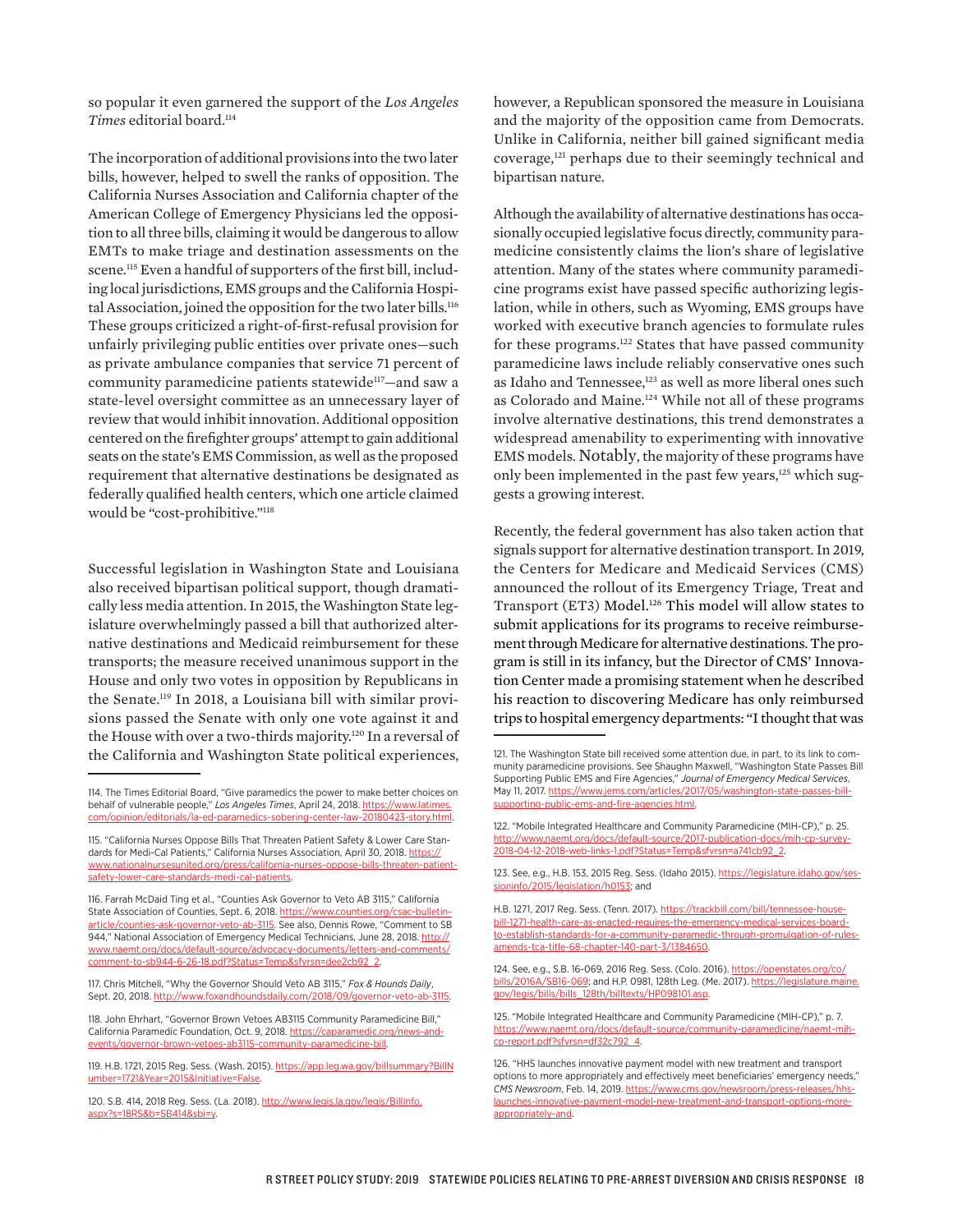a joke. I had to verify it multiple times […] What a ridiculous incentive."127

**Recommendations—**Alternative destinations will not always be the appropriate destination—often that will remain a hospital emergency room—but especially for situations involving simpler cases and non-medically emergent issues, they can represent a potentially valuable tool for crisis responders. In particular, policies that prohibit or discourage alternative destination transport by EMS can inhibit pre-arrest diversion and undercut crisis response by forcing law enforcement to serve as the only possible transporters to these alternative destinations. If law enforcement is unable or unwilling to take the time to transport an individual to an alternative destination, the only remaining options may be transport to an emergency department or a police station. In either instance, the effectiveness of the crisis response may suffer. As such, jurisdictions should adopt policies that allow for the considered and appropriate use of alternative destination transport by EMS.<sup>128</sup>

Although prescriptive language is the most straightforward way for policymakers to expand the availability of alternative destinations, additional clarity is also important. As this survey shows, a failure to address destinations clearly—or at all—in statute, as well as a delegation of the issue to local authorities, can leave the legal status of alternative destinations unclear. For example, one study that interviewed EMS directors and representatives in all fifty states on their perceptions of their legal prerogatives found only 40 percent concordance between the researchers' findings on EMS boards' ability to expand alternative destinations and what EMS representatives believed was permissible.<sup>129</sup> The remedy to this problem is twofold: legislators should work to ensure the law directly and clearly permits alternative destinations, and authorities should work to resolve ambiguities in current law and educate relevant stakeholders about the potential availability of alternative destinations.

Finally, ensuring that alternative destinations are not only legally permissible but also actually used requires addressing the collateral issue of costs. Ambulance providers are unlikely to utilize alternative destinations—at least with any degree of frequency—unless they receive reimbursement

for the trip.130 Yet, while alternative destination programs could result in significant healthcare cost reductions, these programs face their own set of financial obstacles. In many states, ambulances are reimbursed through specific grants from the state set aside for the purpose of keeping these programs afloat, but that model may not be scalable.131 Likewise, many programs involving alternative destinations run through earmarked grants from the state for pilot programs available to select localities, and only a handful of states, such as Minnesota and Georgia, have extended Medicaid reimbursement. Although there are many ways in which jurisdictions could resolve these cost concerns, expanding reimbursement through federal programs may be an especially effective means of addressing the cost issue. Medicaid remains the most common payer type of all emergency department visits,<sup>132</sup> and private insurers often follow the lead of Medicare and Medicaid reimbursement policies.

### **CONCLUSION**

For the five policies examined in this paper, there is no 'typical' statute. Each area exhibits a stunning variety of statutory permutations across a handful of key legislative lines. A protective custody procedure, for example, in one state may look wildly different from that of a neighboring one, and the complete package of protective custody, emergency holds, citation authority, Good Samaritan laws and ambulance regulations can result in a pre-arrest diversion and crisis response landscape that is fundamentally and critically different. At the same time, continued legislative attention in recent years that generally attempts to expand the reach of these policies means that they are only more likely to affect future prearrest diversion and crisis response strategies.

The depth of relevant research has generally not matched the complexity or popularity of these policy areas. For instance, while the mental health community has largely rallied behind the idea that jail is no place for the mentally ill, there is no similar consensus or research base on how to structure an emergency hold to facilitate productive outcomes. Likewise, research on Good Samaritan laws is rel-

<sup>127.</sup> Hilary Gates, "Medicare Announces Payment Model To Reimburse for On-Scene Treatment, Alternative Destinations," *EMSWorld*, Feb. 14, 2019. [https://www.ems](https://www.emsworld.com/article/1222205/medicare-announces-payment-model-reimburse-scene-treatment-alternative-destinations)[world.com/article/1222205/medicare-announces-payment-model-reimburse-scene](https://www.emsworld.com/article/1222205/medicare-announces-payment-model-reimburse-scene-treatment-alternative-destinations)[treatment-alternative-destinations.](https://www.emsworld.com/article/1222205/medicare-announces-payment-model-reimburse-scene-treatment-alternative-destinations)

<sup>128.</sup> These policies may also need to include some form of liability protection to ensure that the transport of an individual to an alternative destination that is reasonable under the circumstances, but ultimately results in complications, does not subject the first responder in question to undue legal action, which could have the further effect of disincentivizing future alternative destination use.

<sup>129.</sup> Melody Glenn et al., "State Regulation of Community Paramedicine Programs: A National Analysis," *Prehospital Emergency Care* 22:2 (2018), p. 250. [https://www.](https://www.tandfonline.com/doi/10.1080/10903127.2017.1371260) [tandfonline.com/doi/10.1080/10903127.2017.1371260.](https://www.tandfonline.com/doi/10.1080/10903127.2017.1371260)

<sup>130.</sup> Similarly, one study surveyed the heads of community paramedicine programs across the country, and 86 percent agreed that funding or reimbursement was a primary obstacle. "Mobile Integrated Healthcare and Community Paramedicine (MIH-CP)," p. 17. [http://www.naemt.org/docs/default-source/2017-publication-docs/mih](http://www.naemt.org/docs/default-source/2017-publication-docs/mih-cp-survey-2018-04-12-2018-web-links-1.pdf?Status=Temp&sfvrsn=a741cb92_2)[cp-survey-2018-04-12-2018-web-links-1.pdf?Status=Temp&sfvrsn=a741cb92\\_2.](http://www.naemt.org/docs/default-source/2017-publication-docs/mih-cp-survey-2018-04-12-2018-web-links-1.pdf?Status=Temp&sfvrsn=a741cb92_2)

<sup>131.</sup> See "Final Report on the Community Paramedic Mobile Crisis Management Pilot Program: Report to the Joint Legislative Oversight Committee on Health and Human Services," North Carolina Dept. of Health and Human Services, Nov. 1, 2016. [https://](https://files.nc.gov/ncdhhs/SL%202015-241%20Section%2012F%208%20d%20Community%20Paramedicine.pdf) [files.nc.gov/ncdhhs/SL%202015-241%20Section%2012F%208%20d%20Communi](https://files.nc.gov/ncdhhs/SL%202015-241%20Section%2012F%208%20d%20Community%20Paramedicine.pdf)[ty%20Paramedicine.pdf;](https://files.nc.gov/ncdhhs/SL%202015-241%20Section%2012F%208%20d%20Community%20Paramedicine.pdf) and Arthur Hsieh, "Without insurance changes, CP programs will be on life support," EMS1, March 17, 2015. [https://www.ems1.com/community](https://www.ems1.com/community-paramedicine/articles/2137687-Without-insurance-changes-CP-programs-will-be-on-life-support/)[paramedicine/articles/2137687-Without-insurance-changes-CP-programs-will-be-on](https://www.ems1.com/community-paramedicine/articles/2137687-Without-insurance-changes-CP-programs-will-be-on-life-support/)[life-support.](https://www.ems1.com/community-paramedicine/articles/2137687-Without-insurance-changes-CP-programs-will-be-on-life-support/)

<sup>132.</sup> Ruirui Sun et al., "Trends in Hospital Emergency Department Visits by Age and Payer, 2006–2015," Agency for Healthcare Research and Quality: Healthcare Cost and Utilization Project, March 2018, p. 1. [https://www.hcup-us.ahrq.gov/reports/statbriefs/](https://www.hcup-us.ahrq.gov/reports/statbriefs/sb238-Emergency-Department-Age-Payer-2006-2015.pdf) [sb238-Emergency-Department-Age-Payer-2006-2015.pdf.](https://www.hcup-us.ahrq.gov/reports/statbriefs/sb238-Emergency-Department-Age-Payer-2006-2015.pdf)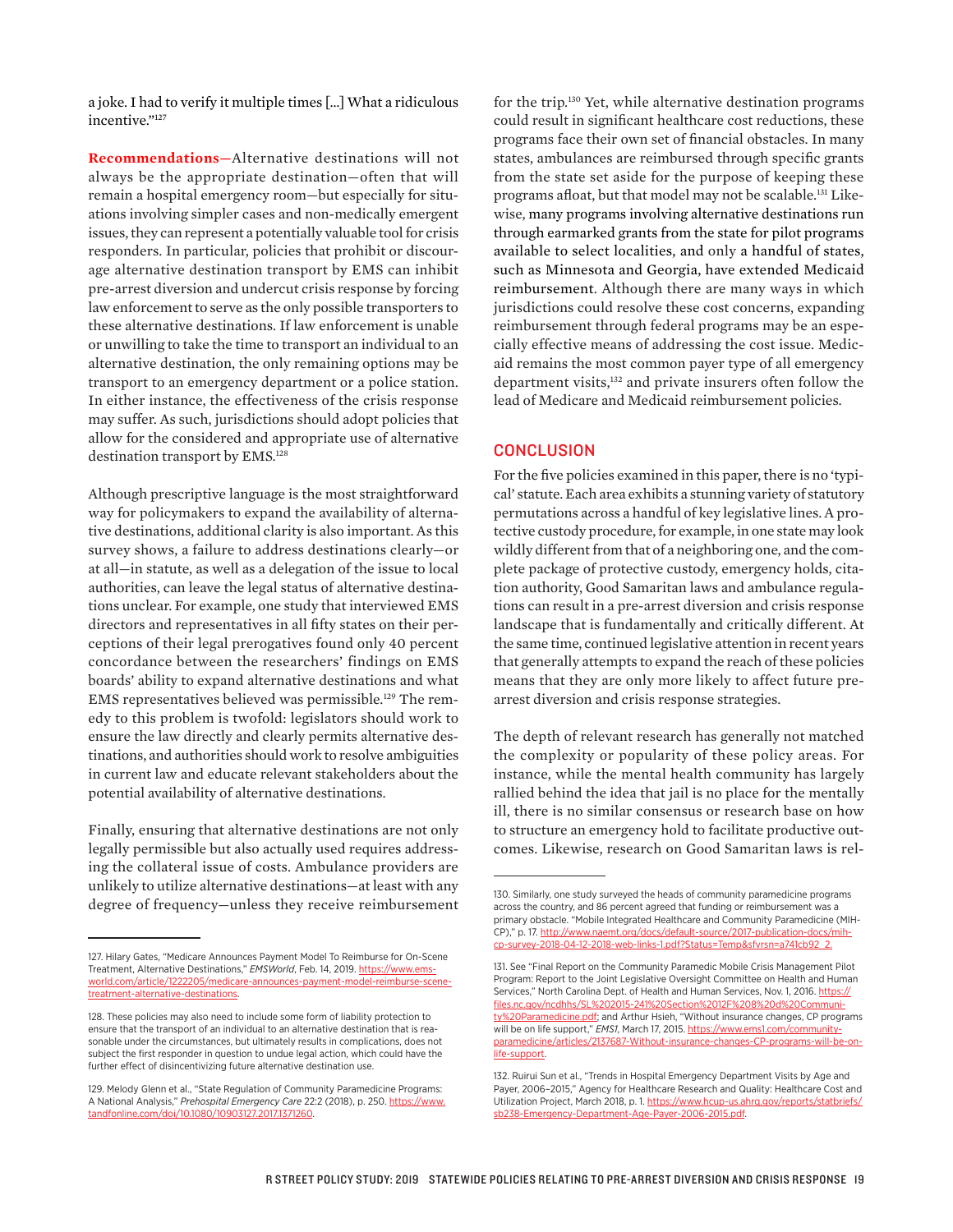atively robust compared to some of the other policy areas, yet it still generally does not distinguish between—let alone investigate—the various versions of these laws. Thus, most of the assumptions and logical arguments about these policy areas remain untested.

As such, future research should attempt to parse out the relative strengths of some of the more prevalent and compelling statutory configurations. This would have a twofold impact on pre-arrest diversion and crisis response strategies. In the short run, programs could take advantage of whatever flexibility exists in current law to accentuate the stronger aspects of these policies and educate law enforcement and other first responders on available legal authorities and best practices. With time, legislators could redesign the legal regimes themselves to reflect the research better.

Pre-arrest diversion and crisis response strategies are inherently local in nature. Yet, as this paper shows, state policymakers often get to dictate which tools are available to these programs and can influence the conditions under which they operate. This means that individuals seeking to maximize the potential of pre-arrest diversion and crisis response strategies cannot ignore developments at the state level. Further, the surveys within this study shatter any notion of any of these policy areas as some sort of monolith. Incredible variation occurs across each, and the survey contained herein should therefore be viewed as a map of areas of improvement as well as a source of inspiration. No state may have yet figured out how to create the most conducive environment possible for pre-arrest diversion and crisis response, but in their divergent approaches they present a wealth of promising options.

#### **ABOUT THE AUTHOR**

Lars Trautman is a senior fellow of criminal justice and civil liberties policy at the R Street Institute. His research focuses primarily on how individuals enter into or are diverted from our criminal justice system, and delves into policies affecting our nation's jails, pretrial detention and the criminal justice system's treatment of low-level offenses, in particular. He also studies the role of the prosecutor and the potential for prosecutorial reform. Earlier in his career, he served as an assistant district attorney in Essex County, Massachusetts.

Jonathan Haggerty is a resident fellow of criminal justice and civil liberties policy at the R Street Institute. His research focuses on overcriminalization, immigration and criminal justice, policing reform, and various front-end criminal justice reforms. He is currently pursuing an M.A. in Economics at George Mason University.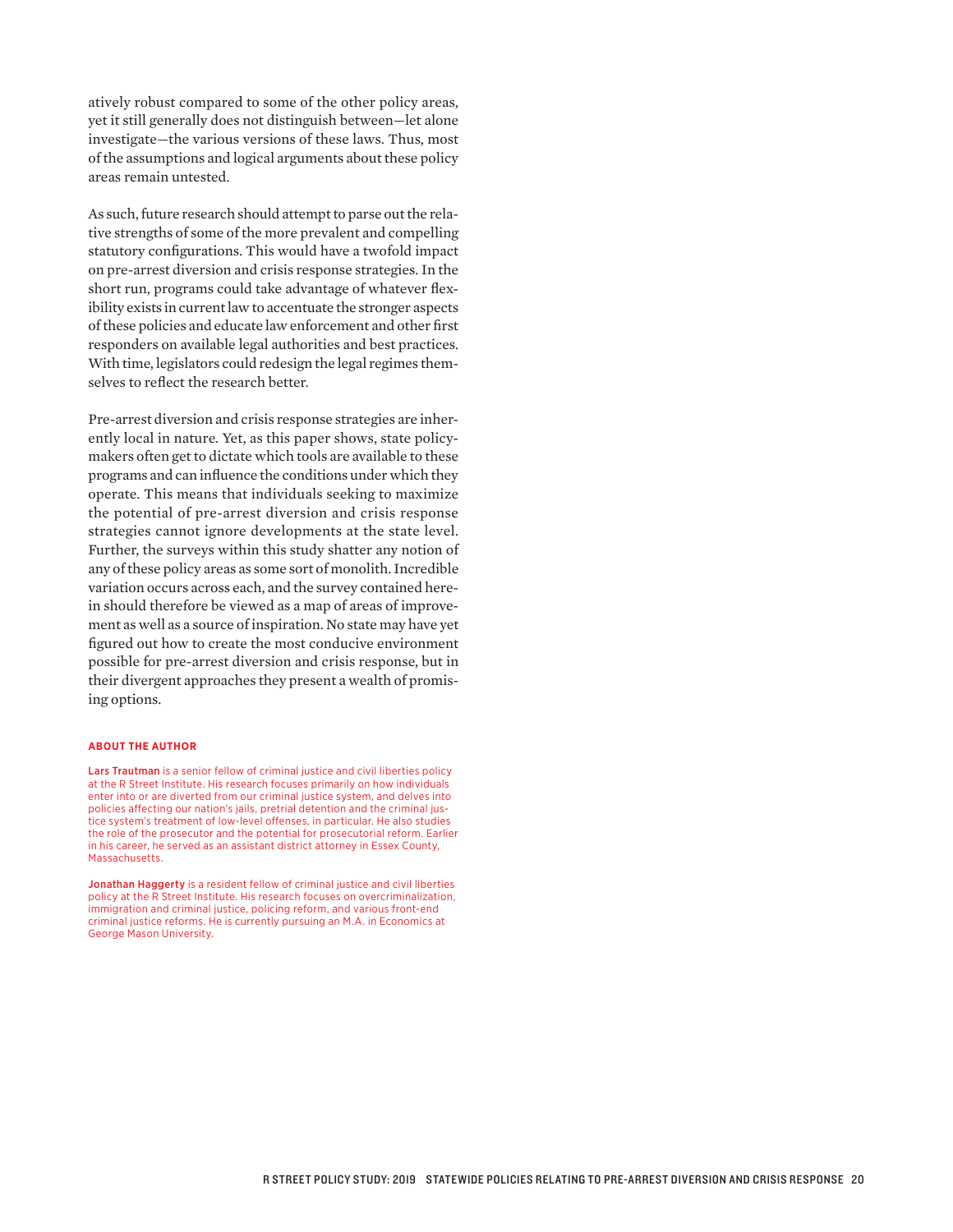# APPENDIX 1: SURVEY RESULTS OF STATEWIDE POLICIES RELATING TO PRE-ARREST DIVERSION AND CRISIS RESPONSE

# Emergency Holds

| Jurisdiction            | Statute                                  | Preconditions for a Hold                                                                                                    | Who can Initiate                                                                                                   | Discretion of<br>Officials                         | <b>Eligible Destinations</b>                                                                | <b>Maximum Duration</b>                                    |
|-------------------------|------------------------------------------|-----------------------------------------------------------------------------------------------------------------------------|--------------------------------------------------------------------------------------------------------------------|----------------------------------------------------|---------------------------------------------------------------------------------------------|------------------------------------------------------------|
| Alabama                 | Ala. Code §<br>22-52-91                  | Reasonable cause to believe individual<br>is mentally ill and likely to be immediate<br>danger to self/others               | Law enforcement<br>officer in concert<br>with community<br>mental health<br>officer                                | Mandatory<br>custody<br>of eligible<br>individuals | Designated mental health<br>facility                                                        | 7 days                                                     |
| Alaska                  | Alaska Stat. §<br>47.30.705              | Probable cause to believe individual is<br>gravely disabled or likely to cause serious<br>harm to self/others               | Peace officer;<br>psychiatrist;<br>physician; clinical<br>psychologist                                             | Complete<br>discretion                             | Nearest evaluation facility                                                                 | 72 hours                                                   |
| Arizona                 | Ariz. Rev.<br>Stat. §<br>36-525          | Probable cause to believe individual is<br>danger to self/others and likely to suffer/<br>inflict serious harm              | Peace officer                                                                                                      | Complete<br>discretion                             | Screening agency;<br>evaluation agency (if<br>transport to screening<br>agency impractical) | 24 hours<br>(excluding<br>weekends/<br>holidays)           |
| Arkansas                | Ark. Code §<br>20-47-210                 | If it appears individual is danger to self/<br>others and immediate confinement<br>necessary to avoid harm                  | Interested citizen<br>(law enforcement<br>obligated to<br>transport)                                               | Complete<br>discretion                             | Hospital; receiving facility<br>or program                                                  | 72 hours<br>(excluding<br>weekends/<br>holidays)           |
| California              | Cal. Welf. &<br>Inst. Code §<br>5150     | Probable cause to believe individual is<br>danger to self/others, or gravely disabled                                       | Peace officer;<br>treatment facility<br>staff; mobile crisis<br>team member                                        | Complete<br>discretion                             | Treatment facility                                                                          | 72 hours<br>(excluding<br>weekends/<br>holidays)           |
| Colorado                | Colo. Rev.<br>Stat. § 27-65-<br>105      | Probably cause to believe individual is<br>imminent danger to self/others, or gravely<br>disabled                           | Peace officer;<br>professional<br>person; nurse;<br>therapist/<br>counselor; social<br>worker                      | Complete<br>discretion                             | Treatment facility;<br>emergency medical<br>services facility (last<br>resort)              | 72 hours<br>(excluding<br>weekends/<br>holidays)           |
| Connecticut             | Conn. Gen.<br>Stat. § 17a-<br>503        | Reasonable cause to believe individual<br>is dangerous to self/others, or gravely<br>disabled and in need of immediate care | Peace officer                                                                                                      | Complete<br>discretion                             | Hospital                                                                                    | 72 hours                                                   |
| Delaware                | Del. Code tit.<br>16 § 5004              | Individual likely is danger to self/others                                                                                  | Peace officer;<br>mental health<br>screener                                                                        | Mandatory<br>detention                             | Treatment facility                                                                          | 24 hours; 72 hours<br>(juveniles with<br>parental consent) |
| District of<br>Columbia | D.C. Code §<br>21-521                    | Reason to believe individual is likely<br>danger to self/others if not immediately<br>detained                              | Peace officer;<br>agent of<br>Department of<br>Mental Health;<br>physician;<br>psychologist                        | Complete<br>discretion                             | Hospital; Department of<br>Mental Health                                                    | 48 hours                                                   |
| Florida                 | Fla. Stat. §<br>394.463                  | Reason to believe there is substantial<br>likelihood person is danger to self/others<br>in near future, or gravely disabled | Peace officer;<br>physician;<br>psychologist;<br>nurse; mental<br>health counselor;<br>therapist; social<br>worker | Complete<br>discretion                             | Hospital; crisis<br>stabilization unit:<br>addictions receiving<br>facility                 | 72 hours                                                   |
| Georgia                 | Ga. Code<br>Ann. §§ 37-3-<br>41; 37-3-42 | Based on personal examination, believes<br>individual is mentally ill and in need of<br>treatment                           | Physician; peace<br>officer (only<br>until individual<br>transported to<br>physician)                              | Complete<br>discretion                             | <b>Emergency receiving</b><br>facility                                                      | 48 hours                                                   |
| Hawaii                  | Haw. Rev.<br>Stat. § 334-<br>59          | Reason to believe that person imminently<br>dangerous to self/others; person is suicidal                                    | Peace officer<br>in concert with<br>mental health<br>emergency worker                                              | Mandatory<br>discretion                            | Psychiatric facility                                                                        | 48 hours                                                   |
| Idaho                   | Idaho Code<br>Ann.§<br>66-326            | Reason to believe individual is imminent<br>danger to self/others, or gravely disabled                                      | Peace officer;<br>physician;<br>physician's<br>assistant; nurse                                                    | Complete<br>discretion                             | Hospital; sanitarium;<br>institution; mental health<br>facility                             | 24 hours                                                   |
| Illinois                | 405 III.<br>Comp. Stat.<br>$5/3 - 600$   | Reasonable grounds to believe individual is<br>in need of detention to protect self/others                                  | Peace officer; any<br>adult (via petition<br>to mental health<br>facility director)                                | Complete<br>discretion                             | Mental health facility                                                                      | 24 hours                                                   |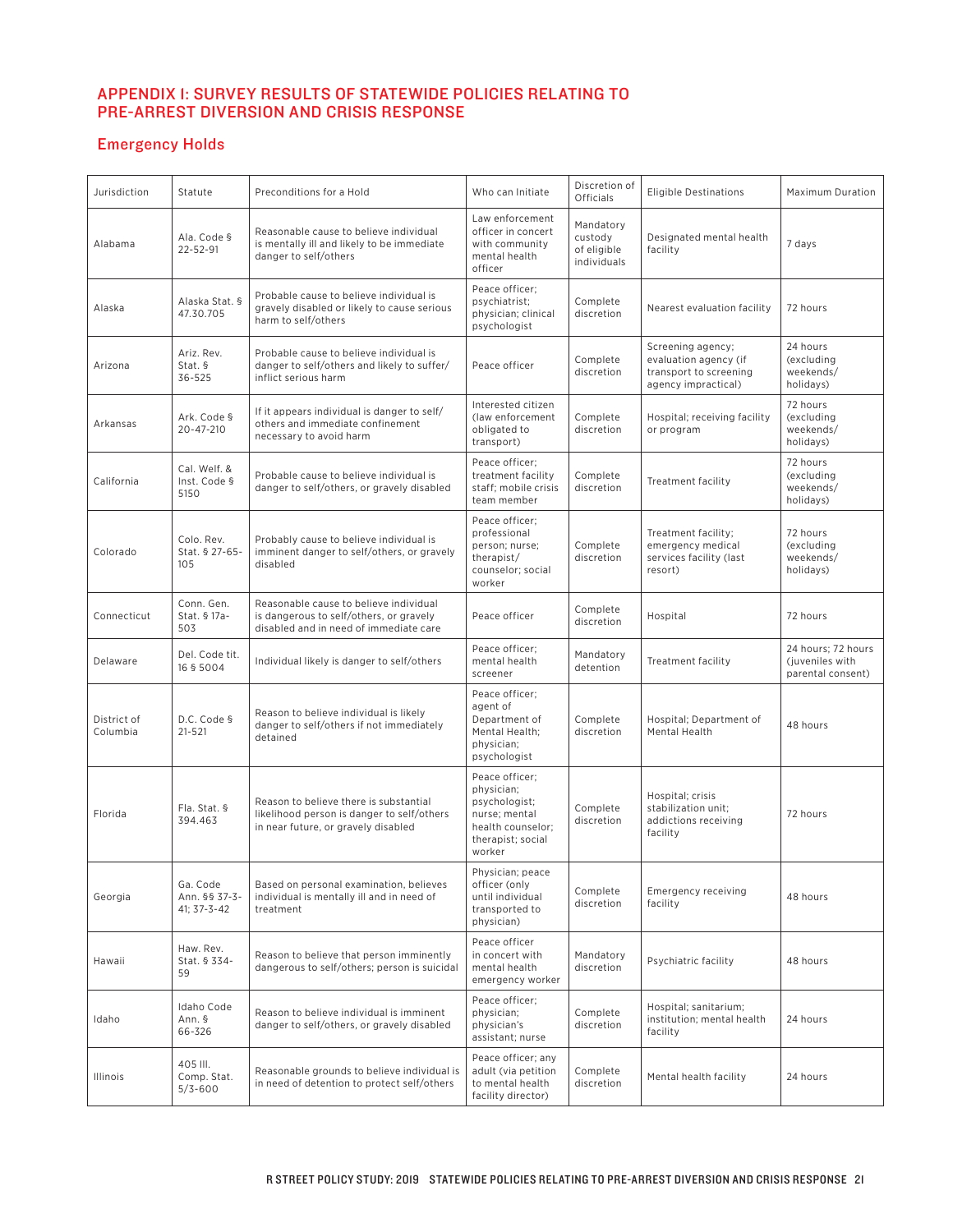| Indiana          | Ind. Code §<br>$12 - 26 - 4 - 1$                                                                                                                                                                                                                                                                                                                            | Reasonable grounds to believe individual is<br>in need of detention to protect self/others                                          | Complete<br>Peace officer<br>discretion<br>facility                                                                                                          |                                                  | Nearest appropriate                                                                  | 24 hours                                                             |
|------------------|-------------------------------------------------------------------------------------------------------------------------------------------------------------------------------------------------------------------------------------------------------------------------------------------------------------------------------------------------------------|-------------------------------------------------------------------------------------------------------------------------------------|--------------------------------------------------------------------------------------------------------------------------------------------------------------|--------------------------------------------------|--------------------------------------------------------------------------------------|----------------------------------------------------------------------|
| lowa             | lowa Code §<br>229.22                                                                                                                                                                                                                                                                                                                                       | Reasonable grounds to believe individual is<br>in need of detention to protect self/others                                          | Peace officer                                                                                                                                                | Complete<br>discretion                           | Hospital; mental health<br>or substance abuse<br>treatment facility                  | 48 hours<br>(following<br>magisterial<br>authorization)              |
| Kansas           | Kan. Sta.<br>Ann. §<br>59-2953                                                                                                                                                                                                                                                                                                                              | Reasonable belief that person is likely<br>danger to self/others                                                                    | Peace officer:<br>any individual (at<br>crisis intervention<br>facility)                                                                                     | Complete<br>discretion                           | Crisis intervention facility;<br>treatment facility (last<br>resort)                 | Next business<br>day; 72 hours<br>(crisis intervention<br>facilitys) |
| Kentucky         | Ky. Rev.<br>Stat. Ann. §<br>202A.041                                                                                                                                                                                                                                                                                                                        | Reasonable grounds to believe individual<br>danger to self/others if not restrained                                                 | Peace officer                                                                                                                                                | Mandatory<br>custody                             | Hospital; psychiatric<br>facility                                                    | 18 hours                                                             |
| Louisiana        | La. Stat. Ann.<br>\$28-53                                                                                                                                                                                                                                                                                                                                   | Reasonable grounds to believe person is<br>danger to self/others or gravely disabled<br>and in need of immediate detention          | Peace officer;<br>peace officer<br>accompanied<br>by emergency<br>medical technician                                                                         | Complete<br>discretion                           | Hospital; retreat;<br>institution; mental health<br>facility; treatment facility     | 72 hours                                                             |
| Maine            | Me. Stat. tit.<br>34-B, § 3862                                                                                                                                                                                                                                                                                                                              | Probable cause to believe person is<br>imminent danger to self/others or gravely<br>disabled                                        | Peace officer                                                                                                                                                | Complete<br>discretion                           | Psychiatric hospital                                                                 | 18 hours                                                             |
| Maryland         | Peace officer;<br>physician;<br>psychologist;<br>Md. Code,<br>Reason to believe individual is danger to<br>social worker;<br>Complete<br>Nearest emergency<br>Health §<br>self/others<br>nurse; therapist;<br>discretion<br>facility<br>$10 - 622$<br>health officer; any<br>other interested<br>person                                                     |                                                                                                                                     |                                                                                                                                                              | 30 hours                                         |                                                                                      |                                                                      |
| Massachusetts    | Physician; nurse;<br>Mass. Gen.<br>psychologist;<br>Reason to believe there is likelihood<br>Complete<br>Laws ch. 123,<br>social worker;<br>Treatment facility<br>individual is danger to self/others<br>discretion<br>§12<br>peace officer (last<br>resort)                                                                                                |                                                                                                                                     |                                                                                                                                                              | 3 days                                           |                                                                                      |                                                                      |
| Michigan         | Mich.<br>Reason to believe individual requires<br>Complete<br>Comp. Laws<br>Peace officer<br>treatment<br>discretion<br>\$330.1427                                                                                                                                                                                                                          |                                                                                                                                     | Preadmission screening<br>unit designated by a<br>community mental health<br>services program                                                                | 24 hours                                         |                                                                                      |                                                                      |
| Minnesota        | Minn. Stat. §<br>Reason to believe individual danger to self/<br>Peace officer;<br>Complete<br>Physician; treatment<br>253B.05<br>others if not immediately detained<br>health officer<br>discretion<br>facility                                                                                                                                            |                                                                                                                                     |                                                                                                                                                              | 72 hours<br>(excluding<br>weekends/<br>holidays) |                                                                                      |                                                                      |
| Mississippi      | Miss. Code<br>Ann. §§<br>41-21-139;<br>42-21-67                                                                                                                                                                                                                                                                                                             | Substantial likelihood of serious harm, and<br>medical personnel find person immediate<br>danger to self/others or gravely disabled | Crisis intervention<br>trained peace<br>officer                                                                                                              | Complete<br>discretion                           | "Designated single point<br>of entry" for catchment<br>area                          | 72 hours                                                             |
| Missouri         | Mo. Rev. Stat.<br>\$632-305                                                                                                                                                                                                                                                                                                                                 | Reasonable cause to believe that individual<br>is imminent danger to self/others                                                    | Peace officer;<br>mental health<br>coordinator                                                                                                               | Complete<br>discretion                           | Mental health facility                                                               | 96 hours                                                             |
| Montana          | Mont. Code<br>Ann. § 53-21-<br>139                                                                                                                                                                                                                                                                                                                          | Appears to present imminent danger to<br>self/others or gravely disabled                                                            | Mental health facility;<br>Complete<br>state hospital (last resort);<br>Peace officer<br>discretion<br>behavioral health inpatient<br>facility (last resort) |                                                  | Next regular<br>business day                                                         |                                                                      |
| Nebraska         | Peace officer;<br>Probable cause to believe individual is<br>mental health<br>Medical facility; detention<br>Neb. Rev.<br>Complete<br>professional (can<br>facility (convicted sex<br>danger to self/others and harm occurs<br>Stat. § 71-919<br>discretion<br>before regular proceedings can occur<br>detain until peace<br>offenders)<br>officer arrives) |                                                                                                                                     |                                                                                                                                                              | 36 hours                                         |                                                                                      |                                                                      |
| Nevada           | Nev. Rev.<br>Stat. §<br>433A.160                                                                                                                                                                                                                                                                                                                            | Probable cause to believe individual is<br>likely danger to self/others                                                             | Peace officer;<br>physician;<br>physician's<br>assistant:<br>psychologist;<br>therapist;<br>counselor; social<br>worker; nurse                               | Complete<br>discretion                           | Mental health facility;<br>hospital                                                  | 72 hours (including<br>weekends/<br>holidays)                        |
| New<br>Hampshire | N.H. Rev.<br>Stat. Ann. §<br>135-C:28                                                                                                                                                                                                                                                                                                                       | Probable cause to believe that person<br>is danger to self/others if not placed in<br>custody                                       | Peace officer                                                                                                                                                | Complete<br>discretion                           | Hospital emergency<br>room; site designated by<br>community mental health<br>program | 6 hours                                                              |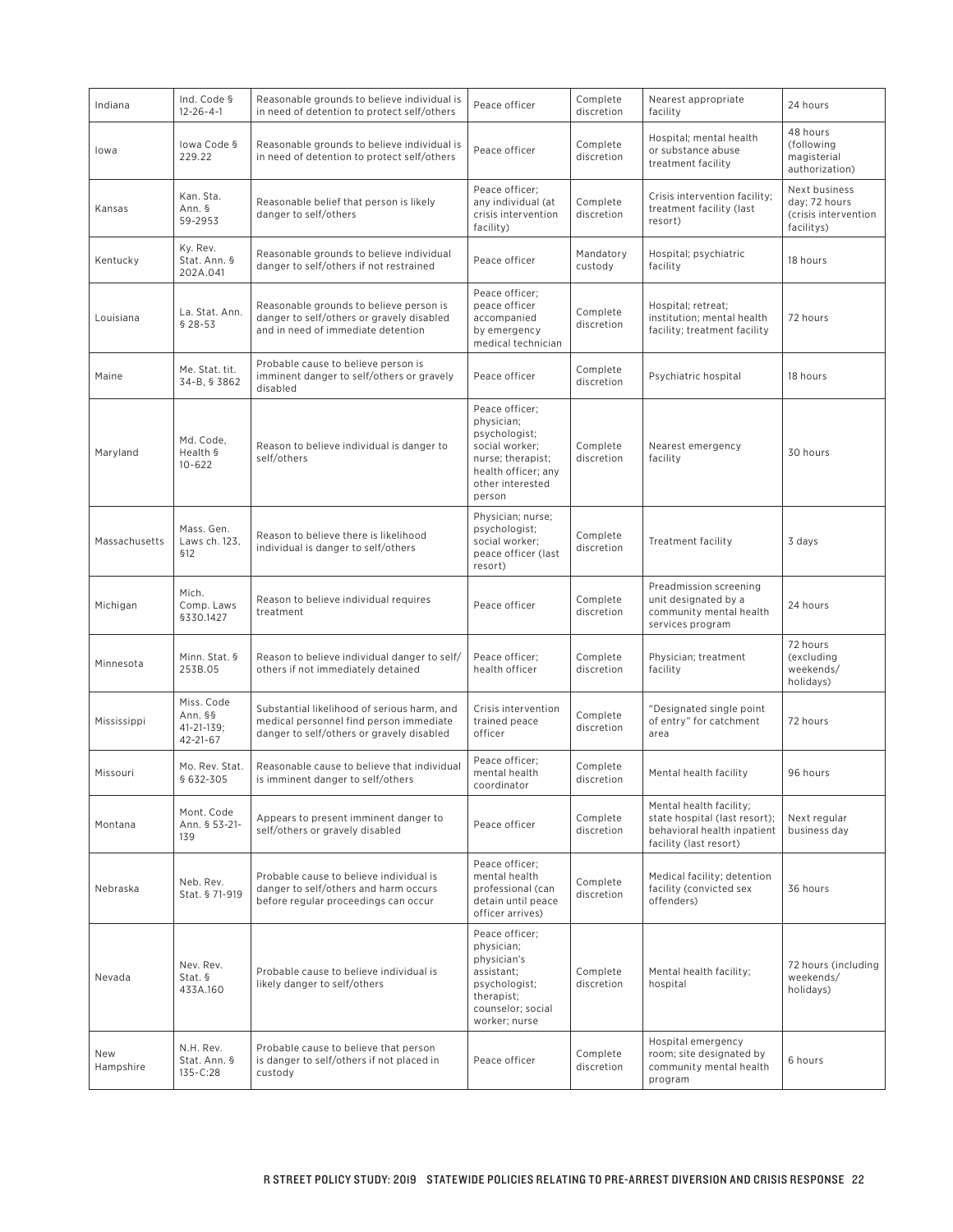| New Jersey                                  | N.J. Rev.<br>Reasonable cause to believe individual in<br>Stat. § 30:4-<br>need of involuntary commitment<br>27.6                                                                                                                                                                                                                                |                                                                                                                                                                    | Peace officer                                                                                                         | Mandatory<br>detention | Ambulatory care service<br>that provides mental<br>health services                                                 | 24 hours                                                                                                                                      |
|---------------------------------------------|--------------------------------------------------------------------------------------------------------------------------------------------------------------------------------------------------------------------------------------------------------------------------------------------------------------------------------------------------|--------------------------------------------------------------------------------------------------------------------------------------------------------------------|-----------------------------------------------------------------------------------------------------------------------|------------------------|--------------------------------------------------------------------------------------------------------------------|-----------------------------------------------------------------------------------------------------------------------------------------------|
| N.M. Stat. §<br>New Mexico<br>$43 - 1 - 10$ |                                                                                                                                                                                                                                                                                                                                                  | Individual otherwise subject to arrest;<br>reasonable grounds to believe individual<br>presents likelihood of danger to self/others<br>without immediate detention | Peace officer                                                                                                         | Complete<br>discretion | Evaluation facility;<br>detention facility (last<br>resort)                                                        | 7 days (evaluation<br>facility); 24 hours<br>(detention facility)                                                                             |
| New York                                    | Ny. Mental<br>Hyg. Law §§<br>9.39; 9.41                                                                                                                                                                                                                                                                                                          | Appears individual is likely danger to self/<br>others                                                                                                             | Peace officer                                                                                                         | Complete<br>discretion | Hospital; other safe/<br>comfortable place<br>(temporarily)                                                        | 15 days (once<br>individual is at<br>a hospital); 48<br>hours (without<br>2nd physician<br>confirming) - right<br>to hearing within<br>5 days |
| North Carolina                              | N.C. Gen.<br>Stat. §§<br>122C-262;<br>122C-263                                                                                                                                                                                                                                                                                                   | Requires immediate hospitalization to<br>prevent harm to self/others                                                                                               | "Anyone, including<br>a law enforcement<br>officer"                                                                   | Complete<br>discretion | Area facility; home or<br>hospital (temporarily)                                                                   | 10 days<br>(examination<br>within 24 hours)                                                                                                   |
| North Dakota                                | Peace officer:<br>physician;<br>psychiatrist;<br>Treatment facility;<br>N.D.C.C. §<br>Reasonable cause to believe individual is<br>physician's<br>Complete<br>detention facility (last<br>25-03.1-25<br>serious, immediate danger to self/others<br>assistant;<br>discretion<br>resort)<br>psychologist;<br>nurse; mental<br>health professional |                                                                                                                                                                    | 4 days (after initial<br>evaluation); 24<br>hours (detention<br>facility)                                             |                        |                                                                                                                    |                                                                                                                                               |
| Ohio                                        | Ohio Rev.<br>Code §<br>5122.10                                                                                                                                                                                                                                                                                                                   | Reason to believe individual is substantial<br>risk of danger to self/others                                                                                       | Peace officer;<br>psychiatrist;<br>physician;<br>psychologist;<br>nurse; health<br>officer                            | Complete<br>discretion | Hospital                                                                                                           | 3 days (following<br>initial examination,<br>conducted within<br>24 hours)                                                                    |
| Oklahoma                                    | Okla. Stat. §§<br>43A-5-207;<br>43A-5-208                                                                                                                                                                                                                                                                                                        | Reason to believe individual poses<br>substantial risk of immediate danger to<br>self/others                                                                       | Peace officer                                                                                                         | Mandatory<br>detention | Nearest facility designated<br>by the Commissioner<br>of Mental Health and<br><b>Substance Abuse Services</b>      | 120 hours                                                                                                                                     |
| Oregon                                      | Probable cause to believe individual<br>Peace officer:<br>Hospital; nonhospital<br>Or. Rev. Stat.<br>Complete<br>is danger to self/others and in need of<br>community mental<br>facility approved by the<br>\$426.228<br>discretion<br>health director<br>immediate care<br>Oregon Health Authority                                              |                                                                                                                                                                    | 5 judicial days                                                                                                       |                        |                                                                                                                    |                                                                                                                                               |
| Pennsylvania                                | Pa. Mental<br><b>Health Code</b><br>\$50-7302                                                                                                                                                                                                                                                                                                    | Reasonable grounds to believe individual is<br>clear and present danger to self/others                                                                             | Peace officer;<br>physician; anyone<br>authorized<br>by county<br>administrator                                       | Complete<br>discretion | Facility approved by<br>county administrator                                                                       | 120 hours                                                                                                                                     |
| Rhode Island                                | R.I. Gen.<br>Laws §§<br>$40.1 - 5 - 7;$<br>$40.1 - 5 - 7.1$                                                                                                                                                                                                                                                                                      | Reason to believe individual imminent<br>danger to self/others                                                                                                     | Peace officer<br>(initial custody);<br>medical director;<br>physician; mental<br>health professional<br>(last resort) | Complete<br>discretion | Hospital emergency room                                                                                            | 10 days                                                                                                                                       |
| South Carolina                              | S.C. Code<br>Ann. § 44-13-<br>05                                                                                                                                                                                                                                                                                                                 | Reason to believe individual likelihood<br>of serious danger to self/others or has<br>committed offense with penalty of 1 year<br>or less                          | Peace officer                                                                                                         | Complete<br>discretion | Mental health center; crisis<br>stabilization program                                                              | 24 hours                                                                                                                                      |
| South Dakota                                | S.D. Codified<br>Laws §§<br>$27A-10-1;$<br>$27A-10-3$                                                                                                                                                                                                                                                                                            | Probable cause to believe individual is<br>danger to self/others requiring immediate<br>intervention                                                               | Peace officer                                                                                                         | Complete<br>discretion | Appropriate facility<br>designated by the<br>Department of Social<br>Services; detention facility<br>(last resort) | 5 days; 24 hours<br>(detention facility)                                                                                                      |
| Tennessee                                   | Tenn. Code<br>Ann. §§<br>$33 - 6 - 401$ ;<br>33-6-402                                                                                                                                                                                                                                                                                            | Reason to believe individual is immediate,<br>substantial danger to self/others                                                                                    | Peace officer:<br>physician;<br>psychologist                                                                          | Complete<br>discretion | Hospital; treatment<br>resource                                                                                    | 24 hours                                                                                                                                      |
| Texas                                       | Tex. Health &<br>Safety Code<br>\$573.001                                                                                                                                                                                                                                                                                                        | Reason to believe individual is substantial<br>danger to self/others and no time for court<br>order                                                                | Peace officer                                                                                                         | Complete<br>discretion | Appropriate mental health<br>facility; detention facility<br>(last resort)                                         | 48 hours (if this<br>time ends on<br>weekend/holiday,<br>then next business<br>day)                                                           |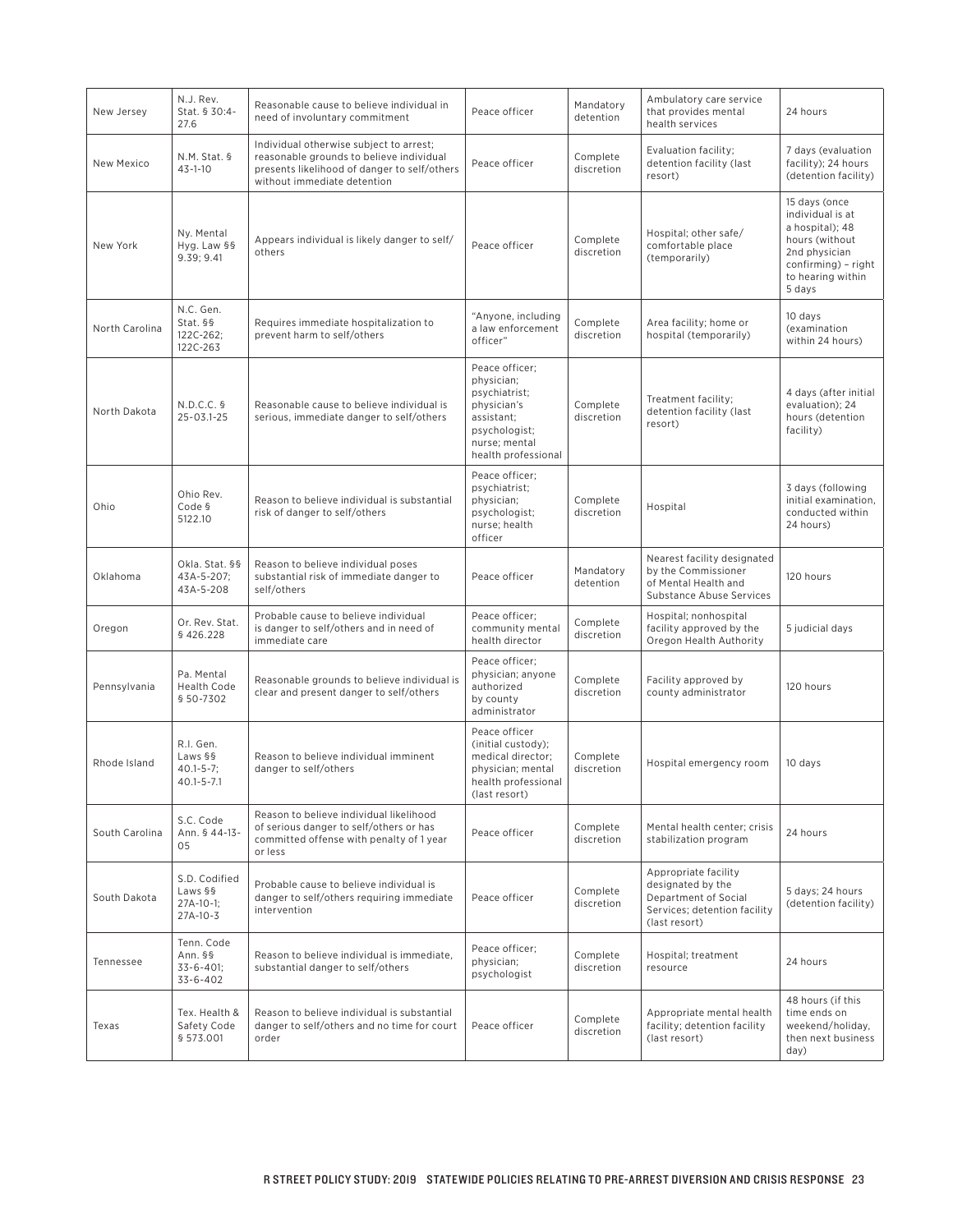| Utah          | Utah Code §<br>62A-15-629                        | Probable cause to believe individual is<br>substantial danger to self/others                                                    | Peace officer:<br>mental health<br>officer                                     | Mandatory<br>detention | Local mental health<br>authority                                                                                                                                    | 24 hours<br>(excluding<br>weekends/<br>holidays)                                                       |
|---------------|--------------------------------------------------|---------------------------------------------------------------------------------------------------------------------------------|--------------------------------------------------------------------------------|------------------------|---------------------------------------------------------------------------------------------------------------------------------------------------------------------|--------------------------------------------------------------------------------------------------------|
| Vermont       | 18 V.S.A.<br>7505                                | Reasonable grounds to believe individual is<br>immediate danger to self/others                                                  | Peace officer:<br>mental health<br>professional                                | Complete<br>discretion | Hospital                                                                                                                                                            | Must seek court<br>warrant without<br>delay (then<br>24 hours; 72<br>hours after 2nd<br>certification) |
| Virginia      | Va. Code<br>Ann. § 37.2-<br>808                  | Probable cause to believe substantial<br>likelihood individual is danger to self/<br>others in near future, or gravely disabled | Peace officer                                                                  | Complete<br>discretion | Appropriate location<br>to assess need for<br>hospitalization and<br>treatment                                                                                      | 8 hours                                                                                                |
| Washington    | RCW §<br>71.05.153                               | Information that individual is imminent<br>danger to self/others, or gravely disabled                                           | Designated crisis<br>responder; peace<br>officer (limited<br>custodial powers) | Complete<br>discretion | Evaluation and treatment<br>facility; triage facility/<br>crisis stabilization unit/<br>treatment facility/<br>detoxification facility/<br>hospital (peace officer) | 72 hours (crisis<br>responders); 12<br>hours (peace<br>officer)                                        |
| West Virginia | None                                             | N/A                                                                                                                             | N/A                                                                            | N/A                    | N/A                                                                                                                                                                 | N/A                                                                                                    |
| Wisconsin     | Wis. Stat. §<br>51.15                            | Cause to believe substantial probability<br>individual is danger to self/others, or<br>gravely disabled                         | Peace officer:<br>person authorized<br>to take a child into<br>custody         | Complete<br>discretion | Treatment facility                                                                                                                                                  | 72 hours<br>(excluding<br>weekends/<br>holidays)                                                       |
| Wyoming       | Wyo. Stat.<br>Ann. §§<br>25-10-101;<br>25-10-109 | Reasonable cause to believe individual is<br>danger to self/others                                                              | Peace officer:<br>examiner                                                     | Complete<br>discretion | Hospital; detention facility<br>(last resort)                                                                                                                       | 72 hours<br>(excluding<br>weekends/<br>holidays); 24 hours<br>(if not examined<br>by examiner)         |

# Protective Custody

| Jurisdiction            | Statute                                       | Substances<br>Covered | Who can Initiate                                           | Discretion of<br><b>Officials</b>                                             | <b>Eligible Destinations</b>                                                                                           | Criminal<br>Charges                      | Maximum<br>Duration                                                                |
|-------------------------|-----------------------------------------------|-----------------------|------------------------------------------------------------|-------------------------------------------------------------------------------|------------------------------------------------------------------------------------------------------------------------|------------------------------------------|------------------------------------------------------------------------------------|
| Alabama                 | None                                          | N/A                   | N/A                                                        | N/A                                                                           | N/A                                                                                                                    | N/A                                      | N/A                                                                                |
| Alaska                  | Alaska Stat, §<br>47.37.170                   | Alcohol & Drugs       | Peace officer:<br>member of<br>emergency<br>service patrol | Discretion for<br>intoxication:<br>mandatory<br>custody for<br>incapacitation | Home; treatment facility;<br>another appropriate<br>health facility or service;<br>detention facility (last<br>resort) | No charges<br>with protective<br>custody | 48 hours; 12 hours<br>(detention facility)                                         |
| Arizona                 | Ariz, Rev. Stat.<br>\$36-2026                 | Alcohol               | Peace officer                                              | Complete<br>discretion                                                        | Local alcoholism reception<br>facility; detention facility<br>(last resort)                                            | No charges<br>with protective<br>custody | 24 hours<br>(excluding<br>weekends/<br>holidays); 12 hours<br>(detention facility) |
| Arkansas                | None                                          | N/A                   | N/A                                                        | N/A                                                                           | N/A                                                                                                                    | N/A                                      | N/A                                                                                |
| California              | Cal. Pen. Code<br>§ 647                       | Alcohol               | Peace officer                                              | Mandatory<br>protective<br>custody                                            | Treatment facility                                                                                                     | No charges<br>with protective<br>custody | 72 hours                                                                           |
| Colorado                | Colo, Rev. Stat.<br>§§ 27-81-11:<br>27-82-107 | Alcohol & Drugs       | Peace officer:<br>member of<br>emergency<br>service patrol | Mandatory<br>protective<br>custody                                            | Treatment facility;<br>detention facility (last<br>resort)                                                             | No charges<br>with protective<br>custody | As long as<br>necessary to<br>prevent injury or<br>breach of peace                 |
| Connecticut             | Conn. Gen.<br>Stat. § 17a-683                 | Alcohol & Drugs       | Peace officer                                              | Discretion for<br>intoxication:<br>mandatory<br>custody for<br>incapacitation | Treatment facility; hospital                                                                                           | No charges<br>with protective<br>custody | 48 hours                                                                           |
| Delaware                | None                                          | N/A                   | N/A                                                        | N/A                                                                           | N/A                                                                                                                    | N/A                                      | N/A                                                                                |
| District of<br>Columbia | D.C. Code §<br>$24 - 604$                     | Alcohol               | Designees of the<br>mayor                                  | Complete<br>discretion                                                        | Home; health facility;<br>detoxification facility                                                                      | Charges<br>possible                      | Until danger has<br>passed                                                         |
| Florida                 | Fla. Stat.<br>§§ 397.677-<br>397.6775         | Alcohol & Drugs       | Peace officer                                              | Complete<br>discretion                                                        | Hospital; detoxification<br>or addictions facility:<br>detention facility (last<br>resort)                             | No charges<br>with protective<br>custody | 72 hours                                                                           |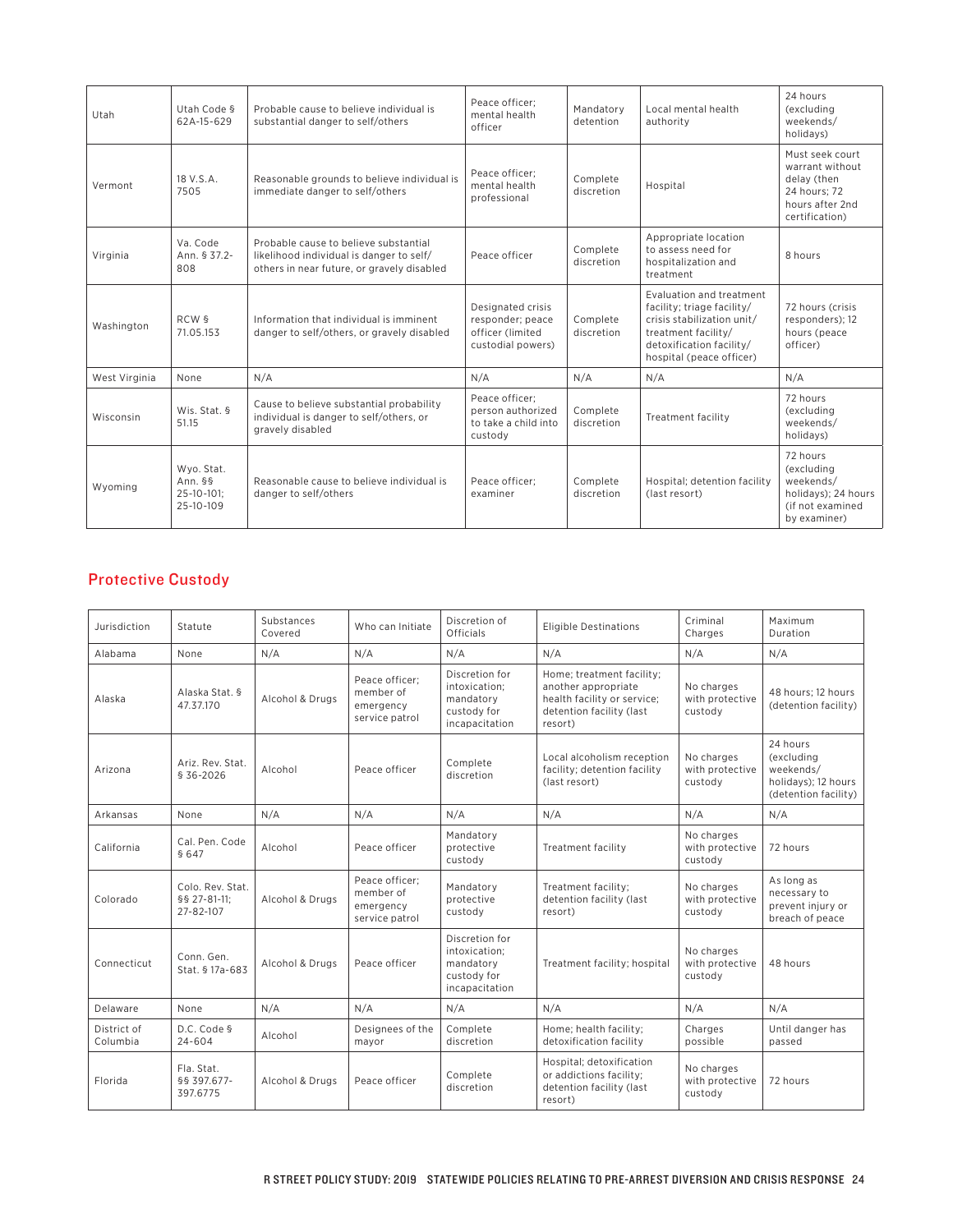| Georgia       | None                                              | N/A             | N/A                                                                                             | N/A                                | N/A                                                                                                                                | N/A                                      | N/A                                                                |
|---------------|---------------------------------------------------|-----------------|-------------------------------------------------------------------------------------------------|------------------------------------|------------------------------------------------------------------------------------------------------------------------------------|------------------------------------------|--------------------------------------------------------------------|
| Hawaii        | None                                              | N/A             | N/A                                                                                             | N/A                                | N/A                                                                                                                                | N/A                                      | N/A                                                                |
| Idaho         | Idaho Code<br>Ann. §<br>39-307A                   | Alcohol & Drugs | Peace officer                                                                                   | Mandatory<br>protective<br>custody | Treatment facility;<br>detention facility (last<br>resort)                                                                         | No charges<br>with protective<br>custody | 72 hours; 24 hours<br>(detention facility)                         |
| Illinois      | 20 III. Comp.<br>Stat. 301/25-15                  | Alcohol & Drugs | Peace officer                                                                                   | Complete<br>discretion             | Emergency medical<br>service; facility for<br>withdrawal management                                                                | No charges<br>with protective<br>custody | Unspecified                                                        |
| Indiana       | Ind. Code §<br>$12 - 23 - 15 - 1$                 | Alcohol         | Peace officer                                                                                   | Complete<br>discretion             | Home; relative's home;<br>responsible person;<br>treatment facility;<br>detention facility (last<br>resort)                        | Charges<br>possible                      | Unspecified                                                        |
| lowa          | lowa Code §§<br>125.34; 125.91                    | Alcohol & Drugs | Peace officer                                                                                   | Complete<br>discretion             | Hospital; facility for mental<br>health or substance abuse;<br>emergency medical service<br>(last resort)                          | No charges<br>with protective<br>custody | 48 hours                                                           |
| Kansas        | None                                              | N/A             | N/A                                                                                             | N/A                                | N/A                                                                                                                                | N/A                                      | N/A                                                                |
| Kentucky      | Ky. Rev. Stat.<br>Ann. § 222.203                  | Alcohol         | Peace officer                                                                                   | Complete<br>discretion             | Authorized facility                                                                                                                | Charges<br>possible                      | 8 hours                                                            |
| Louisiana     | La. Stat. Ann.<br>\$28-53                         | Alcohol & Drugs | Peace officer;<br>peace officer<br>accompanied<br>by emergency<br>medical service<br>technician |                                    | Treatment facility<br>(includes hospital, retreat,<br>institution, mental health<br>facility); detention facility<br>(last resort) | No charges<br>with protective<br>custody | 72 hours                                                           |
| Maine         | None                                              | N/A             | N/A                                                                                             | N/A                                | N/A                                                                                                                                | N/A                                      | N/A                                                                |
| Maryland      | Md. Code,<br>Health § 8-501                       | Alcohol & Drugs | Peace officer:<br>others<br>authorized by<br>regulation                                         | Complete<br>discretion             | Home: detoxification<br>facility; other appropriate<br>health care facility                                                        | No charges<br>with protective<br>custody | 72 hours                                                           |
| Massachusetts | Mass. Gen.<br>Laws ch. 11B, §<br>8; ch. 11E, § 9A | Alcohol & Drugs | Peace officer                                                                                   | Complete<br>discretion             | For alcohol: home;<br>treatment facility; police<br>station. For drugs: hospital;<br>emergency facility                            | No charges<br>with protective<br>custody | 48 hours; 12 hours<br>(police station);<br>no detention<br>(drugs) |
| Michigan      | Mi. Mental<br>Health Code §<br>330.1276           | Alcohol & Drugs | Peace officer                                                                                   | Mandatory<br>protective<br>custody | Emergency medical<br>service; approved service<br>program                                                                          | No charges<br>with protective<br>custody | 72 hours<br>(excluding<br>weekends/<br>holidays)                   |
| Minnesota     | Minn. Stat. §<br>253B.05                          | Alcohol & Drugs | Peace officer                                                                                   | Complete<br>discretion             | Home; treatment facility                                                                                                           | No charges<br>with protective<br>custody | 72 hours<br>(excluding<br>weekends/<br>holidays)                   |
| Mississippi   | Miss. Code<br>Ann. § 41-21-<br>139                | Alcohol & Drugs | Crisis<br>intervention<br>trained peace<br>officer                                              | Complete<br>discretion             | Designated "single point of<br>entry" for catchment area                                                                           | Charges<br>possible                      | Until impairment<br>resolved and any<br>danger has passed          |
| Missouri      | Mo. Rev. Stat.<br>\$67.315                        | Alcohol & Drugs | Peace officer                                                                                   | Complete<br>discretion             | Home; treatment service;<br>other appropriate facility;<br>detention facility                                                      | No charges<br>with protective<br>custody | 12 hours                                                           |
| Montana       | Mont. Code<br>Ann. §§ 53-24-<br>301; 53-24-303    | Alcohol         | Peace officer                                                                                   | Complete<br>discretion             | Home; treatment facility;<br>other health care facility;<br>detention facility (last<br>resort)                                    | No charges<br>with protective<br>custody | Until danger has<br>passed                                         |
| Nebraska      | Neb. Rev. Stat.<br>\$53-1.121                     | Alcohol         | Peace officer                                                                                   | Complete<br>discretion             | Home; hospital; clinic;<br>alcoholism facility; with a<br>medical doctor; detention<br>facility (last resort)                      | No charges<br>with protective<br>custody | 24 hours                                                           |
| Nevada        | Nev. Rev. Stat.<br>\$458-270                      | Alcohol & Drugs | Peace officer                                                                                   | Mandatory<br>protective<br>custody | Treatment facility;<br>detention facility (last<br>resort)                                                                         | No charges<br>with protective<br>custody | 48 hours; until<br>impairement<br>resolved<br>(detention facility) |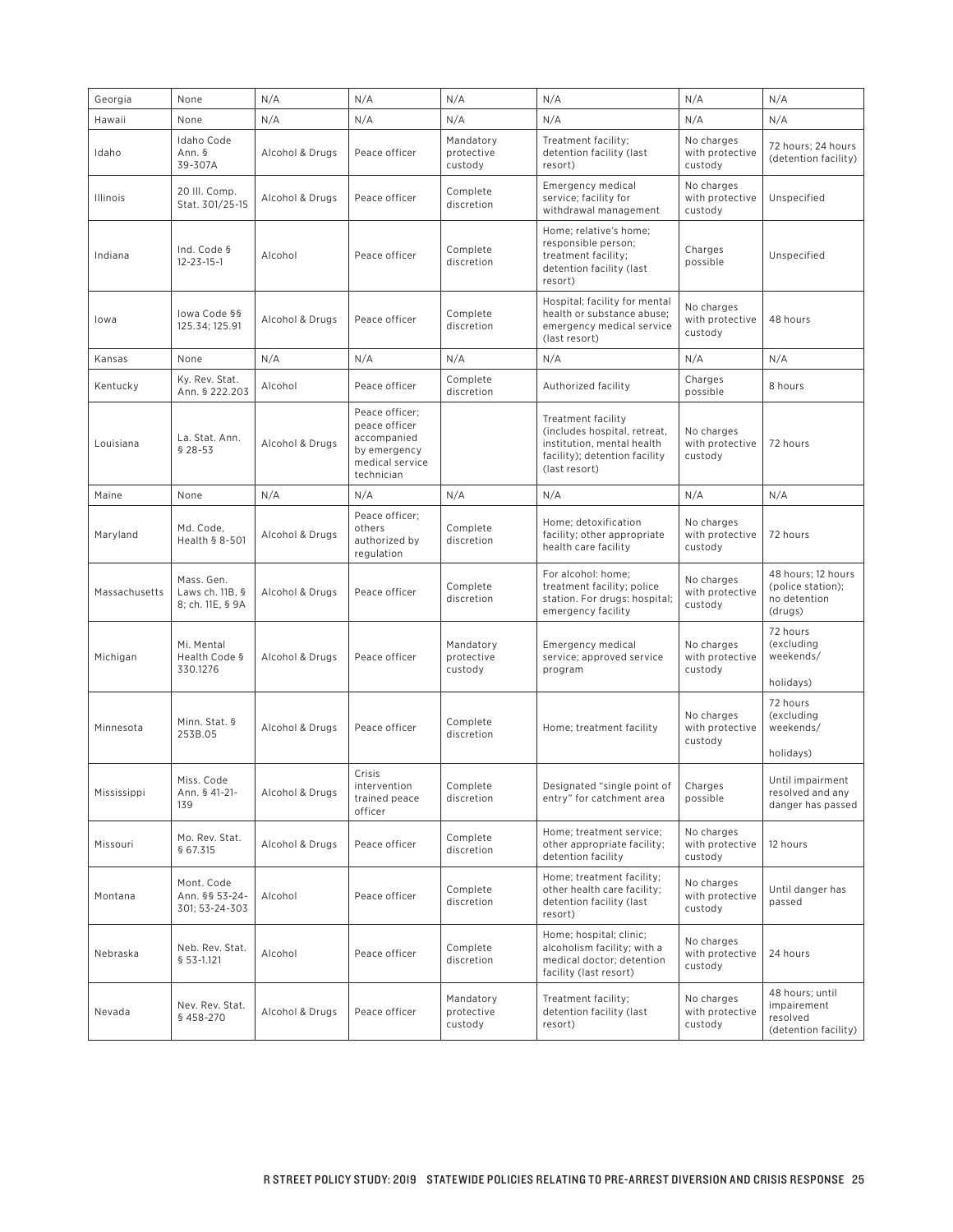| New<br>Hampshire | N.H. Rev. Stat.<br>Ann. § 172-B:3                        | Alcohol         | Peace officer                                                         | Complete<br>discretion                                                        | Home; alcohol treatment<br>program; other appropriate<br>location; responsible<br>person; detention facility;<br>hospital emergency room<br>(incapacitation) | No charges<br>with protective<br>custody | 24 hours                                                                                                                        |
|------------------|----------------------------------------------------------|-----------------|-----------------------------------------------------------------------|-------------------------------------------------------------------------------|--------------------------------------------------------------------------------------------------------------------------------------------------------------|------------------------------------------|---------------------------------------------------------------------------------------------------------------------------------|
| New Jersey       | N.J. Rev. Stat.<br>§§ 26-2B-15;<br>26-2B-16              | Alcohol         | Peace officer:<br>emergency<br>medical services<br>personnel          | Discretion for<br>intoxication;<br>mandatory<br>custody for<br>incapacitation | No charges<br>Home (intoxication only);<br>with protective<br>treatment facility<br>custody                                                                  |                                          | 48 hours                                                                                                                        |
| New Mexico       | N.M. Stat. §<br>$43 - 2 - 8$                             | Alcohol & Drugs | Peace officer:<br>physician                                           | Complete<br>discretion                                                        | Treatment facility                                                                                                                                           | No charges<br>with protective<br>custody | 72 hours                                                                                                                        |
| New York         | N.Y. Ment.<br>Health Laws §<br>22.09                     | Alcohol & Drugs | Peace officer;<br>designee of<br>director of<br>community<br>services | Complete<br>discretion                                                        | Home; treatment facility;<br>other authorized facility for<br>emergency services                                                                             | Charges<br>possible                      | 72 hours                                                                                                                        |
| North Carolina   | N.C. Gen. Stat.<br>§§ 122C-301;<br>122C-302;<br>122C-303 | Alcohol & Drugs | Peace<br>officer; local<br>intoxication<br>officers                   | Complete<br>discretion                                                        | Home; another's home;<br>shelter facility; hospital;<br>physician's office; other<br>health care facility;<br>detention facility (last<br>resort)            | Charges<br>possible                      | 24 hours                                                                                                                        |
| North Dakota     | N.D.C.C.<br>$5 - 01 - 05.1$                              | Alcohol         | Peace officer                                                         | Complete<br>discretion                                                        | Home; hospital;<br>detoxification facility;<br>detention facility (if<br>danger)                                                                             | No charges<br>with protective<br>custody | 72 hours; 24 hours<br>(detention facility)                                                                                      |
| Ohio             | Ohio Rev.<br>Code §<br>2935.33                           | Alcohol         | Peace officer                                                         | Complete<br>discretion                                                        | Community addiction<br>services provider                                                                                                                     | No charges<br>with protective<br>custody | 48 hours                                                                                                                        |
| Oklahoma         | Okla. Stat. §<br>43A-3-428                               | Alcohol & Drugs | Peace officer;<br>member of<br>emergency<br>services patrol           | Complete<br>discretion                                                        | Treatment facility                                                                                                                                           | No charges<br>with protective<br>custody | 12 hours<br>(excluding<br>weekends/<br>holidays)                                                                                |
| Oregon           | Or. Rev. Stat. §<br>430.399                              | Alcohol & Drugs | Peace officer                                                         | Discretion for<br>intoxication;<br>mandatory<br>custody for<br>incapacitation | Sobering facility; treatment<br>facility; detention facility<br>(last resort)                                                                                | No charges<br>with protective<br>custody | 24 hours (sobering<br>facility); 48<br>hours (treatment<br>facility); until<br>intoxication<br>resolves<br>(detention facility) |
| Pennsylvania     | None                                                     | N/A             | N/A                                                                   | N/A                                                                           | N/A                                                                                                                                                          | N/A                                      | N/A                                                                                                                             |
| Rhode Island     | R.I. Gen. Laws<br>\$23-1.10-10                           | Alcohol         | Peace officer                                                         | Discretion for<br>intoxication;<br>mandatory<br>custody for<br>incapacitation | Home; treatment facility;<br>health facility; detention<br>facility (last resort)                                                                            | No charges<br>with protective<br>custody | 5 days                                                                                                                          |
| South Carolina   | S.C. Code Ann.<br>§ 44-13-05                             | Alcohol & Drugs | Peace officer                                                         | Complete<br>discretion                                                        | Mental health facility; crisis<br>stabilization program                                                                                                      | No charges<br>with protective<br>custody | 24 hours                                                                                                                        |
| South Dakota     | S.D. Codified<br>Laws §<br>34-20A-55                     | Alcohol & Drugs | Peace officer                                                         | Complete<br>discretion                                                        | Treatment facility;<br>detention facility (last<br>resort)                                                                                                   | No charges<br>with protective<br>custody | 48 hours (facility);<br>until danger has<br>passed (detention<br>facility)                                                      |
| Tennessee        | Tenn. Code<br>Ann. § 33-10-<br>407                       | Alcohol         | Peace officer;<br>custodial health<br>officer                         | Complete<br>discretion                                                        | Treatment facility; social<br>services facility                                                                                                              | No charges<br>with protective<br>custody | Unspecified                                                                                                                     |
| Texas            | Tex. Code<br>Crim. Pro. §<br>14-031                      | Alcohol         | Peace officer                                                         | Complete<br>discretion                                                        | Responsible adult;<br>treatment facility                                                                                                                     | No charges<br>with protective<br>custody | Unspecified                                                                                                                     |
| Utah             | Utah Code §<br>76-9-701                                  | Alcohol & Drugs | Peace officer                                                         | Complete<br>discretion                                                        | Detoxification facility;<br>other special facility                                                                                                           | No charges<br>with protective<br>custody | Unspecified                                                                                                                     |
| Vermont          | 18 V.S.A. 4808                                           | Alcohol & Drugs | Peace officer                                                         | Discretion for<br>intoxication;<br>mandatory<br>custody for<br>incapacitation | Substance abuse treatment<br>program; hospital<br>emergency room; secure<br>facility not operated by<br>department of corrections                            | No charges<br>with protective<br>custody | 24 hours                                                                                                                        |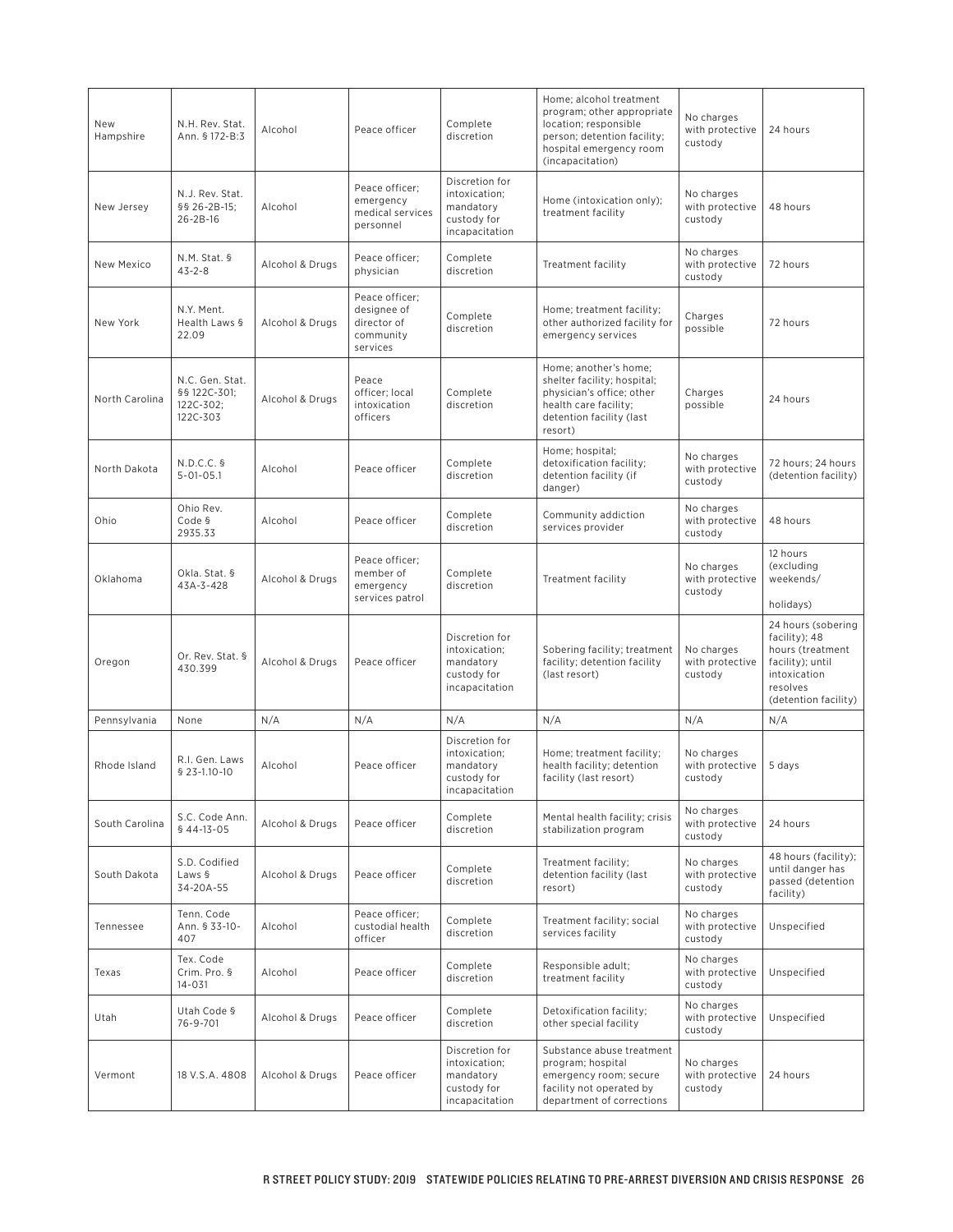| Virginia      | Va. Code Ann.<br>\$18.2-388  | Alcohol & Drugs | Peace officer                                    | Complete<br>discretion             | Detoxification facility                                                                                                                                             | No charges<br>with protective<br>custody | Unspecified                                                 |
|---------------|------------------------------|-----------------|--------------------------------------------------|------------------------------------|---------------------------------------------------------------------------------------------------------------------------------------------------------------------|------------------------------------------|-------------------------------------------------------------|
| Washington    | <b>RCW</b><br>§71.05.153     | Alcohol & Drugs | Peace officer:<br>designated crisis<br>responder | Complete<br>discretion             | Triage facility; crisis<br>stabilization unit:<br>evaluation and treatment<br>facility; detoxification<br>facility; substance abuse<br>treatment facility: hospital | No charges<br>with protective<br>custody | 12 hours (peace<br>officer); 72 hours<br>(crisis responder) |
| West Virginia | W.Va. Code §<br>$60 - 6 - 9$ | Alcohol         | Peace officer                                    | Complete<br>discretion             | Responsible adult; home;<br>judicial officer; hospital<br>emergency room                                                                                            | Charges<br>possible                      | Unspecified                                                 |
| Wisconsin     | Wis. Stat.<br>$$51-45$       | Alcohol & Drugs | Peace officer                                    | Mandatory<br>protective<br>custody | Treatment facility;<br>emergency medical facility<br>(last resort)                                                                                                  | No charges<br>with protective<br>custody | 72 hours                                                    |
| Wyoming       | None                         | N/A             | N/A                                              | N/A                                | N/A                                                                                                                                                                 | N/A                                      | N/A                                                         |

# Citation Authority

| Jurisdiction | Statute                                       | Eligible Offenses                                                                                                                                                                                                                                                                                                    | <b>Exclusionary Conditions</b>                                                                                                                                                                                                                                                                                                                                                                                                                                                                                                                                                                    | Discretion of Officials                                                                                            |
|--------------|-----------------------------------------------|----------------------------------------------------------------------------------------------------------------------------------------------------------------------------------------------------------------------------------------------------------------------------------------------------------------------|---------------------------------------------------------------------------------------------------------------------------------------------------------------------------------------------------------------------------------------------------------------------------------------------------------------------------------------------------------------------------------------------------------------------------------------------------------------------------------------------------------------------------------------------------------------------------------------------------|--------------------------------------------------------------------------------------------------------------------|
| Alabama      | Ala. Code §§<br>11-45-9.1 and<br>$32 - 1 - 4$ | Class C misdemeanors not involving violence,<br>threat of violence or alcohol or drugs; or<br>littering or animals running at large ordinances<br>(Ala. Code 11-45-9.1); traffic misdemeanors<br>except those causing or contributing to an<br>accident resulting in injury or death, and DUIs<br>(Ala. Code 32-1-4) | Refusal to sign the summons and complaint                                                                                                                                                                                                                                                                                                                                                                                                                                                                                                                                                         | Municipality may authorize<br>officer discretion under<br>11-45-9.1: officers shall<br>issue citation under 32-1-4 |
| Alaska       | Alaska Stat, §<br>12.25.180                   | Misdemeanors and violations of a municipal<br>ordinance (except for domestic violence) or<br>Class C felony; when a person is stopped for an<br>infraction or violation                                                                                                                                              | Failure to furnish ID; individual is danger to<br>self/others; crime involves harm to another<br>person/property; individual requests<br>appearance before judge/magistrate. For<br>infractions and violations, conditions are:<br>failure to furnish ID; failure to accept citation<br>or promise to appear.                                                                                                                                                                                                                                                                                     | Officer discretion for<br>misdemeanor/ordinances;<br>mandatory citations for<br>infractions/<br>violations         |
| Arizona      | Ariz. Rev. Stat.<br>\$13-3903                 | Misdemeanors and petty offenses (except<br>certain domestic violence offenses involving<br>injury/firearms, DUI)                                                                                                                                                                                                     | Refusal to sign the notice and complaint                                                                                                                                                                                                                                                                                                                                                                                                                                                                                                                                                          | Officer discretion                                                                                                 |
| Arkansas     | Ark. Code §<br>27-50-603;<br>Court Rule 5.2   | Traffic misdemeanors (except involving<br>accident involving injury/death, negligent<br>homicide, DUI, or failure to stop in accident<br>with injury or property damage); any<br>misdemeanor                                                                                                                         | Failure to furnish ID; refusal to sign a promise<br>to appear; individual is danger to self/others;<br>lack of ties to jurisdiction; previous failure to<br>appear on citation                                                                                                                                                                                                                                                                                                                                                                                                                    | Officer discretion                                                                                                 |
| California   | Cal. Penal<br>Code §§ 853.5;<br>835.6         | Infractions; misdemeanors (except most<br>domestic violence situations and offenses<br>requiring a bail hearing)                                                                                                                                                                                                     | Individual is intoxicated and danger to self/<br>others; individual requires medical attention;<br>prior arrest for certain vehicular violations:<br>outstanding warrants or failure to appear;<br>failure to furnish ID; would jeopardize a<br>prosecution; likelihood offenses/harm would<br>continue; individual requests appearance<br>before magistrate; refusal to sign notice to<br>appear; reason to believe individual will not<br>appear; individual cited/arrested/convicted<br>for felony theft in prior six months; probable<br>cause individual committed organized retail<br>theft | Mandatory citations                                                                                                |
| Colorado     | Colo. Rev. Stat.<br>§§ 16-3-105;<br>42-4-1705 | Misdemeanors (except domestic violence);<br>petty offenses; traffic misdemeanors (except<br>DUIs, failure to stop causing death/injury/<br>property damage, offense causing injury/<br>death)                                                                                                                        | None                                                                                                                                                                                                                                                                                                                                                                                                                                                                                                                                                                                              | Officer discretion                                                                                                 |
| Connecticut  | Conn. Gen.<br>Stat. § 54-1h                   | Misdemeanors (including those subject<br>to an arrest warrant; excluding domestic<br>violence); offenses punishable by 1 year or less<br>imprisonment or \$1,000 or less fine; traffic<br>violations (except DUI, use w/o permission,<br>leaving the scene, involves injury/death)                                   | None                                                                                                                                                                                                                                                                                                                                                                                                                                                                                                                                                                                              | Officer discretion                                                                                                 |
| Delaware     | Del. Code tit. 11<br>§§ 1907; 1908            | Misdemeanor (except protective order<br>violations); traffic violations                                                                                                                                                                                                                                              | Lack of state residency; officer not satisfied<br>individual will appear in court                                                                                                                                                                                                                                                                                                                                                                                                                                                                                                                 | Officer discretion                                                                                                 |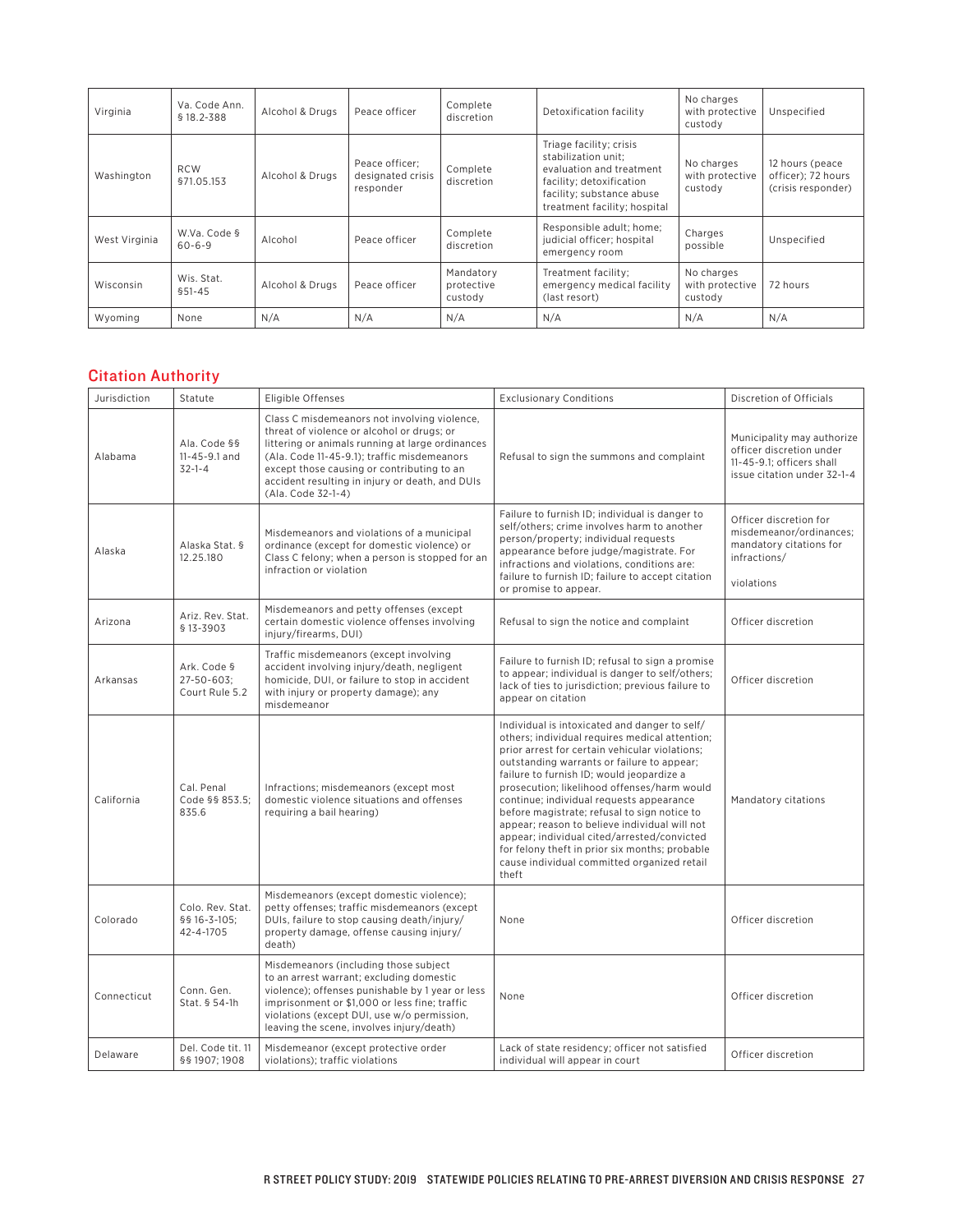| District of<br>Columbia | D.C. Code §<br>23-584             | Misdemeanors deemed eligible by the<br>Attorney General and Chief of Police (cannot<br>include crimes of violence, dangerous crimes,<br>domestic violence)                                                                                                                                                                    | Individual is danger to self/others; insufficient<br>evidence of ID; active violation of court order;<br>violation of condition of release of prior<br>citation; failure to cooperate with booking               | Officer discretion                                                                                                                                                                                                                                                         |
|-------------------------|-----------------------------------|-------------------------------------------------------------------------------------------------------------------------------------------------------------------------------------------------------------------------------------------------------------------------------------------------------------------------------|------------------------------------------------------------------------------------------------------------------------------------------------------------------------------------------------------------------|----------------------------------------------------------------------------------------------------------------------------------------------------------------------------------------------------------------------------------------------------------------------------|
| Florida                 | Fla. R. Crim.<br>Proc. 3.125      | Misdemeanors of the 1st or 2nd degree;<br>violations; municipal/county ordinance; traffic<br>violations                                                                                                                                                                                                                       | Failure to furnish ID; refusal to sign notice<br>to appear; lack of ties to jurisdiction; officer<br>suspects active warrants; prior failure to<br>appear on notice/summons; prior pretrial<br>release violation | Officer discretion                                                                                                                                                                                                                                                         |
| Georgia                 | Ga. Code Ann.<br>§ 17-4-23        | Traffic infractions (except vehicular homicide;<br>leaving the scene; racing; fleeing an officer;<br>operating with bad vehicle registration);<br>underage purchase of alcohol; trespass;<br>shoplifting; theft by refund fraud; some drug<br>possession                                                                      | None                                                                                                                                                                                                             | Officer discretion                                                                                                                                                                                                                                                         |
| Hawaii                  | Haw. Rev. Stat.<br>\$803-6        | Misdemeanors; petty misdemeanor or<br>violation; traffic violations (except those with<br>mandatory arrest)                                                                                                                                                                                                                   | Officer has reason to believe person will not<br>appear in court; active warrants that would<br>justify detention; risk of ongoing danger or<br>criminal activity                                                | Officer discretion for<br>non-traffic offenses;<br>mandatory citations for<br>traffic offenses                                                                                                                                                                             |
| Idaho                   | Idaho Code<br>Ann. § 19-3901      | Misdemeanors or infractions triable to a<br>magistrate; misdemeanor traffic violations<br>(except serious offenses)                                                                                                                                                                                                           | None                                                                                                                                                                                                             | Officer discretion                                                                                                                                                                                                                                                         |
| Illinois                | 725 III. Comp.<br>Stat. 5/107-2   | Offense subject to warrantless arrest                                                                                                                                                                                                                                                                                         | None                                                                                                                                                                                                             | Officer discretion                                                                                                                                                                                                                                                         |
| Indiana                 | Ind. Code §<br>$35 - 33 - 4 - 1$  | Misdemeanors committed in an officer's<br>presence; traffic offenses (except DUI, offense<br>causing injury/death; suspended license)                                                                                                                                                                                         | For traffic: individual requests appearance<br>before a magistrate; refusal to sign promise<br>to appear                                                                                                         | Officer discretion for<br>misdemeanors; mandatory<br>citations for traffic<br>offenses                                                                                                                                                                                     |
| lowa                    | lowa Code §<br>805.1              | Offenses subject to warrantless arrest (except<br>those ineligible for bail, stalking, domestic<br>violence involving injury/weapons)                                                                                                                                                                                         | Failure to furnish ID; refusal to sign citation;<br>ongoing risk of harm; individual is intoxicated<br>and nobody else can take custody; insufficient<br>ties to jurisdiction                                    | Officer discretion for<br>misdemeanors; mandatory<br>citations for traffic<br>offenses                                                                                                                                                                                     |
| Kansas                  | Kan. Sta. Ann.<br>\$22-2408       | Misdemeanors (except domestic violence);<br>traffic offenses (except DUI, leaving the scene,<br>felonies)                                                                                                                                                                                                                     | None                                                                                                                                                                                                             | Officer discretion                                                                                                                                                                                                                                                         |
| Kentucky                | Ky. Rev. Stat.<br>Ann. § 431-.015 | Misdemeanors (except protective order<br>violations)                                                                                                                                                                                                                                                                          | Officer does not believe individual will appear<br>(only for offenses committed outside the<br>officer's presence)                                                                                               | Mandatory citations<br>(if offense committed<br>in officer's presence;<br>except if defendant poses<br>danger, refuses to follow<br>instructions, or committed<br>certain serious offenses);<br>officer discretion (if<br>offense committed<br>outside officer's presence) |
| Louisiana               | La. Code Crim.<br>Pro. § 211      | Misdemeanors subject to warrantless arrest;<br>felony theft or possession of stolen goods<br>\$500-1,000; warrants for misdemeanors or<br>violations (except for DUI, offenses involving<br>weapons, violent crimes; child support)                                                                                           | Officer lacks reasonable grounds to believe<br>individual will appear; individual is danger<br>to self/others; no prior convictions (only<br>applicable to felony offenses)                                      | Officer discretion (except<br>for driving without a<br>license in possession, then<br>it is mandatory citation)                                                                                                                                                            |
| Maine                   | Me. Stat. tit.<br>17-A, § 15-A    | Any offense (except protective order violations<br>and domestic violence)                                                                                                                                                                                                                                                     | None                                                                                                                                                                                                             | Officer discretion                                                                                                                                                                                                                                                         |
| Maryland                | Md. Code,<br>Crim. Pro.<br>4-101  | Misdemeanors or local ordinance violations<br>with a maximum penalty of 90-days<br>imprisonment or less (except protective order<br>violations, violation of conditions of release<br>on sex crime against minor, animal abuse);<br>marijuana possession; misdemeanor theft;<br>malicious destruction of property under \$500 | Failure to furnish ID; officer does not believe<br>individual will comply with citation; danger to<br>self/others;                                                                                               | Mandatory citations for<br>most offenses                                                                                                                                                                                                                                   |
| Massachusetts           | Mass. Gen.<br>Laws ch. 90C,<br>§3 | Traffic offenses                                                                                                                                                                                                                                                                                                              | None                                                                                                                                                                                                             | Officer discretion                                                                                                                                                                                                                                                         |
| Michigan                | Mich. Comp.<br>Laws § 764.9c      | Misdemeanors and ordinances violations with<br>a maximum penalty of 93 days in jail or less or<br>a fine (except domestic violence, violation of<br>protective orders, offenses with mandatory<br>confinement or bail)                                                                                                        | None                                                                                                                                                                                                             | Officer discretion                                                                                                                                                                                                                                                         |
| Minnesota               | Minn. Rule<br>Crim. Pro. 6.01     | Misdemeanors; gross misdemeanors; felonies                                                                                                                                                                                                                                                                                    | Individual is danger to self/others; risk<br>of further criminal conduct; substantial<br>likelihood individual will not respond to a<br>citation                                                                 | Mandatory citations<br>(misdemeanors); Officer<br>discretion (gross<br>misdemeanors; felonies)                                                                                                                                                                             |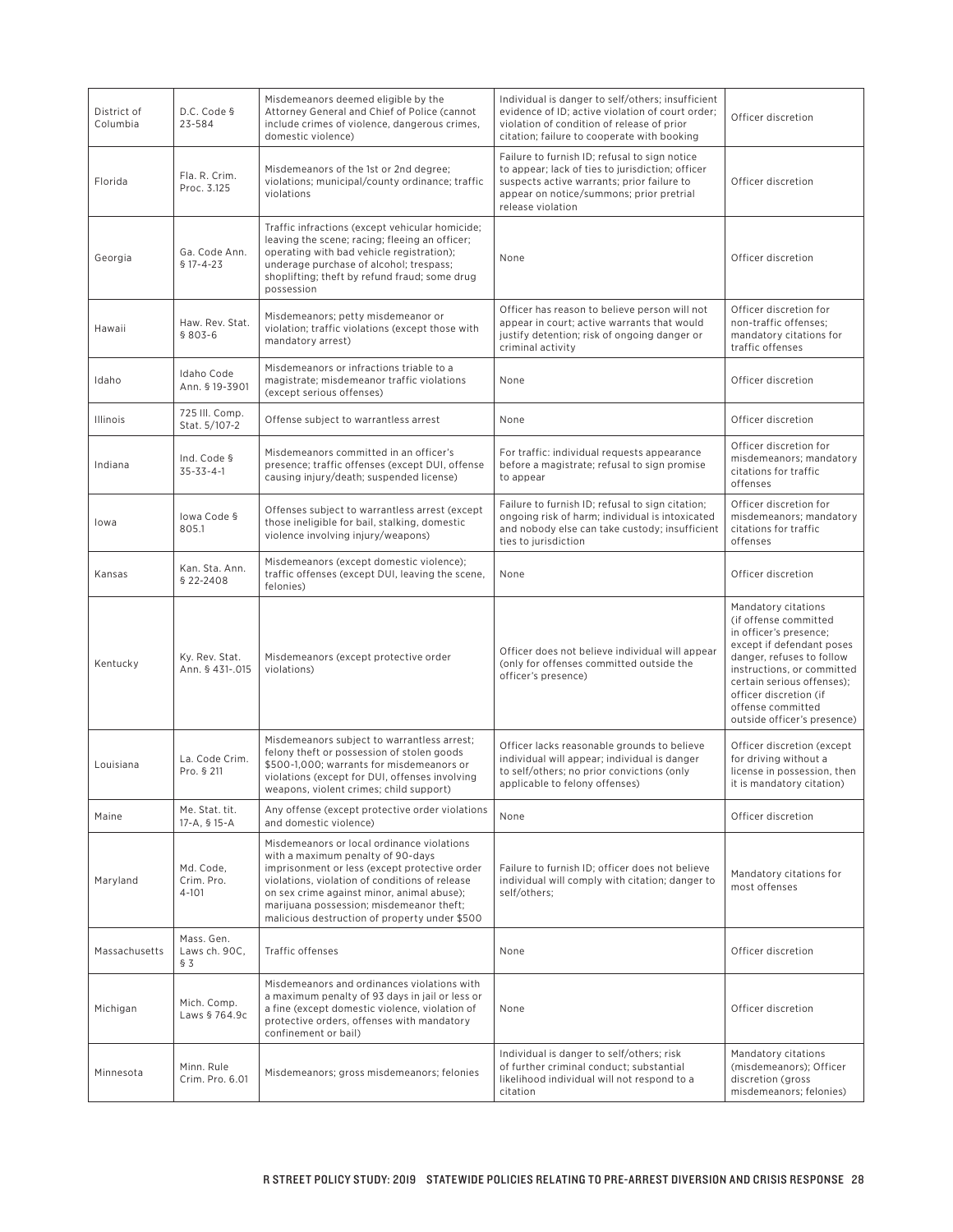| Mississippi      | Miss. Code<br>Ann. §§ 99-3-<br>18; 63-9-21                    | Misdemeanors (except domestic violence);<br>traffic violations                                                                                                               | None                                                                                                                                                                                                                                                                 | Officer discretion                                                                                                     |
|------------------|---------------------------------------------------------------|------------------------------------------------------------------------------------------------------------------------------------------------------------------------------|----------------------------------------------------------------------------------------------------------------------------------------------------------------------------------------------------------------------------------------------------------------------|------------------------------------------------------------------------------------------------------------------------|
| Missouri         | Mo. Rev. Stat. §<br>300.580                                   | Traffic violations                                                                                                                                                           | None                                                                                                                                                                                                                                                                 | Mandatory citations                                                                                                    |
| Montana          | Mont. Code<br>Ann. § 46-6-<br>310                             | Offenses subject to warrantless arrest                                                                                                                                       | None                                                                                                                                                                                                                                                                 | Officer discretion                                                                                                     |
| Nebraska         | Neb. Rev. Stat.<br>\$29-422                                   | Misdemeanors; (except protective order<br>violations) ordinance violations; infractions;<br>traffic infractions                                                              | None                                                                                                                                                                                                                                                                 | Officer discretion<br>(misdemeanors);<br>mandatory citations<br>(traffic infractions)                                  |
| Nevada           | Nev. Rev. Stat.<br>\$171.177                                  | Misdemeanors (except domestic violence and<br>nonbailable offenses); ordinance violations;<br>misdemeanor warrants; traffic misdemeanors                                     | Individual requests appearance before<br>magistrate; refusal to sign notice to appear.<br>For warrants: prior failure to appear; failure<br>to furnish ID; refusal to sign notice to appear;<br>reasonable grounds to believe individual will<br>not appear in court | Officer discretion                                                                                                     |
| New<br>Hampshire | N.H. Rev. Stat.<br>Ann. § 594.14                              | Misdemeanor or violation subject to<br>warrantless arrest                                                                                                                    | None                                                                                                                                                                                                                                                                 | Officer discretion                                                                                                     |
| New Jersey       | N.J. Crim. Pro.<br>R. 4:4-1; N.J.<br>Rev. Stat. §<br>2B:12-21 | Offenses committed in officer's presence<br>(except for certain serious felonies and<br>domestic violence)                                                                   | Prior failure to appear; individual is danger to<br>self/others; active warrants; failure to furnish<br>ID; would jeopardize a prosecution; reason to<br>believe defendant will not appear; reason to<br>believe pretrial monitoring is necessary                    | Mandatory citations                                                                                                    |
| New Mexico       | N.M. Stat §§<br>$31-1-6$ ; 66-8-<br>123                       | Petty misdemeanors subject to warrantless<br>arrest; traffic misdemeanors (except DUI;<br>failure to stop causing injury; reckless driving;<br>driving w/ suspended license) | For traffic: individual requests appearance<br>before magistrate; individual has committed a<br>felony; refusal to sign notice to appear                                                                                                                             | Officer discretion                                                                                                     |
| New York         | N.Y. Crim. Pro.<br>Law § 150.20                               | Offenses subject to warrantless arrest (except<br>A, B, C, or D felonies, certain domestic<br>violence or sexual assault)                                                    | Active warrants; prior failure to appear in<br>previous two years; failure to furnish ID;<br>individual requires medical attention                                                                                                                                   | Mandatory citations                                                                                                    |
| North Carolina   | N.C. Gen. Stat.<br>§ 15A-302                                  | Misdemeanors; infractions                                                                                                                                                    | None                                                                                                                                                                                                                                                                 | Officer discretion                                                                                                     |
| North Dakota     | N.D. Crim. Pro.<br>R. 5                                       | Offenses committed in officer's presence;<br>traffic offenses; game and fish offenses                                                                                        | None                                                                                                                                                                                                                                                                 | Officer discretion                                                                                                     |
| Ohio             | Ohio Rev. Code<br>\$2935.26                                   | Misdemeanors subject to warrantless arrest;<br>minor misdemeanors                                                                                                            | Individual requires medical attention; failure<br>to furnish ID; refusal to sign notice to appear;<br>prior failure to appear on citation for that<br>misdemeanor                                                                                                    | Officer discretion<br>(misdemeanors);<br>mandatory citations<br>(minor misdemeanors)                                   |
| Oklahoma         | Okla. Stat. §<br>22-209                                       | Misdemeanors or ordinance violations subject<br>to warrantless arrest (except protective order<br>violations)                                                                | None                                                                                                                                                                                                                                                                 | Officer discretion                                                                                                     |
| Oregon           | Or. Rev. Stat. §<br>133.055                                   | Misdemeanors and felonies reducible to<br>misdemeanors by the court (except domestic<br>violence); ordinance violations; traffic<br>violations                               | None                                                                                                                                                                                                                                                                 | Officer discretion                                                                                                     |
| Pennsylvania     | 234 Pa. Crim.<br>Pro. R. 519; 410                             | Misdemeanors of the 2nd degree or less;<br>misdemeanors of the 1st degree for DUI;<br>summary offenses                                                                       | Individual danger to self/others; reasonable<br>grounds to believe individual will not appear<br>in court                                                                                                                                                            | Officer discretion<br>(misdemeanors);<br>mandatory citations<br>(summary offenses)                                     |
| Rhode Island     | R.I. Gen. Laws<br>§§ 12-7-11:<br>31-27-12                     | Misdemeanors (except domestic violence or<br>crimes against the elderly); traffic violations                                                                                 | None                                                                                                                                                                                                                                                                 | Officer discretion;<br>mandatory citation<br>(traffic and possession of<br>marijuana under 1 oz.)                      |
| South Carolina   | S.C. Code Ann.<br>\$56-7-10                                   | Certain enumerated low-level misdemeanors;<br>misdemeanors subject to a magistrate<br>committed freshly or in presence of officer;<br>traffic violations                     | None                                                                                                                                                                                                                                                                 | Officer discretion<br>(misdemeanors):<br>mandatory citations<br>(enumerated<br>misdemeanors and traffic<br>violations) |
| South Dakota     | S.D. Codified<br>Laws §§ 23-1A-<br>$1: 23-1A-2$               | Petty offenses (except domestic violence)                                                                                                                                    | None                                                                                                                                                                                                                                                                 | Mandatory citations                                                                                                    |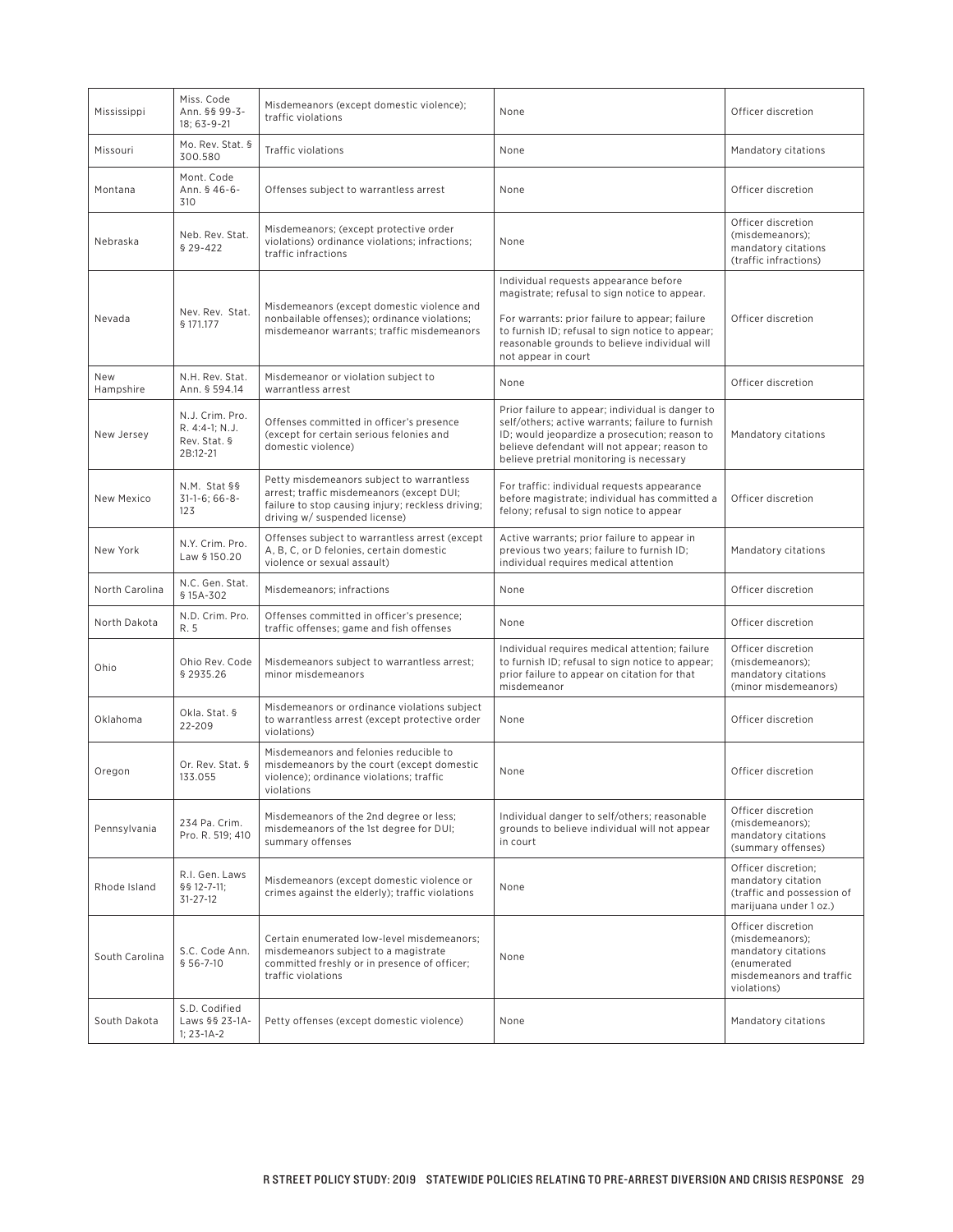|               |                                                                     |                                                                                                                                                                                                                                                                                                          | Individual requires medical attention; danger                                                                                                                                                                                                                                                                   |                                                                                     |
|---------------|---------------------------------------------------------------------|----------------------------------------------------------------------------------------------------------------------------------------------------------------------------------------------------------------------------------------------------------------------------------------------------------|-----------------------------------------------------------------------------------------------------------------------------------------------------------------------------------------------------------------------------------------------------------------------------------------------------------------|-------------------------------------------------------------------------------------|
| Tennessee     | Tenn. Code<br>Ann. § 40-7-118                                       | Misdemeanors committed in officer's presence<br>or involving a citizen's arrest (except DUIs,<br>various shoplifting offenses; driving w/o<br>license; assault & battery if individual danger<br>to others; prostitution if prior prostitution)                                                          | to self/others; continued criminal conduct;<br>would jeopardize a prosecution; reasonable<br>likelihood individual will fail to appear in<br>court; individual requests appearance before<br>magistrate; individual intoxicated and is<br>danger to self/others; active warrants                                | Mandatory citations;<br>officer discretion (for<br>limited, enumerated<br>offenses) |
| Texas         | Tex. Code<br>Crim. Pro. §<br>14.06                                  | Class C misdemeanors (except public<br>intoxication); Class A or B misdemeanors (if<br>individual resides in county and offense is<br>theft, graffiti, mischief, driving w/o license,<br>contraband in correctional facility, or certain<br>drug possession offenses); misdemeanor<br>traffic violations | None                                                                                                                                                                                                                                                                                                            | Officer discretion                                                                  |
| Utah          | Utah Code §<br>$77 - 7 - 18$                                        | Misdemeanors, infractions                                                                                                                                                                                                                                                                                | Probable cause to believe continued violence<br>against victim; perpetrator used a weapon<br>or caused injury in violent domestic violence<br>offense                                                                                                                                                           | Officer discretion                                                                  |
| Vermont       | Vt. Crim. Pro.<br>R. 3                                              | Misdemeanors                                                                                                                                                                                                                                                                                             | Failure to furnish ID; arrest necessary to<br>secure nontestimonial evidence; risk of<br>continuing criminal conduct; individual is<br>danger to self/others; lack of jurisdictional<br>ties; likelihood individual will fail to appear in<br>court; prior failure to appear; prior violation<br>of court order | Mandatory citations                                                                 |
| Virginia      | Va. Code Ann.<br>§§ 19.2-74;<br>46.2-936                            | Jailable misdemeanors; Class 1 or 2<br>misdemeanors committed in officer's presence<br>(except DUI); Class 3 or 4 misdemeanors;<br>non-jailable misdemeanors; ordinances; traffic<br>misdemeanors. Exceptions for protective order<br>violations and domestic assault                                    | Risk of continuing criminal conduct; reason to<br>believe individual will fail to appear in court;<br>individual is danger to self/others                                                                                                                                                                       | Mandatory citations                                                                 |
| Washington    | Wa. Crim. R.<br>for Courts of<br>Lim. Jur. R. 2.1:<br>RCW 46.64.015 | Misdemeanors and gross misdemeanors<br>(except domestic violence and protective<br>order violations); traffic violations                                                                                                                                                                                 | Failure to furnish ID; individual is danger to<br>self/others; lack of jurisdictional ties; reason<br>to believe individual will fail to appear in<br>court; prior failure to appear on citation                                                                                                                | Officer discretion                                                                  |
| West Virginia | W.Va. Code §<br>$62 - 1 - 5A$                                       | Misdemeanors not involving injury to a person<br>committed in an officer's presence (except<br>domestic violence); traffic misdemeanors<br>(except DUI, negligent homicide, failure to<br>stop involving injury)                                                                                         | Individual is danger to self/others                                                                                                                                                                                                                                                                             | Officer discretion                                                                  |
| Wisconsin     | Wis. Stat.<br>§§ 968.085;<br>345.23                                 | Misdemeanors (except domestic violence);<br>traffic violations                                                                                                                                                                                                                                           | Failure to furnish ID; refusal to sign notice<br>to appear; individual is danger to self/<br>others; lack of jurisdictional ties; prior failure<br>to appear on citation; would jeopardize a<br>prosecution                                                                                                     | Officer discretion<br>(misdemeanors);<br>mandatory citations<br>(traffic)           |
| Wyoming       | Wyo. Stat.<br>Ann. §§ 7-2-<br>103; 31-5-1205                        | Misdemeanors; traffic misdemeanors (except<br>DUI)                                                                                                                                                                                                                                                       | Individual is danger to self/others; reason to<br>believe individual will fail to appear in court;<br>refusal to sign notice to appear                                                                                                                                                                          | Officer discretion                                                                  |

### GOOD SAMARITAN LAWS

| Jurisdiction | Statute                                       | When<br>Immunity<br>Arises | Eligible Offenses                                                     | Coverage of Individual<br>Experiencing an Overdose | Conditions for Immunity                      |
|--------------|-----------------------------------------------|----------------------------|-----------------------------------------------------------------------|----------------------------------------------------|----------------------------------------------|
| Alabama      | Ala. Code § 20-2-281                          | Prosecution                | Possession/use;<br>paraphernalia                                      | None                                               | First caller only (good faith belief)        |
| Alaska       | Alaska Stat. § 11.71.311                      | Prosecution                | Possession/use;<br>(paraphernalia not illegal)                        | Individual can be Good<br>Samaritan                | Remain on scene; cooperate with<br>officials |
| Arizona      | Ariz, Rev. Stat. §<br>13-3423                 | Charge                     | Possession/use;<br>paraphernalia                                      | Individual can be Good<br>Samaritan                | None                                         |
| Arkansas     | Ark. Code § 20-13-1701<br>et. seg.            | Arrest                     | Possession/use;<br>paraphernalia; community<br>supervision violations | Individual can be Good<br>Samaritan                | None                                         |
| California   | Cal. Health & Safety<br>Code § 11376.5        | Arrest                     | Possession/use;<br>paraphernalia                                      | Individual can be Good<br>Samaritan                | Cannot obstruct officials                    |
| Colorado     | Colo, Rev. Stat. §<br>$18 - 1 - 711$          | Arrest                     | Possession/use;<br>paraphernalia                                      | Individual protected as subject<br>of call         | Remain at scene; furnish ID;<br>cooperate    |
| Connecticut  | Conn. Gen. Stat. §§<br>21a-267(e); 21a-279(d) | Arrest                     | Possession/use;<br>paraphernalia                                      | Individual can be Good<br>Samaritan                | None                                         |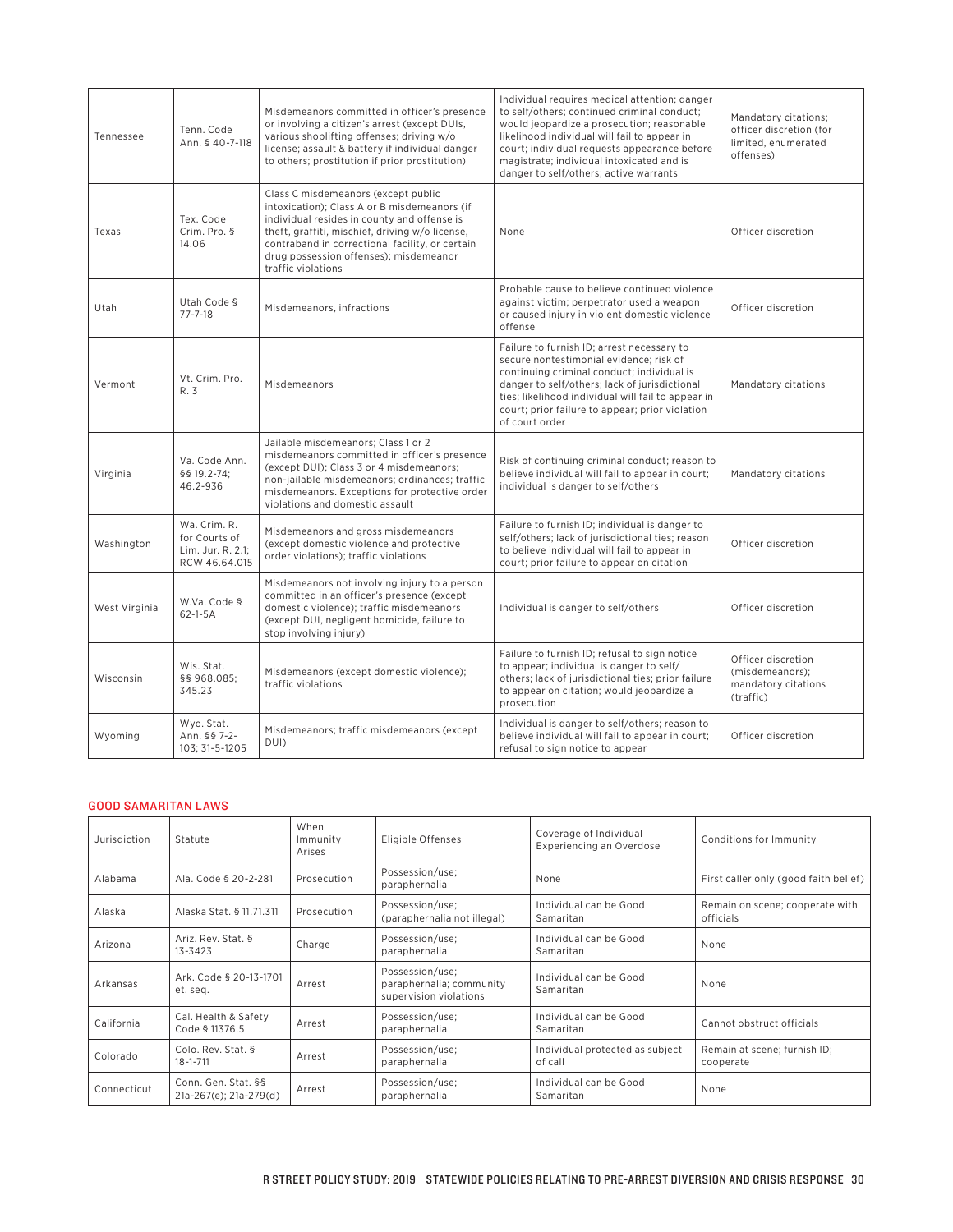| Delaware                | Del. Code tit. 16 § 4769             | Arrest | Possession/use;<br>paraphernalia; community<br>supervision violations | Individual can be Good<br>Samaritan                                                                    | Cooperate                                                                        |
|-------------------------|--------------------------------------|--------|-----------------------------------------------------------------------|--------------------------------------------------------------------------------------------------------|----------------------------------------------------------------------------------|
| District of<br>Columbia | D.C. Code § 7-403                    | Arrest | Possession/use;<br>paraphernalia; community<br>supervision violations | Individual can be Good<br>Samaritan; individual protected<br>as subject of call                        | None                                                                             |
| Florida                 | Fla. Stat. § 893.21                  | Arrest | Possession/use;<br>paraphernalia                                      | Individual protected because of<br>overdose                                                            | None                                                                             |
| Georgia                 | Ga. Code Ann. §<br>$16 - 13 - 5$     | Arrest | Possession/use;<br>paraphernalia                                      | Individual can be Good<br>Samaritan; individual protected<br>as subject of call                        | None                                                                             |
| Hawaii                  | Haw. Rev. Stat. § 329-<br>43.6       | Arrest | Possession/use;<br>paraphernalia; community<br>supervision violations | Individual can be Good<br>Samaritan: individual protected<br>as subject of call                        | None                                                                             |
| Idaho                   | Idaho Code Ann. §<br>37-2739C        | Charge | Possession/use;<br>paraphernalia                                      | Individual protected because of<br>overdose                                                            | None                                                                             |
| Illinois                | 720 III. Comp. Stat.<br>570/414      | Charge | Possession/use                                                        | Individual protected because of<br>overdose                                                            | None                                                                             |
| Indiana                 | Ind. Code § 35-38-1-7.1              | Arrest | Possession/use;<br>paraphernalia                                      | None                                                                                                   | Must administer naloxone                                                         |
| lowa                    | lowa Code § 124.418                  | Arrest | Possession/use;<br>paraphernalia                                      | Individual can be Good<br>Samaritan                                                                    | First caller; furnish name; remain<br>on scene; cooperate; no active<br>warrants |
| Kansas                  | None                                 | N/A    | N/A                                                                   | N/A                                                                                                    | N/A                                                                              |
| Kentucky                | Ky. Rev. Stat. §<br>218A.133         | Charge | Possession/use;<br>paraphernalia                                      | Individual can be Good<br>Samaritan; individual protected<br>as subject of call                        | Remain on scene                                                                  |
| Louisiana               | La. Stat. Ann. §<br>14:403.10        | Charge | Possession/use                                                        | Individual protected because of<br>overdose                                                            | None                                                                             |
| Maine                   | Me. Stat. tit. 17-A, §<br>$1111 - B$ | Charge | Possession/use;<br>paraphernalia; community<br>supervision violations | Individual protected because of<br>overdose                                                            | None                                                                             |
| Maryland                | Md. Code, Crim. Pro.<br>§ 1-210      | Arrest | Possession/use;<br>paraphernalia; community<br>supervision violations | Individual protected because of<br>overdose                                                            | None                                                                             |
| Massachusetts           | Mass. Gen. Laws ch.<br>94C, § 34A    | Charge | Possession/use; community<br>supervision violations                   | Individual can be Good<br>Samaritan; individual protected<br>as subject of call                        | None                                                                             |
| Michigan                | Mich. Comp. Laws §<br>333.7403       | Arrest | Possession/use                                                        | Individual can be Good<br>Samaritan; individual protected<br>because of overdose (if<br>incapacitated) | None                                                                             |
| Minnesota               | Minn. Stat. § 604A.05                | Charge | Possession/use;<br>paraphernalia; community<br>supervision violations | Individual protected because of<br>overdose                                                            | First caller; furnish name;<br>cooperate; remain on scene                        |
| Mississippi             | Miss. Code Ann. §<br>41-29-149.1     | Arrest | Possession/use;<br>paraphernalia; community<br>supervision violations | Individual can be Good<br>Samaritan; individual protected<br>as subject of call                        | None                                                                             |
| Missouri                | Mo. Rev. Stat. §<br>195.205          | Arrest | Possession/use;<br>paraphernalia; community<br>supervision violations | Individual can be Good<br>Samaritan                                                                    | None                                                                             |
| Montana                 | Mont. Code Ann. §<br>50-32-609       | Arrest | Possession/use;<br>paraphernalia                                      | Individual protected because of<br>overdose                                                            | None                                                                             |
| Nebraska                | Neb. Rev. Stat. §<br>28-472          | Arrest | Possession/use;<br>paraphernalia                                      | Individual can be Good<br>Samaritan                                                                    | Call as soon as overdose is<br>apparent; remain on scene;<br>cooperate           |
| Nevada                  | Nev. Rev. Stat. §<br>453C.150        | Arrest | Possession/use:<br>paraphernalia; community<br>supervision violations | Individual can be Good<br>Samaritan; individual protected<br>as subject of call                        | None                                                                             |
| New<br>Hampshire        | N.H. Rev. Stat. Ann. §<br>318-B:28-b | Arrest | Possession/use                                                        | Individual can be Good<br>Samaritan; individual protected<br>as subject of call                        | None                                                                             |
| New Jersey              | N.J. Rev. Stat. §<br>2C:35-30        | Arrest | Possession/use;<br>paraphernalia; community<br>supervision violations | Individual can be Good<br>Samaritan                                                                    | None                                                                             |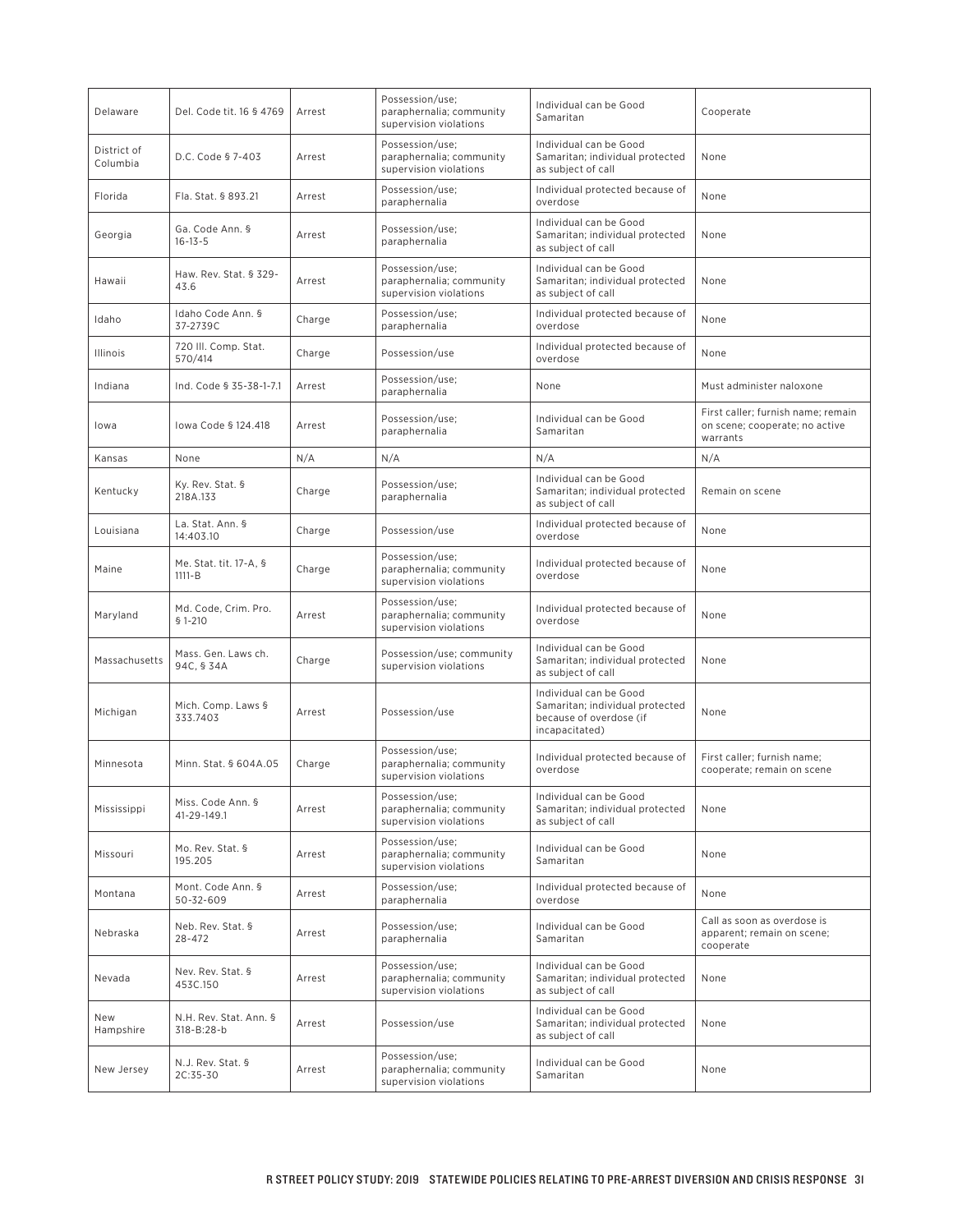| New Mexico        | N.M. Stat. § 30-31-27.1             | Charge      | Possession/use                                                                                       | Individual protected because of<br>overdose                                     | None                                                                                      |
|-------------------|-------------------------------------|-------------|------------------------------------------------------------------------------------------------------|---------------------------------------------------------------------------------|-------------------------------------------------------------------------------------------|
| New York          | N.Y. Pen. Law §§<br>220.03; 220.78  | Arrest      | Possession/use; distribution<br>(small quantities of<br>marijuana)                                   | Individual can be Good<br>Samaritan; individual protected<br>as subject of call | None                                                                                      |
| North<br>Carolina | N.C. Gen. Stat. §<br>90-96.2        | Prosecution | Possession/use;<br>paraphernalia; community<br>supervision violations                                | Individual protected as subject<br>of call                                      | First caller; furnish name                                                                |
| North Dakota      | N.D.C.C. § 19-03.1-23.4             | Charge      | Possession/use;<br>paraphernalia                                                                     | Individual protected as subject<br>of call                                      | Remain on scene; cooperate                                                                |
| Ohio              | Ohio Rev. Code §<br>2925.11         | Arrest      | Possession/use                                                                                       | Individual can be Good<br>Samaritan; individual as subject<br>of call           | Referral to treatment                                                                     |
| Oklahoma          | Okla. Stat. § 63-2-413.1            | Prosecution | Possession/use;<br>paraphernalia                                                                     | Individual can be Good<br>Samaritan                                             | Furnish name; remain on scene;<br>cooperate                                               |
| Oregon            | Or. Rev. Stat. §<br>475.898         | Arrest      | Possession/use;<br>paraphernalia; community<br>supervision violations                                | Individual protected as subject<br>of call                                      | None                                                                                      |
| Pennsylvania      | 35 Pa. Cons. Stat. §<br>780-113.7   | Charge      | Possession/use;<br>paraphernalia; community<br>supervision violations                                | Individual protected as subject<br>of call                                      | Furnish name; remain on scene;<br>cooperate                                               |
| Rhode Island      | R.I. Gen. Laws §<br>$21 - 28.9 - 4$ | Charge      | Possession/use;<br>paraphernalia; community<br>supervision violations                                | Individual protected because of<br>overdose                                     | None                                                                                      |
| South<br>Carolina | S.C. Code Ann. §<br>44-53-1910      | Prosecution | Possession/use;<br>paraphernalia                                                                     | Individual protected because of<br>overdose                                     | Furnish name; cooperate; one-<br>time immunity                                            |
| South Dakota      | S.D. Codified Laws §<br>34-20A-110  | Arrest      | Possession/use                                                                                       | Individual can be Good<br>Samaritan                                             | Remain on scene; cooperate; one-<br>time immunity                                         |
| Tennessee         | Tenn. Code Ann. §<br>63-1-156       | Arrest      | Possession/use;<br>paraphernalia; community<br>supervision violations                                | Individual can be Good<br>Samaritan; individual protected<br>as subject of call | One-time immunity                                                                         |
| Texas             | None                                | N/A         | N/A                                                                                                  | N/A                                                                             | N/A                                                                                       |
| Utah              | Utah Code § 58-37-8                 | Conviction  | Possession/use;<br>paraphernalia                                                                     | Individual can be Good<br>Samaritan                                             | Remain on scene; cooperate;<br>committed offense in same course<br>of conduct as overdose |
| Vermont           | 18 V.S.A. § 4254                    | Arrest      | Possession/use;<br>(paraphernalia not illegal);<br>distribution; community<br>supervision violations | Individual can be Good<br>Samaritan; individual as subject<br>of call           | None                                                                                      |
| Virginia          | Va. Code Ann. § 18.2-<br>251.03     | Conviction  | Possession/use;<br>paraphernalia                                                                     | Individual can be Good<br>Samaritan                                             | Remain on scene                                                                           |
| Washington        | RCW § 69.50.315                     | Charge      | Possession/use                                                                                       | Individual protected because of<br>overdose                                     | None                                                                                      |
| West Virginia     | W.Va. Code § 16-47-4                | Charge      | Possession/use                                                                                       | Individual can be Good<br>Samaritan                                             | Remain on scene; cooperate                                                                |
| Wisconsin         | Wis. Stat. § 961.443                | Prosecution | Possession/use;<br>paraphernalia; community<br>supervision violations                                | Individual protected as subject<br>of call                                      | Completion of treatment                                                                   |
| Wyoming           | None                                | N/A         | N/A                                                                                                  | N/A                                                                             | N/A                                                                                       |

### AMBULANCE TRANSPORT RULES

| Jurisdiction | Statute/Rule                                                         | Ambulance Destination<br>Policy       | Active Community<br>Paramedicine Program | <b>Community Paramedicine</b><br>Program(s) Include<br>Alternative Destinations |
|--------------|----------------------------------------------------------------------|---------------------------------------|------------------------------------------|---------------------------------------------------------------------------------|
| Alabama      | Ala. Code § 22-18-1-8; Ala. Board of Health Admin.<br>Code § 420-2-1 | Hospital emergency<br>department      | Yes                                      | <b>No</b>                                                                       |
| Alaska       | Alaska Stat. §§ 18.08.010; 18.08.200; 7 A.A.C. 26.240                | Executive discretion                  | Yes                                      | <b>No</b>                                                                       |
| Arizona      | Ariz. Rev. Stat. §§ 36-2232; 41-1831; A.A.R. R9-25-504               | Alternative destinations<br>permitted | Yes                                      | <b>No</b>                                                                       |
| Arkansas     | Ark. Code §§ 20-13-202; 20-13-1003                                   | Alternative destinations<br>permitted | Yes                                      | <b>No</b>                                                                       |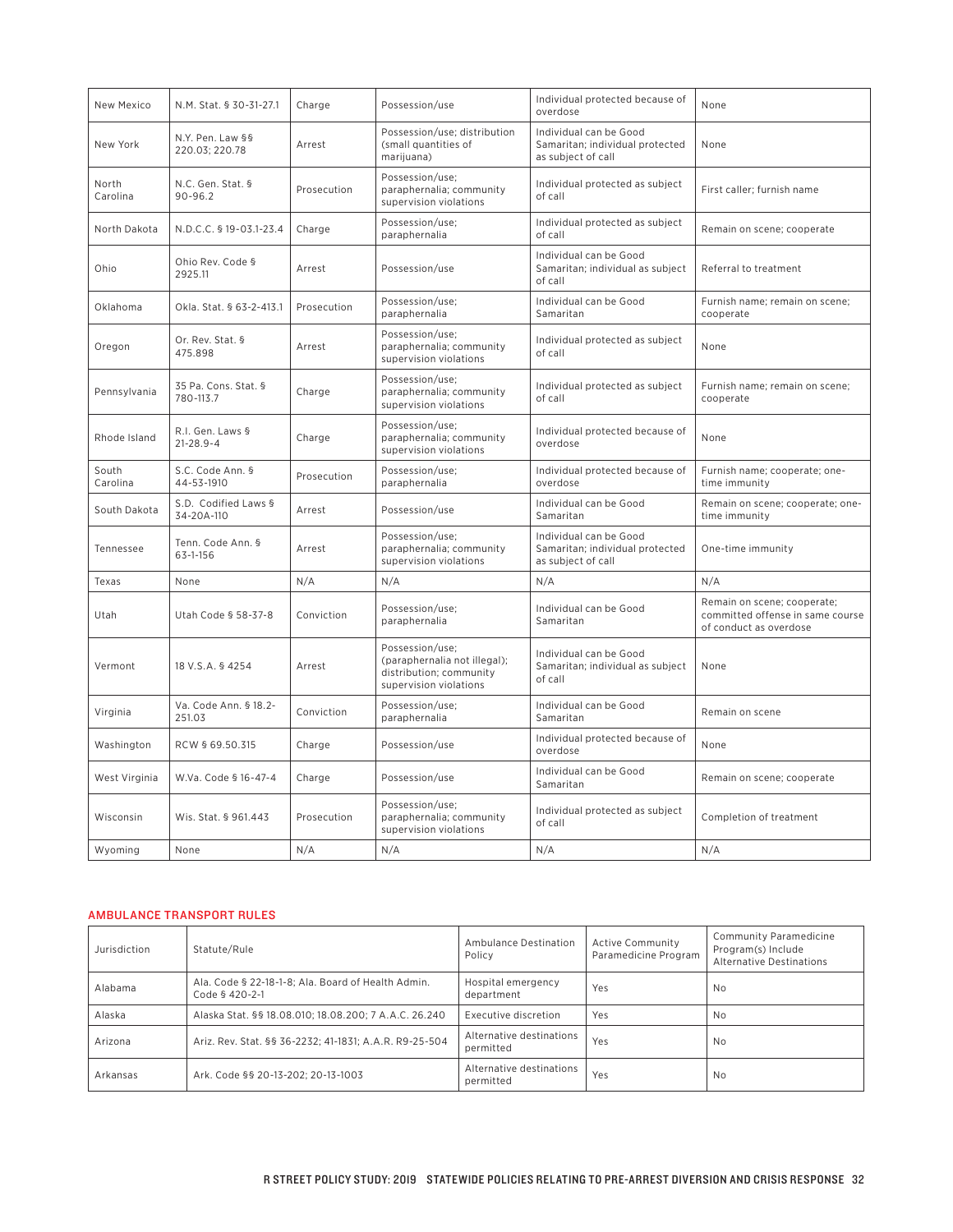| California              | Cal. Health & Safety Code §§ 1797.52; 1797.218; 128125                       | Hospital emergency<br>department      | Yes | Yes       |
|-------------------------|------------------------------------------------------------------------------|---------------------------------------|-----|-----------|
| Colorado                | Colo. Rev. Stat. §§ 25-3.5-103; 25-3.5-1203; 6 C.C.R.<br>$1015 - 3$          | Executive discretion                  | Yes | No        |
| Connecticut             | Conn. Gen. Stat. § 19a-177; 19a-175-197c                                     | Executive discretion                  | No  | <b>No</b> |
| Delaware                | Del. Code § 16-9802; Del. Admin. Code 1-710                                  | Alternative destinations<br>permitted | No  | No        |
| District of<br>Columbia | D.C. Code § 7-2341.01                                                        | Alternative destinations<br>permitted | Yes | Yes       |
| Florida                 | Fla. Stat. § 395.4001; Fla. Admin. Code § 64J-2.004                          | Executive discretion                  | Yes | No        |
| Georgia                 | Ga. Code Ann. §§ 31-11-2; 31-11-81; Ga. Reg. 511-9-2                         | Executive discretion                  | Yes | No        |
| Hawaii                  | Haw. Rev. Stat. §§ 321-221; 321-222; H.A.R. § 11-72-1                        | Alternative destinations<br>permitted | Yes | No        |
| Idaho                   | Idaho Code Ann. § 39-1301; IDAPA 16.01.02                                    | Executive discretion                  | Yes | No        |
| Illinois                | 210 III. Comp. Stat. 50/3.5; III. Admin. Code 77-515.100                     | Alternative destinations<br>permitted | Yes | No        |
| Indiana                 | Ind. Code §§ 16-28-13-0.5; 16-31-2-7                                         | Executive discretion                  | Yes | No        |
| lowa                    | lowa Code § 147A.5; IAC 641.134.1                                            | Alternative destinations<br>permitted | No  | No        |
| Kansas                  | Kan. Sta. Ann. §§ 65-425; 65-6112                                            | Hospital emergency<br>department      | Yes | No        |
| Kentucky                | Ky. Rev. Stat. Ann. § 311A.010                                               | Alternative destinations<br>permitted | Yes | No        |
| Louisiana               | La. Stat. Ann. § 40:1131.3                                                   | Alternative destinations<br>permitted | Yes | No        |
| Maine                   | Me. Stat. tit. 32, § 84; Me. Reg. 16.163.3-1                                 | Executive discretion                  | Yes | No        |
| Maryland                | Md. Code, Health § 19-301; Md. Reg. 30.08.01.02                              | Hospital emergency<br>department      | Yes | No        |
| Massachusetts           | Mass. Gen. Laws ch. 111C, § 1; 105 Mass. Code Reg. §<br>170.020              | Hospital emergency<br>department      | Yes | No        |
| Michigan                | Mich. Comp. Laws § 333.20115; Mi. Admin. Code Reg.<br>325.22112              | Hospital emergency<br>department      | Yes | No        |
| Minnesota               | Minn. Stat. §§ 144E.001; 256B.0625; Minn. Reg.<br>4690.0100                  | Executive discretion                  | Yes | No        |
| Mississippi             | Miss. Code Ann. § 41-59-3; Miss. EMS Laws, Rules and<br>Reg. Appendix 4      | Hospital emergency<br>department      | Yes | No        |
| Missouri                | Mo. Rev. Stat. § 190.100; 19 C.S.R. 30-40                                    | Alternative destinations<br>permitted | Yes | Yes       |
| Montana                 | Mont. Code Ann. § 50-6-302; Montana EMS Protocols                            | Executive discretion                  | Yes | No        |
| Nebraska                | Neb. Rev. Stat. § 38-1208.02; 172 Neb. Admin. Code<br>12-002                 | Executive discretion                  | Yes | No        |
| Nevada                  | Nev. Rev. Stat. §§ 449.0151; 450B.1993; NAC 450B.105                         | Alternative destinations<br>permitted | Yes | Yes       |
| New Hampshire           | N.H. Rev. Stat. Ann. §§ 151:2; 153-A:1-2; Saf-C 5901.38                      | Alternative destinations<br>permitted | Yes | No        |
| New Jersey              | N.J. Rev. Stat. § 26:2K-7; N.J.A.C. 8:40A-1.3                                | Hospital emergency<br>department      | Yes | No        |
| New Mexico              | N.M. Stat. §§ 24-10B-3; 24-10B-4; 7.27.11.18 NMAC                            | Executive discretion                  | Yes | Yes       |
| New York                | N.Y. Pub. Health Laws § 3001; Bureau of EMS Policy<br>Statement              | Executive discretion                  | Yes | No        |
| North Carolina          | N.C. Gen. Stat. § 143-507; 10A NCAC 13P.0102                                 | Executive discretion                  | Yes | Yes       |
| North Dakota            | N.D.C.C. §§ 23-27-02; 23-40; N.D.A.C. § 33-11-01.2                           | Hospital emergency<br>department      | Yes | No        |
| Ohio                    | Ohio Rev. Code § 4765.01; State EMS Protocols                                | Executive discretion                  | Yes | No        |
| Oklahoma                | Okla. Stat. § 63-1-2503v2; OAC 317:30-5-336.3; State<br><b>EMS Protocols</b> | Hospital emergency<br>department      | Yes | No        |
| Oregon                  | Or. Rev. Stat. §§ 682.027; 682.062; Or. Admin. Reg.<br>333-200-0080          | Executive discretion                  | Yes | No        |